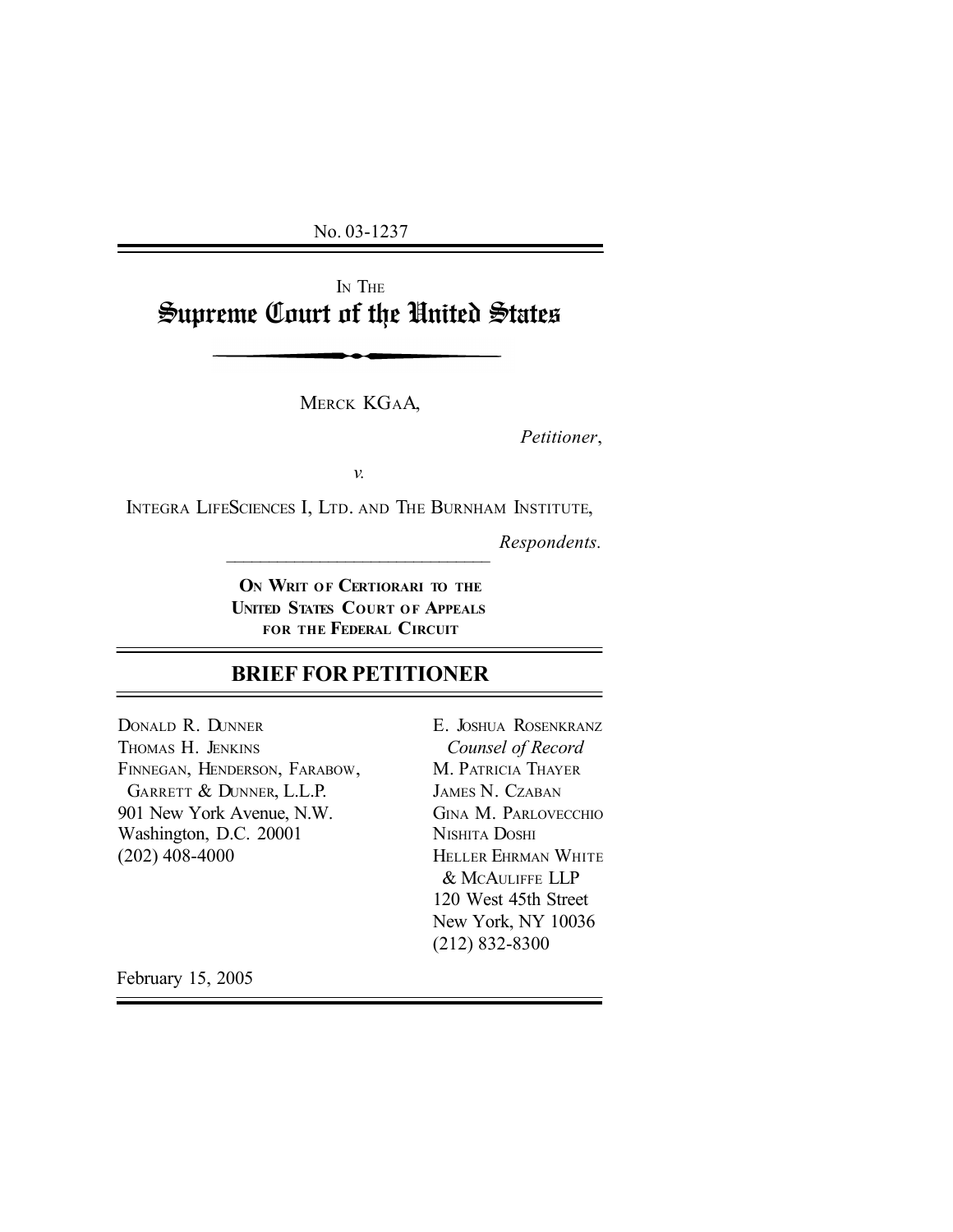### **QUESTION PRESENTED**

To expedite the marketing of pharmaceuticals upon expiration of relevant patents, Congress amended the patent laws in 1984 to insulate drug research from charges of infringement so long as the research is "reasonably related to the development and submission of information" to the Food and Drug Administration. Does this FDA safe harbor protect the animal and test-tube studies that typically accompany an application to the FDA to allow a new drug to proceed to clinical trials with humans?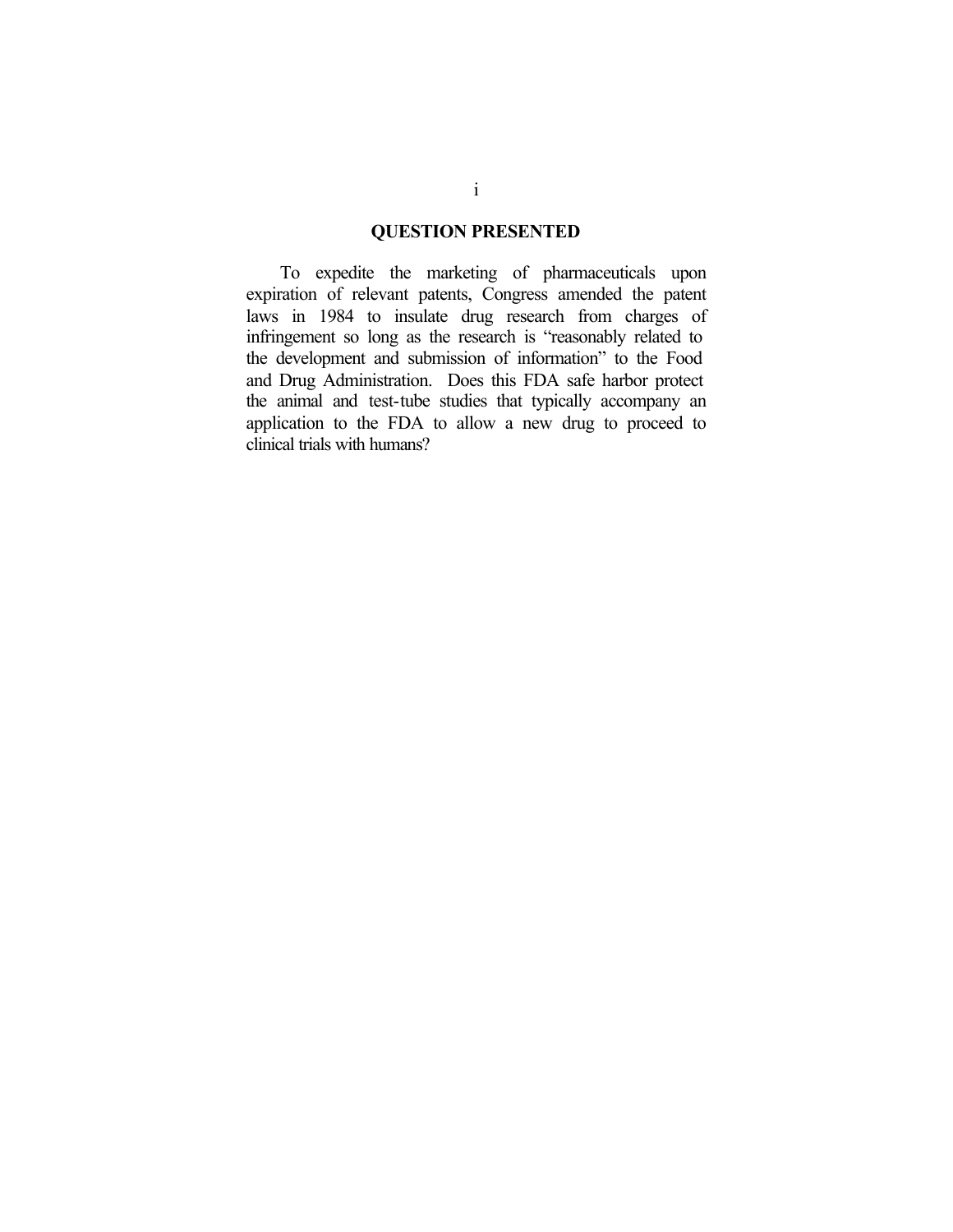### **PARTIES TO THE PROCEEDINGS BELOW**

In the Court of Appeals and on the Petition for Writ of Certiorari, the caption included Telios Pharmaceuticals, Inc., Telios Pharmaceuticals, Inc. was dismissed as a party in the District Court. The cover of this brief reflects the correct caption. The Rule 29.6 Statement accompanying the Petition for Writ of Certiorari is otherwise accurate.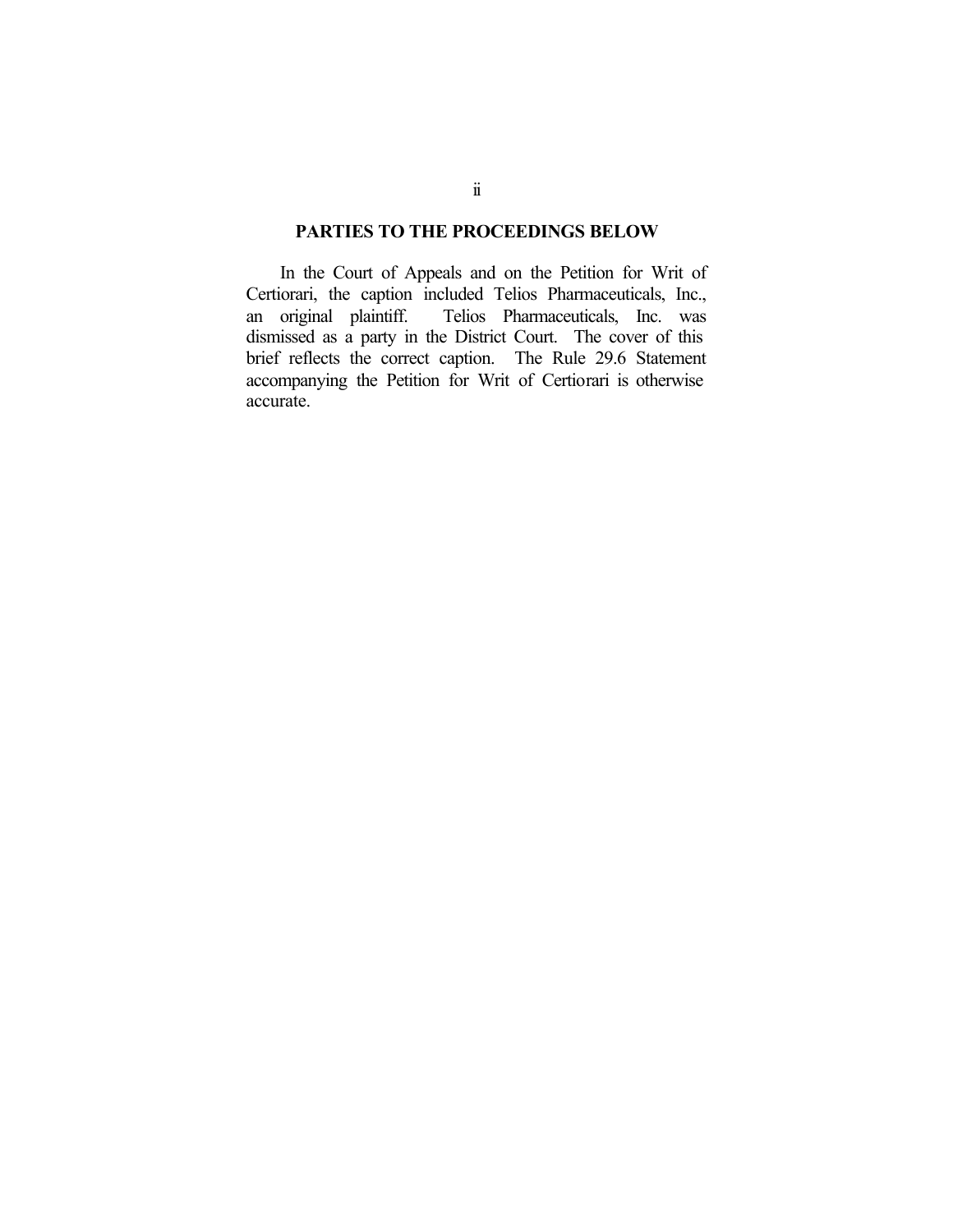# **TABLE OF CONTENTS**

# Page

| PARTIES TO THE PROCEEDINGS BELOWii                                                       |  |
|------------------------------------------------------------------------------------------|--|
|                                                                                          |  |
|                                                                                          |  |
|                                                                                          |  |
|                                                                                          |  |
| STATUTORY PROVISIONS & REGULATIONS  2                                                    |  |
|                                                                                          |  |
|                                                                                          |  |
|                                                                                          |  |
| Scripps, With Merck's Support, Conducts<br>Basic Research To Discover A Potential New    |  |
| Merck Discovers A Simpler Compound With<br>The Same Effect, And Enlists Scripps To Study |  |
| Merck Enlists Scripps To Conduct Preclinical<br>Studies For An Investigational New Drug  |  |
| Dr. Cheresh's Data Are Incorporated Into<br>Applications And Draft Reports For           |  |

 $\dddot{\mathbb{ii}}$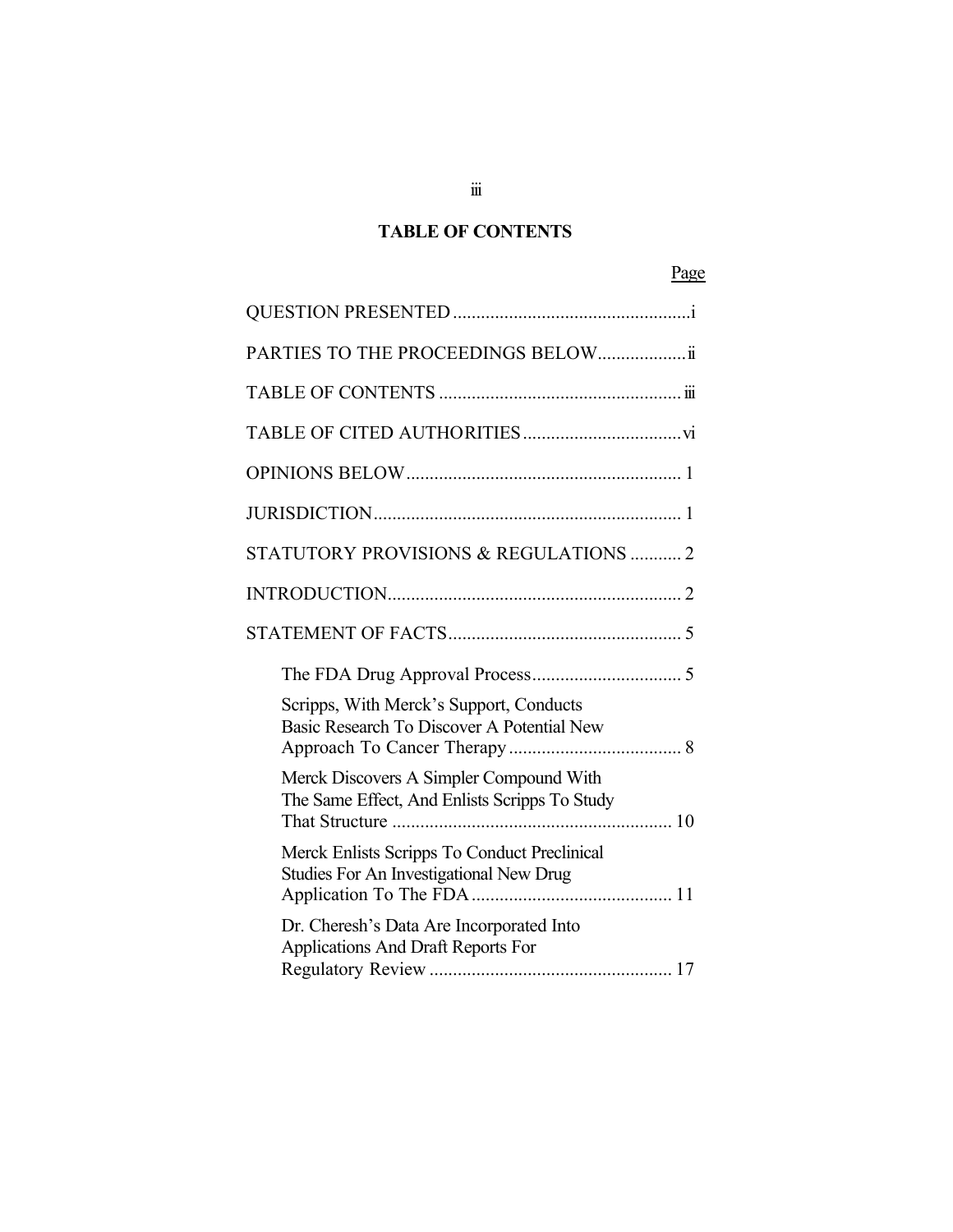|             | Telios Fails To Discover A Valuable Use Of<br>Its Patented Inventions And Goes Bankrupt 19                                                                                                                       |  |
|-------------|------------------------------------------------------------------------------------------------------------------------------------------------------------------------------------------------------------------|--|
|             | Telios Sues, Alleging Patent Infringement,<br>After Having Failed To Persuade Merck To                                                                                                                           |  |
|             | Merck Unsuccessfully Invokes FDA                                                                                                                                                                                 |  |
|             | The Court Of Appeals Affirms—On A Theory<br>Neither Adopted By The District Court Nor                                                                                                                            |  |
|             | The Court Of Appeals Revises Its Opinion 25                                                                                                                                                                      |  |
|             |                                                                                                                                                                                                                  |  |
|             |                                                                                                                                                                                                                  |  |
|             | THE FDA EXEMPTION COVERS THE<br><b>ACCUSED EXPERIMENTS AS A MATTER</b><br>OF LAW, BECAUSE EACH WAS<br><b>REASONABLY RELATED TO</b><br>PRODUCING DATA FOR AN FDA                                                  |  |
| $A_{\cdot}$ | The FDA Exemption Covers A Wide Range<br>Of Animal And Test-Tube Research That Is<br>Submitted To The FDA In Connection With<br>Both An Investigational New Drug<br><b>Application And The Ultimate New Drug</b> |  |
| <b>B.</b>   | The Court Of Appeals Erred In Limiting<br>The FDA Exemption's Plain Language<br>Based On Legislative History and Policy                                                                                          |  |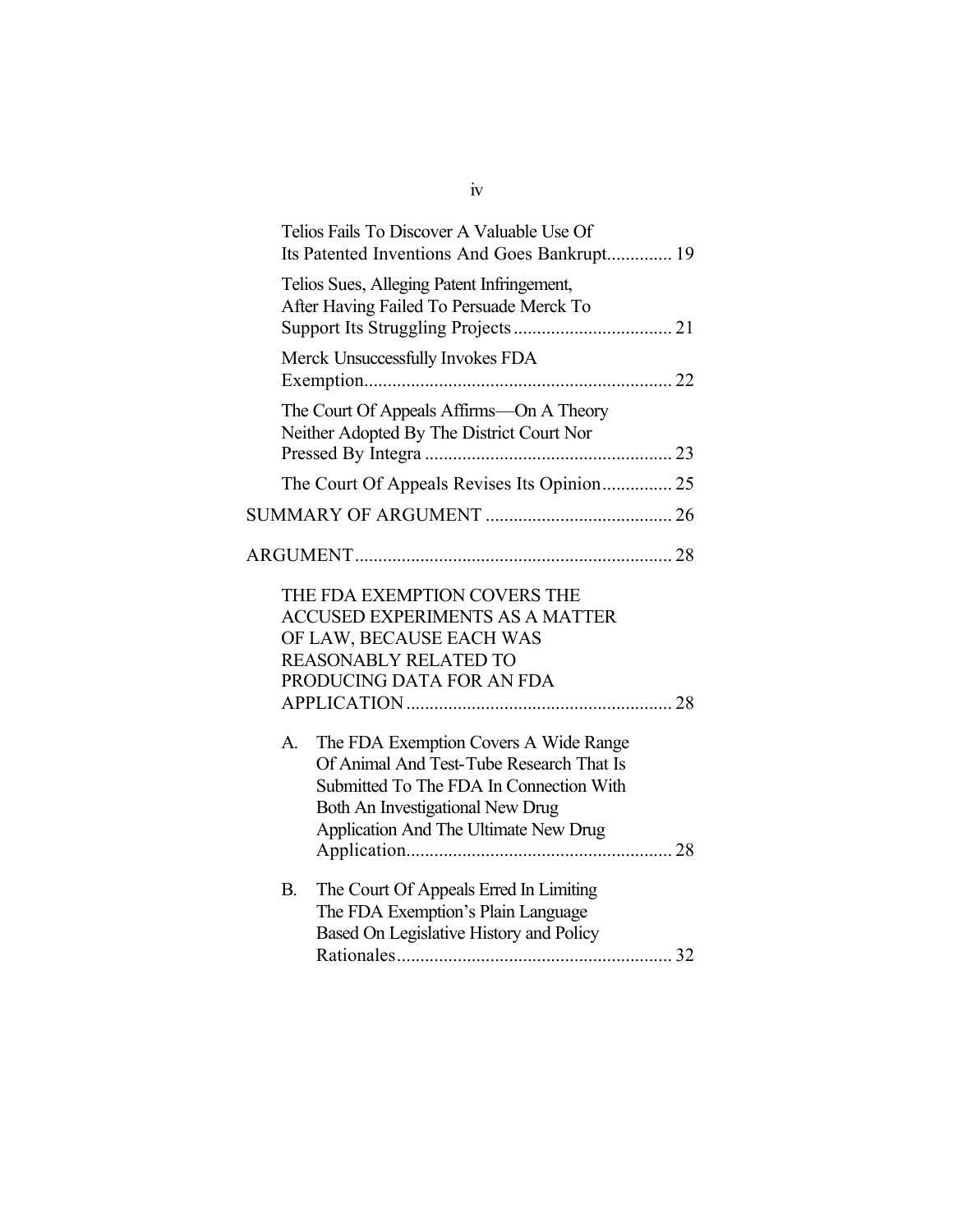|    |    | 1. As this Court has already held,<br>Congress did not intend to limit the<br>FDA exemption only, or even mainly,                                                                                                                         |  |
|----|----|-------------------------------------------------------------------------------------------------------------------------------------------------------------------------------------------------------------------------------------------|--|
|    | 2. | Applying the FDA exemption faithfully<br>to preclinical research does not unduly<br>extend the safe harbor to embrace all<br>general biomedical research or drug<br>discovery, and, however interpreted,<br>still amounts to a de minimis |  |
|    | 3. | The limited ramifications of this case<br>for research tools do not justify<br>abandoning the FDA exemption's plain                                                                                                                       |  |
| C. |    | The Undisputed Evidence Confirms That<br>All The Accused Experiments Were<br>Directed At Producing Data Reasonably<br>Related To An Investigational New Drug                                                                              |  |
|    | 1. | Once Merck's drug shrank tumors in an<br>animal model, it was objectively<br>reasonable to view the FDA as an<br>audience for the ensuing research  44                                                                                    |  |
|    | 2. | Dr. Cheresh's experiments produced<br>information on a variety of topics                                                                                                                                                                  |  |
|    |    |                                                                                                                                                                                                                                           |  |
|    |    | APPENDIX: ADDITIONAL STATUTORY                                                                                                                                                                                                            |  |

v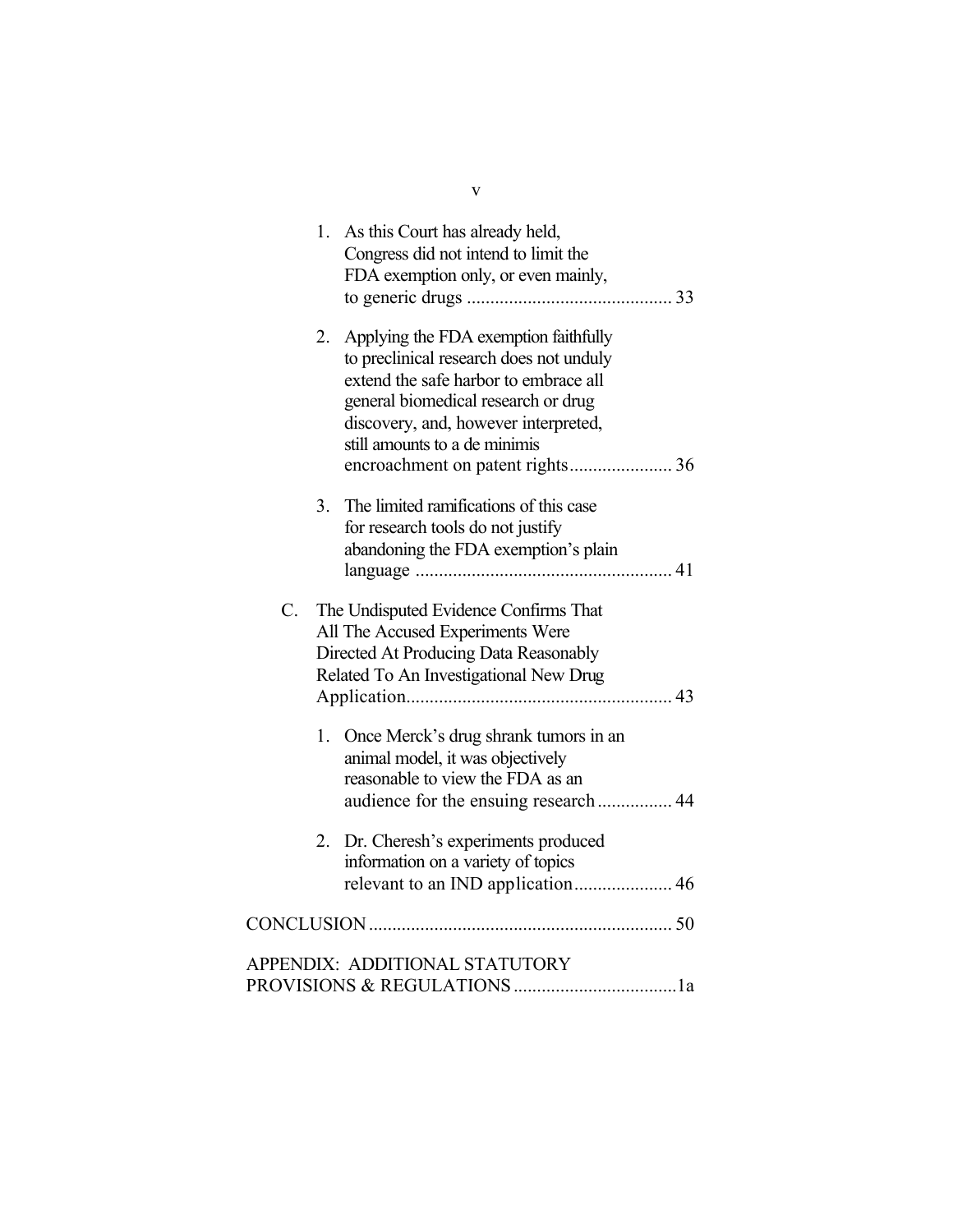# **TABLE OF CITED AUTHORITIES**

# **CASES**

| <b>STATUTES</b>                                                                                   |
|---------------------------------------------------------------------------------------------------|
| Telectronics Pacing Sys., Inc. v. Ventritex, Inc.,                                                |
| Roche Prods., Inc. v. Bolar Pharm. Co.,                                                           |
| Nexell Therapeutics, Inc. v. Amcell Corp.,<br>199 F. Supp. 2d 197, 204 (D. Del. 2002) 31          |
| Intermedics, Inc. v. Ventritex, Inc.,<br>775 F. Supp. 1269 (N.D. Cal. 1991), aff'd,               |
| Embrex, Inc. v. Serv. Eng'g Corp.,                                                                |
| Eli Lilly & Co. v. Medtronic, Inc.,                                                               |
| Eli Lilly & Co v. Medtronic, Inc.,                                                                |
| Bristol-Myers Squibb Co. v. Rhone-Poulenc Rorer, Inc.,<br>No. 95 Civ. 8833 (RPP), 2001 WL 1512597 |
| Amgen, Inc. v. Hoechst Marion Roussel, Inc.,<br>3 F. Supp. 2d 104 (D. Mass. 1998) 31              |
| American Tobacco Co. v. Patterson,                                                                |

21 U.S.C. § 355 (2000 & Supp. 2001) ..................................2

# vi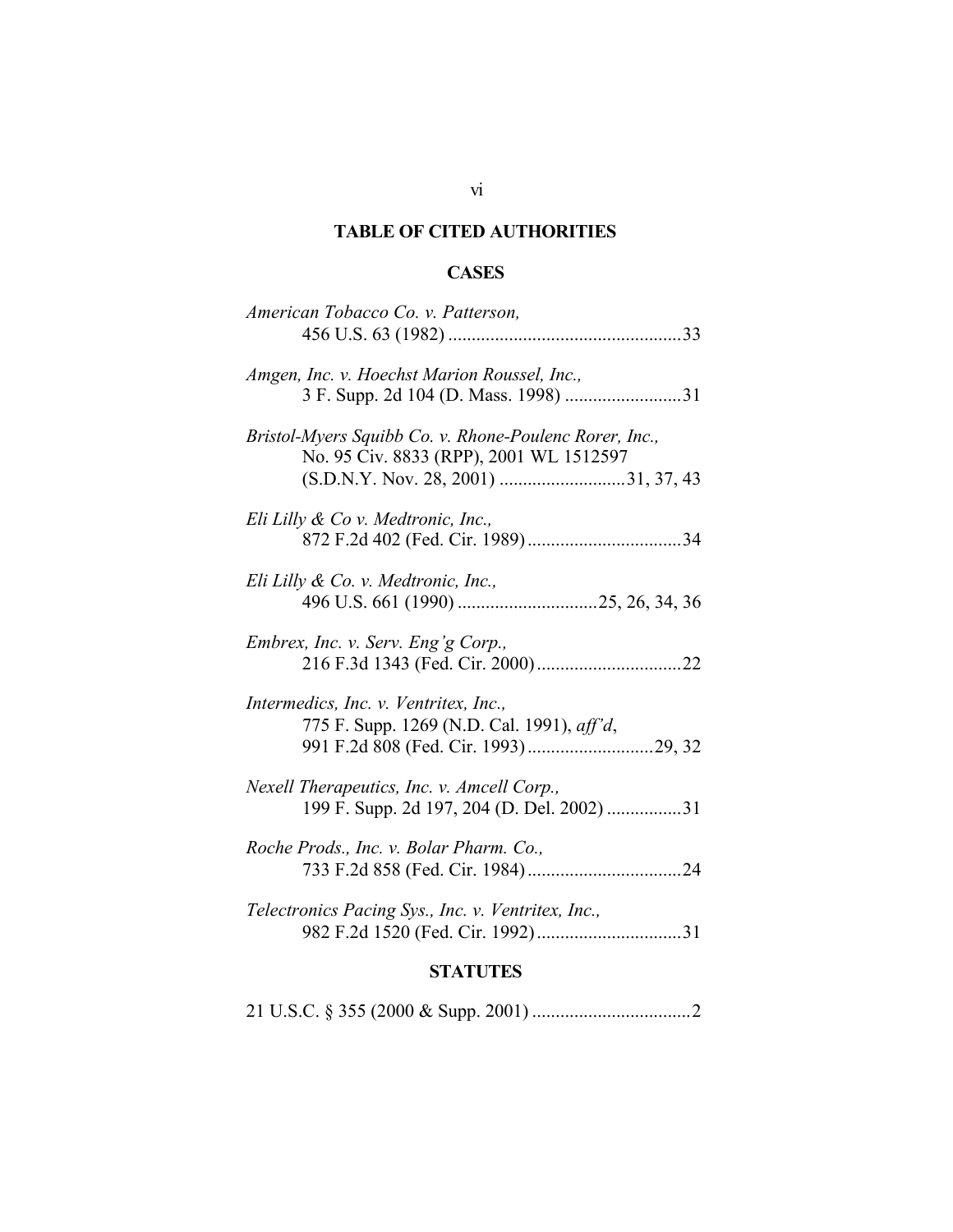# **REGULATIONS**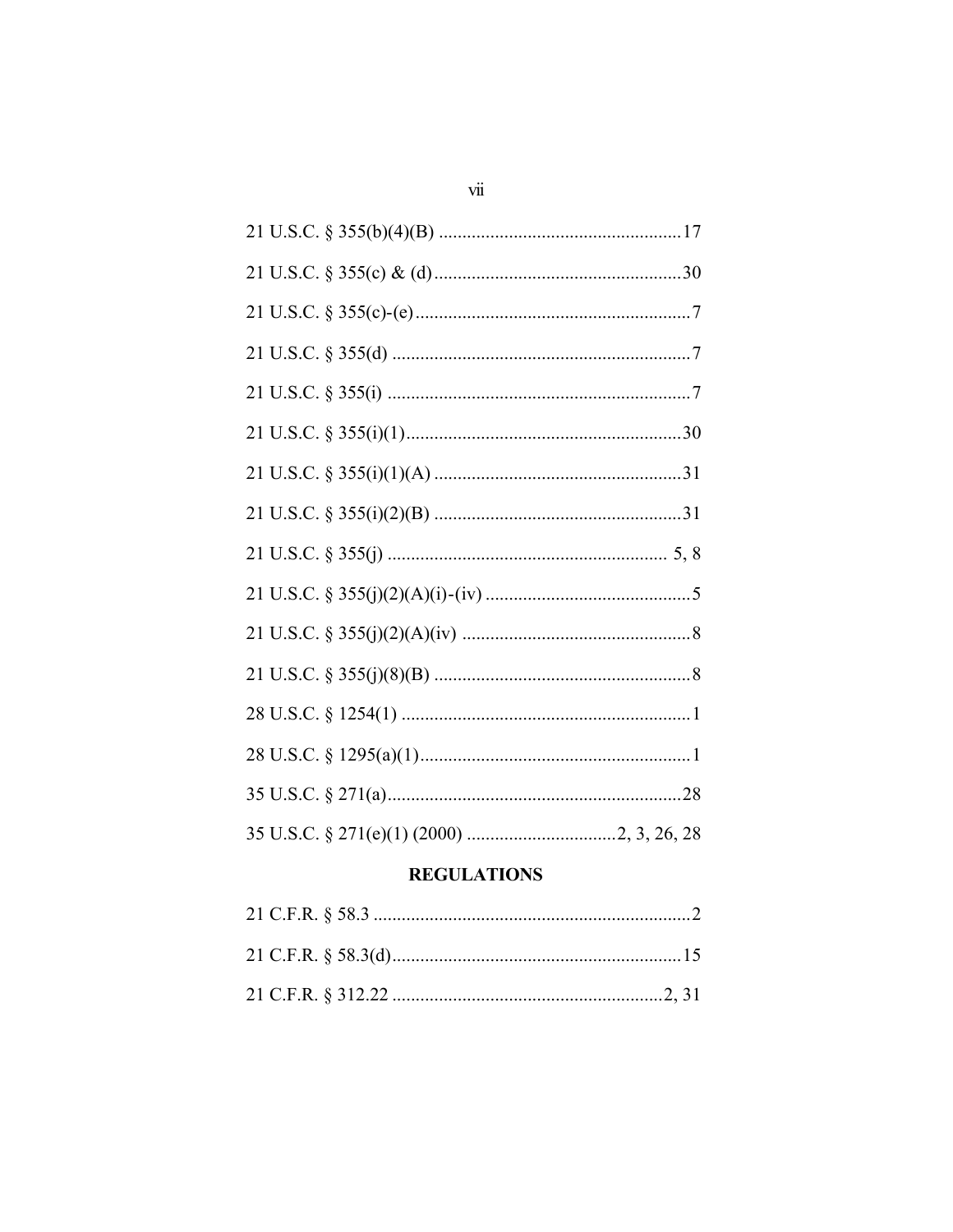### **MISCELLANEOUS**

Congressional Budget Office, *How Increased Competition from Generic Drugs Has Affected Prices and Returns in the Pharmaceutical Industry* (July 1998), *available at* ftp://ftp.cbo.gov/6xx/doc655/ pharm.pdf..............................................................6, 8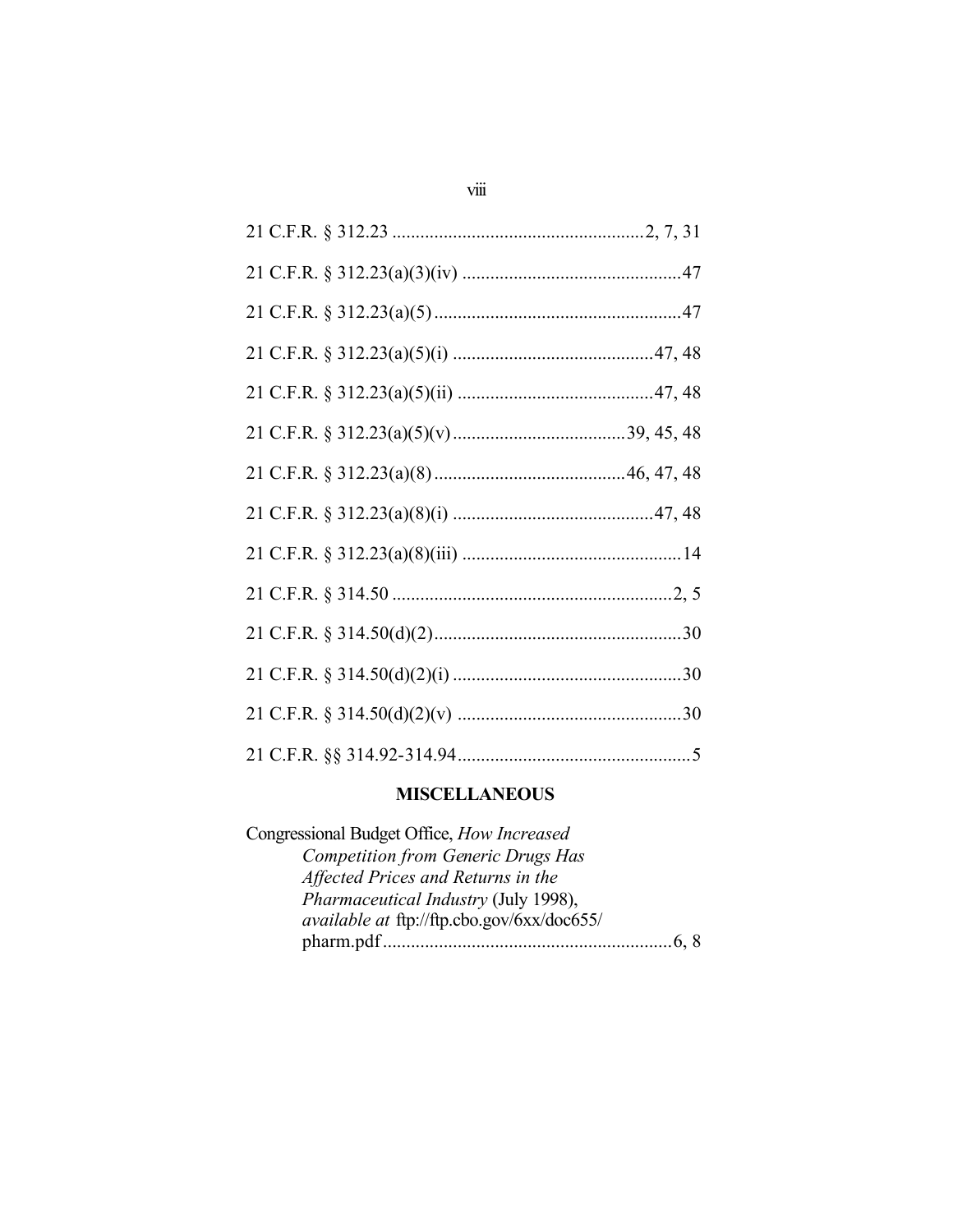| DONALD O. BEERS, GENERIC AND INNOVATOR             |
|----------------------------------------------------|
| DRUGS, A GUIDE TO FDA APPROVAL                     |
|                                                    |
|                                                    |
| FDA, Benefit vs. Risk: How CDER Approves New       |
| Drugs, available at http/www.fda.gov/cder/         |
| about/whatwedo/testtube-5.pdf30, 47, 48            |
| FDA, Guidance for Industry Exposure-Response       |
| Relationships-Study Design, Data,                  |
|                                                    |
| <b>Analysis, and Regulatory Applications</b>       |
| (Apr. 2003), available at http://www.fda.          |
|                                                    |
| FDA, IND Review Process, available at              |
| http://www.fda.gov/cder/handbook/ind.htm 46-47     |
|                                                    |
| FDA, Innovation/Stagnation: Challenge and          |
| Opportunity on the Critical Path to New            |
| Medical Products (March 16, 2004),                 |
| available at http://www.fda.gov/oc/                |
| initiatives/criticalpath/whitepaper.html38         |
|                                                    |
| H.R. Rep. No. 857, reprinted in 1984 U.S.C.A.N.N.  |
|                                                    |
|                                                    |
| NIH, Office of Technology Transfer, Principles and |
| Guidelines for Recipients of NIH Research          |
| Grants and Contracts on Obtaining and              |
| <b>Disseminating Biomedical Research</b>           |
| Resources: Final Notice, available at              |
| http://ott.od.nih.gov/ RTguide final.html 41       |
|                                                    |
| NIH, Report of the NIH Working Group on            |
| Research Tools (June 4, 1998), available at        |
| http://www.nih.gov/news/researchtools/41           |

ix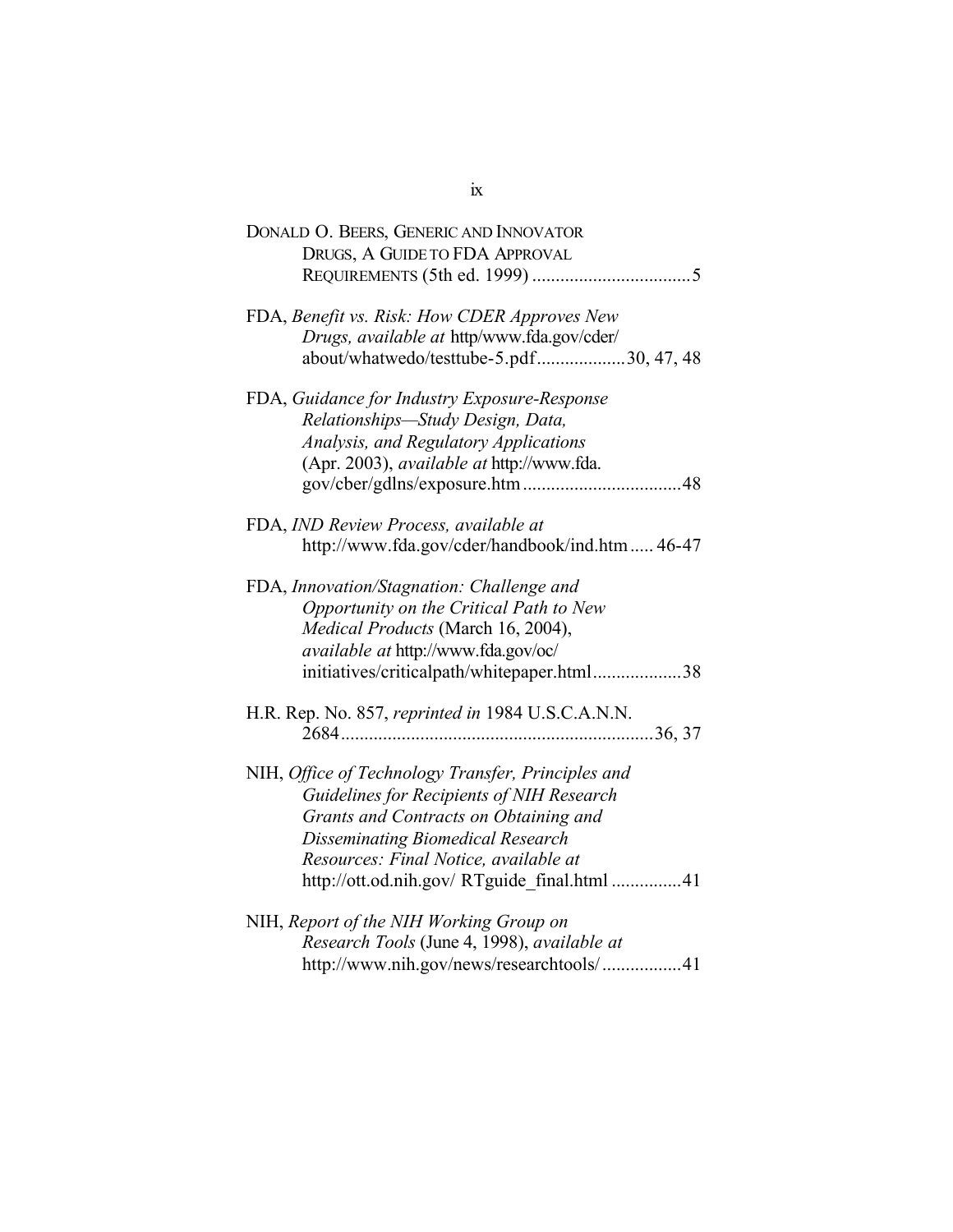#### **BRIEF FOR PETITIONER**

#### **OPINIONS BELOW**

The opinion of the U.S. Court of Appeals for the Federal Circuit is reported at 331 F.3d 860, see P.A. la-35a,<sup>1</sup> but the official published opinion does not include an "Errata" sheet issued by the court upon denial of Merck's petition for rehearing en banc, *see* P.A. 36a-37a. The electronic versions of the opinion incorporate the errata. *See* 2003 U.S. App. Lexis 27796. The District Court opinion reviewed by the Court of Appeals is not published. P.A. 47a-50a; *see also* Tr. 3375-91 (denial of pre-verdict JMOL).

### **JURISDICTION**

The Court of Appeals entered judgment on June 6, 2003, and denied rehearing and rehearing en banc on December 3, 2003. The jurisdiction of the Court of Appeals was based on 28 U.S.C.  $\S 1295(a)(1)$ . Merck filed its petition for a writ of certiorari on March 2, 2004, and this Court granted the petition on January 7, 2005. This Court's jurisdiction is invoked under 28 U.S.C. § 1254(1).

 $\overline{a}$ 

<sup>&</sup>lt;sup>1</sup> The Appendix to the Petition for Writ of Certiorari is cited as "P.A.," and the Joint Appendix and Supplemental Joint Appendix are cited as "J.A." and "S.A.," respectively. The trial transcript is cited as "Tr.," and trial exhibits and deposition exhibits (introduced into the record at trial), to the extent they are not reproduced in the appendices, will be cited as "T. Ex." and "D. Ex.," respectively. Documents on the District Court docket are cited as "Docket # \_\_\_."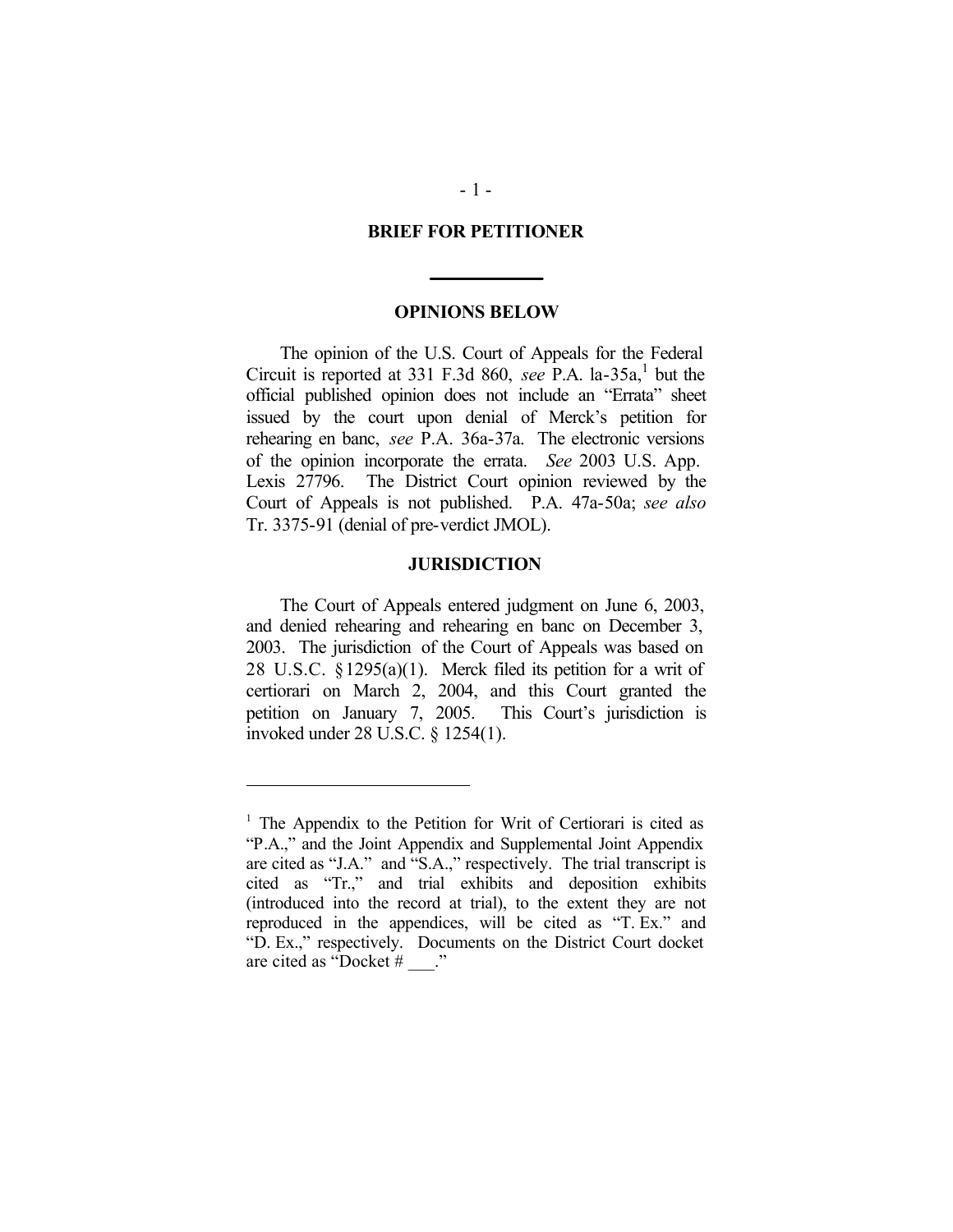### **STATUTORY PROVISIONS & REGULATIONS**

The primary statutory provision relevant to this proceeding is the FDA exemption, found at 35 U.S.C. § 271(e)(1) (2000), which provides:

It shall not be an act of infringement to make, use, offer to sell, or sell within the United States or import into the United States a patented invention (other than a new animal drug or veterinary biological product (as those terms are used in the Federal Food, Drug, and Cosmetic Act and the Act of March 4, 1913) which is primarily manufactured using recombinant DNA, recombinant RNA, hybridoma technology, or other process involving site specific genetic manipulation techniques) solely for uses reasonably related to the development and submission of information under a Federal law which regulates the manufacture, use, or sale of drugs or veterinary biological products.

Also at issue are various statutory provisions and regulations governing the FDA. The following provisions are excerpted in the Appendix at the end of this brief: 21 U.S.C. § 355 (2000 & Supp. 2001); 21 C.F.R. §§ 58.3, 312.22-312.23, 314.50 (2004).

#### **INTRODUCTION**

This case was brought by the owner and licensees of aging patents purporting to cover a family of chemical compounds and certain uses of them. They had failed to find any commercial use for the patented inventions—and the original licensee went bankrupt trying. Merck KGaA ("Merck") discovered a brand new member of the family and, in collaboration with The Scripps Research Institute ("Scripps") in La Jolla, California, developed several groundbreaking therapeutic applications for it, including a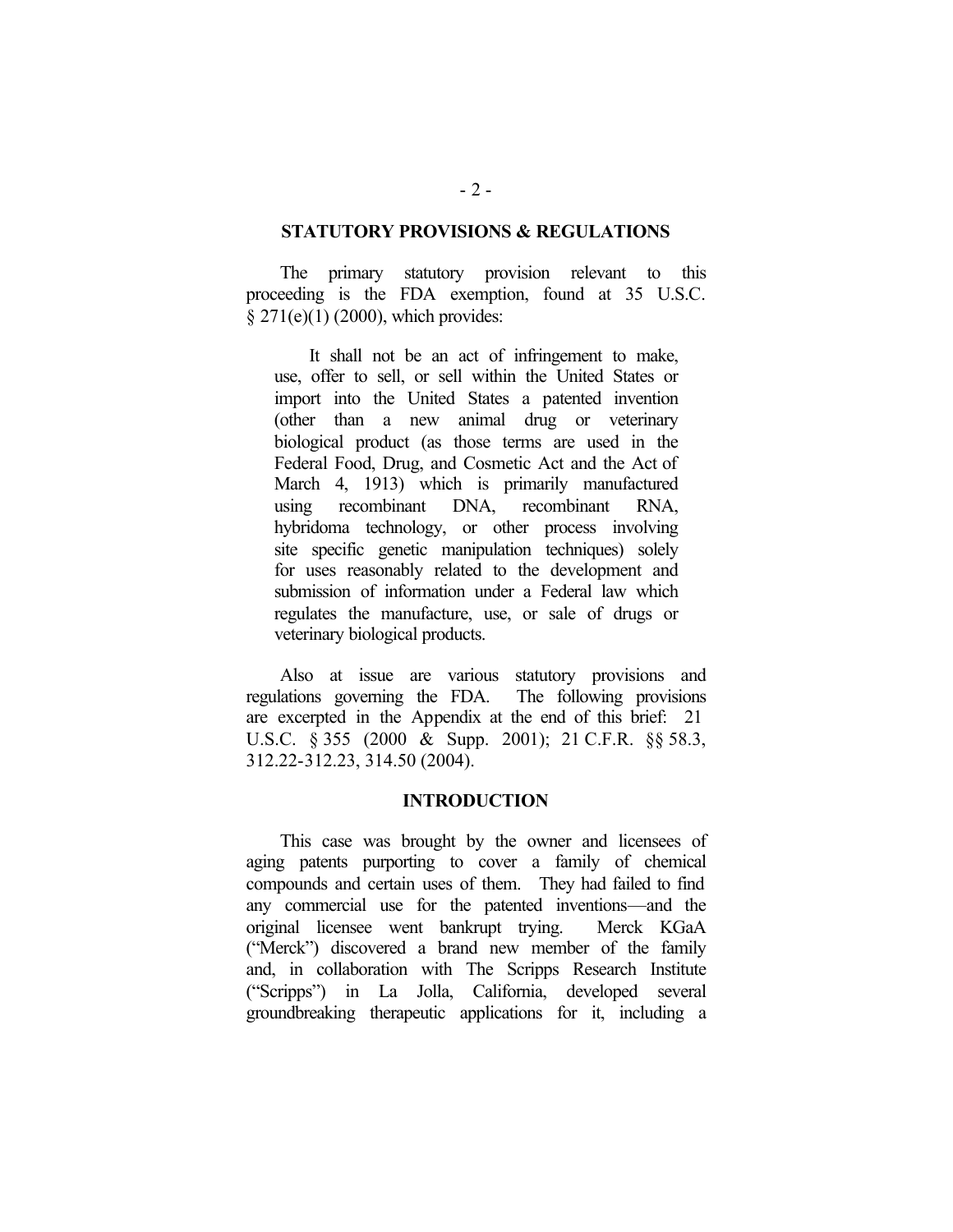promising cancer treatment that is currently being tested in cancer patients. Merck did not market, or otherwise commercially exploit the drug it discovered, and will not do so before the patents expire. Rather, this lawsuit contends only that Merck violated the patents by sponsoring experiments at Scripps directed at establishing to the FDA's satisfaction that the new drug and a nearly identical analog were promising enough and safe enough to proceed to clinical trials in humans.

When Scripps was conducting the research, every court that had ever addressed the issue, as well as the research community, considered those sorts of experiments immune from patent infringement suits under the so-called "FDA exemption," which provides that: "It shall not be an act of infringement to ... use ... a patented invention ... solely for uses reasonably related to the development and submission of information" to the Food and Drug Administration ("FDA"). 35 U.S.C. §271(e)(1) (2000). The statute's plain language embraces any information that a drug innovator could reasonably expect to submit to the FDA in connection with *any* application. And a drug innovator could never proceed with clinical trials on a new drug without submitting an application to the FDA—with extensive data from animal and test-tube studies—proving both that the drug has promising therapeutic effects and that it appears to be safe for human consumption.

The Court of Appeals, reversing an understanding that had prevailed for nearly two decades, held that the statute does not mean what it says. Rather, according to the court below, the words Congress chose must be severely limited by congressional "purposes" it gleaned from the legislative history. According to the Court of Appeals, Congress intended to protect mainly generic drugs that mimic drugs already on the market, but not the development of pioneering new drugs that may be more effective in curing disease than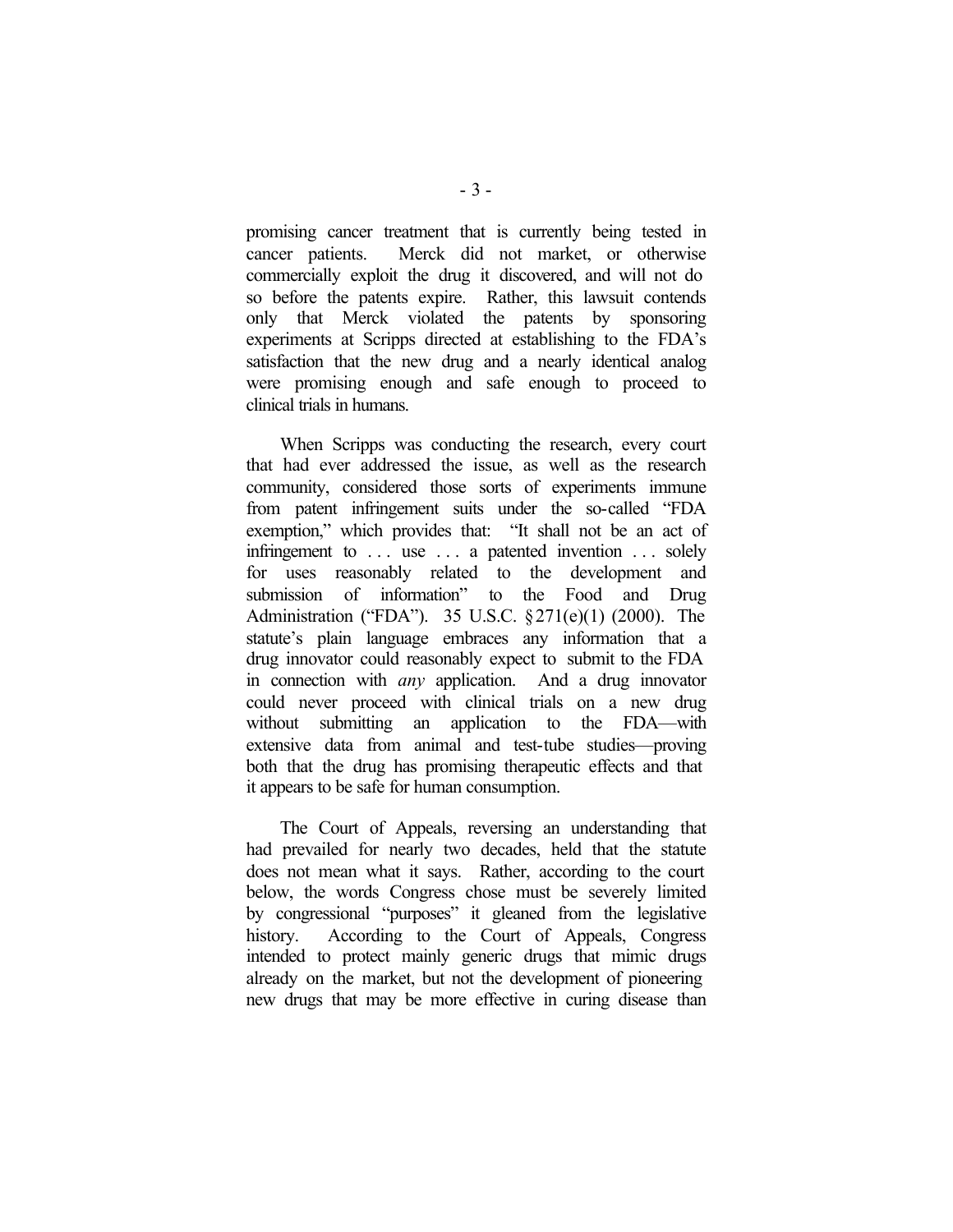any drug currently on the market. To the extent that the FDA exemption covers new drugs at all, the Court of Appeals continued, it covers only the final stage in the FDA approval process—the clinical testing on humans—and not the research in animals and test tubes that is a prerequisite to clinical trials.

If the Court of Appeals' opinion is upheld, the patent laws would allow the holder of a patent on a chemical to enjoin a medical researcher from conducting studies on animals that simulate human disease and that could yield ground-breaking cures for people. The patent holder would be able to bar all laboratory tests using the compound—or, as in this case, any structurally similar compounds—even though any new drug developed by the medical researcher would not be marketed until after all relevant patents expire. Drug innovators and researchers will have to sit on their hands awaiting patent expiration before *starting* to conduct the battery of experiments necessary to qualify a potentially path-breaking new drug for clinical trials involving human subjects, which, in turn, take many years to complete. Consequently, the patent holder will enjoy a de facto patentterm extension, while potential treatments for innumerable diseases and conditions will be denied to patients for a decade or more after all patents expire.

The Court of Appeals' ruling does not just defy the dreams of suffering patients. It defies settled expectations. It defies common sense. Most important of all, it defies congressional will, as expressed in the plain language of the statute Congress passed two decades ago to protect exactly the sorts of experiments now before the Court.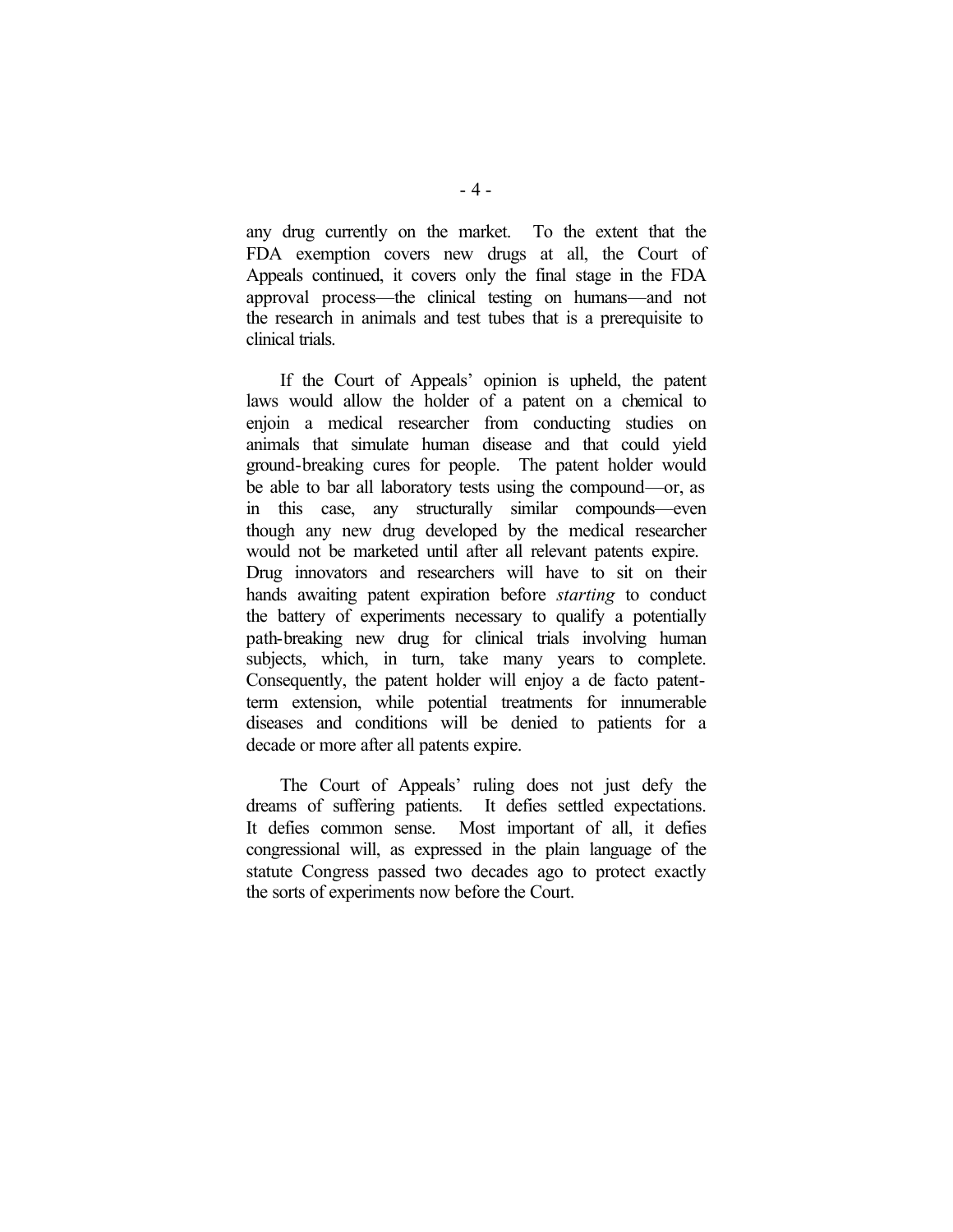### **STATEMENT OF FACTS**

#### **The FDA Drug Approval Process**

Because both the facts of this case and the legal analysis unfold against the backdrop of the FDA's regulatory regime for drugs, a primer on the drug development process and the FDA's application process is warranted by way of introduction.

*New drugs vs. generics***.** The approval process depends upon whether the drug is a generic drug or a new drug, also called a "pioneer drug."<sup>2</sup> *Compare* 21 C.F.R. § 314.50 *with id.* §§ 314.92-314.94; *see generally* DONALD O. BEERS, GENERIC AND INNOVATOR DRUGS, A GUIDE TO FDA APPROVAL REQUIREMENTS § 1.01, at 1-2 to 1-7 (5th ed. 1999) (explaining regulatory regime). Generally, a new drug is different from any drug that is already being administered to patients. It might prevent or cure a disease that no other drug can. It might be more effective at curing a disease or relieving symptoms than other drugs on the market. Or it might have fewer or less severe side effects. The primary value of a new drug lies in its novelty, its unique life-saving, disease-curing, or palliative effects.

In contrast, generic drugs are mimics of drugs already on the market. *See* 21 U.S.C. § 355(j)(2)(A)(i)-(iv). By definition, they have no new curative properties; they are

 $\overline{a}$ 

 $2^2$  Technically, under the statute, generics constitute a subset of new drugs that is subject to an abbreviated regulatory process. *See* 21 U.S.C. § 355(j). This brief adopts the common parlance, which the Court of Appeals followed, of treating new drugs and generics as distinct categories.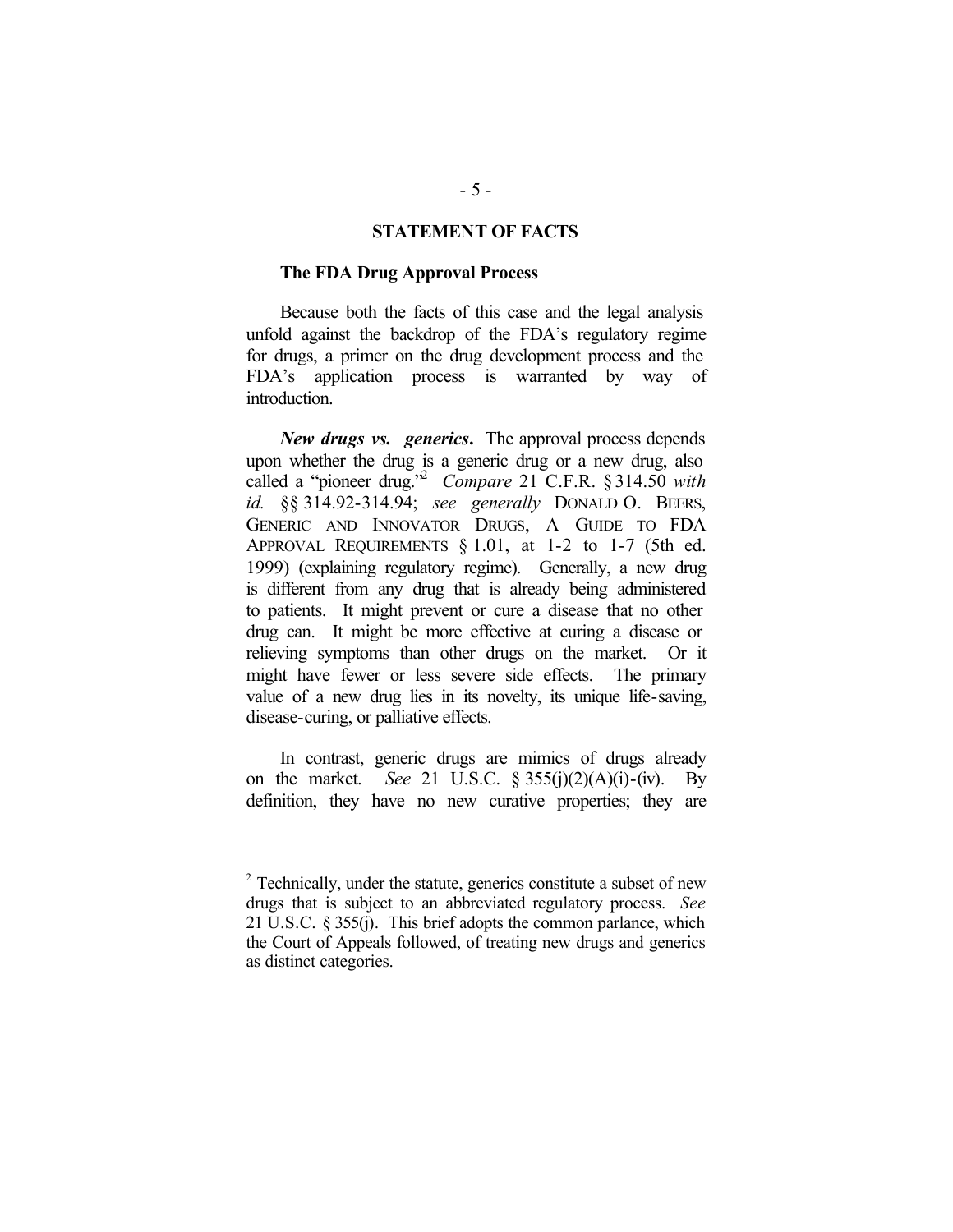neither safer nor more effective than the drug patients are already taking. Their promoters cannot claim that they will save more lives or enhance the quality of life for any patient. The generic drug's main societal value is to enhance price competition. *See generally* Congressional Budget Office, *How Increased Competition from Generic Drugs Has Affected Prices and Returns in the Pharmaceutical Industry*  xiii (July 1998), *available at* ftp://ftp.cbo.gov/6xx/doc655/ pharm.pdf.

The difference between new drugs and generics translates into a marked difference in regulatory requirements—and, specifically, in the information that must be presented to the FDA en route to FDA approval for commercial sale.

*New drug development & regulatory approval.* At issue in this case is a new drug Merck is developing—a drug with demonstrated potential to combat cancer and other diseases. J.A. 73-74, 77-78.

The idea for a new drug like Merck's emerges from years of basic research, research into the agents that cause disease and how the body's cells, tissues, and organs react to them. *See* J.A. 381-86; S.A. 1-2. As the basic research unmasks the disease's mysteries, and identifies the specific biochemical targets that play a role in the disease, ideas percolate about the properties of possible drugs that might interact with those targets to treat or prevent the disease. J.A. 381-86. Researchers may conduct "high-throughput screenings," testing the activity of thousands, even tens of thousands, of possible compounds in the hopes of discovering a handful of structures that interact with the target. J.A. 331-32, 381-86; S.A. 2. Or they may narrow the universe of compounds a bit, making educated guesses as to the sorts of untested structures that are most likely to yield results. These screenings of untested structures are conducted in vitro, for it would cost a mint and take an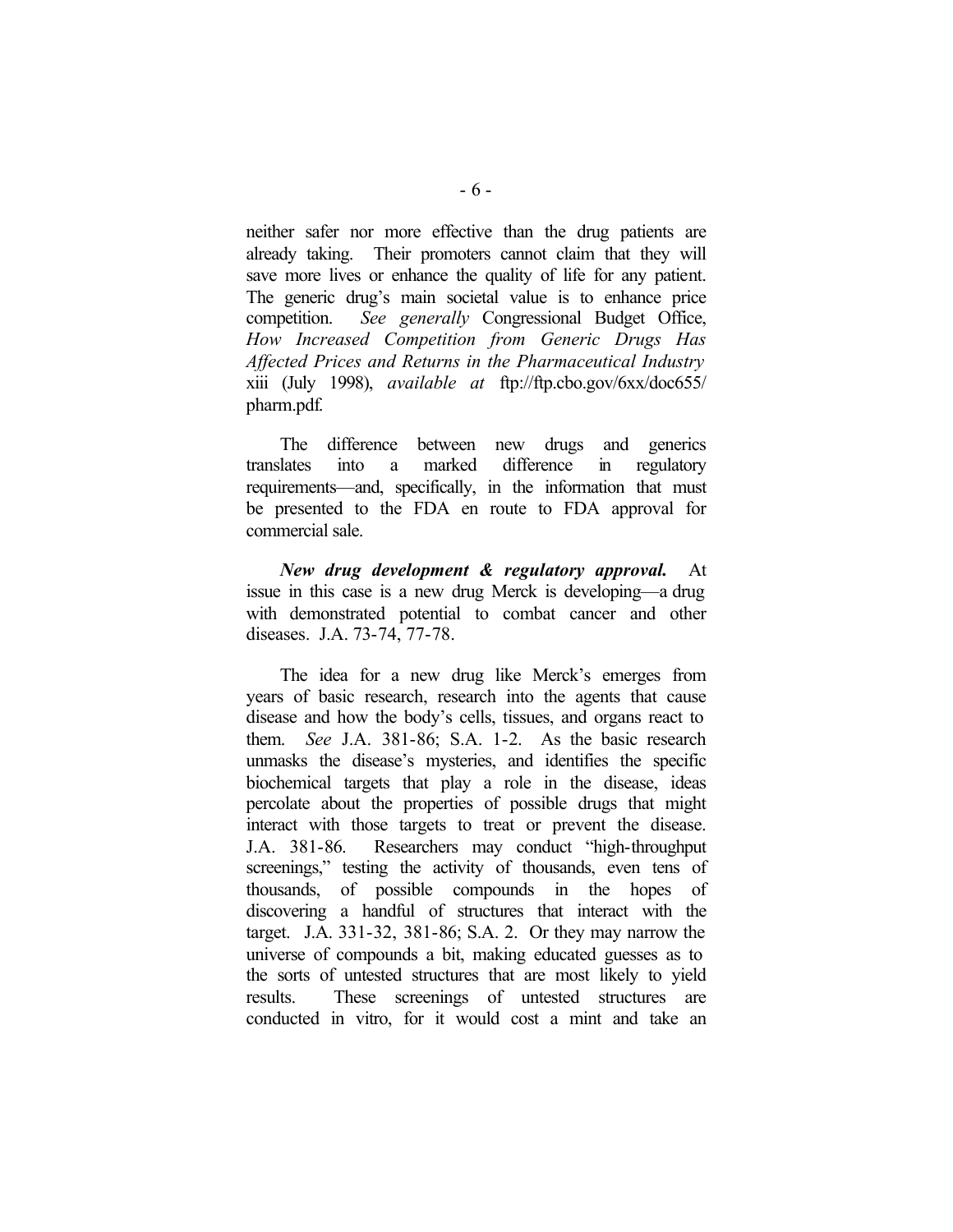eternity to screen this volume of variations in animals. J.A. 384; S.A. 2.

If these screenings yield a few especially suitable structures, the drug innovator conducts further experiments to help it decide whether to proceed to the next level of seeking FDA regulatory review, J.A. 331-32, a process that is extensive, expensive, and long—and fraught with uncertainty. J.A. 343-45; Tr. 1257-58. The FDA approval process for a new drug unfolds in two basic phases—the "preclinical phase" and the "clinical phase"—each directed at developing information to support a separate application to the FDA. J.A. 331-34. The preclinical phase involves the development of information to satisfy the FDA that the drug is sufficiently effective and safe to justify testing as an Investigational New Drug, or "IND," in human clinical trials. *See* 21 U.S.C. § 355(i); 21 C.F.R. § 312.23; J.A. 334-36. The information developed in this phase—from conducting experiments in test tubes and animals that can mimic human disease—is presented to the FDA in an IND application (often called an "IND," for short). J.A. 331-33; S.A. 9-10. The gathering of this preclinical information for a drug candidate, and perhaps a few close variations, typically takes three to five years, J.A. 332-33, 343-45, and costs millions of dollars, T. Ex. 70 at 25.

Only if the FDA is satisfied with the extensive preclinical information presented to it may the innovator proceed to the clinical phase, which involves another multiple-year battery of experiments, this time on human subjects. *See* 21 U.S.C. § 355(c)-(e), (i); J.A. 332-33. Upon completion of the clinical phase, the innovator submits its second application to the FDA, a New Drug Application ("NDA"), which is directed at demonstrating that the drug is both safe and effective enough to be approved for sale. 21 U.S.C. § 355(d); J.A. 333, 422. The whole approval process—from the collection of data for an IND application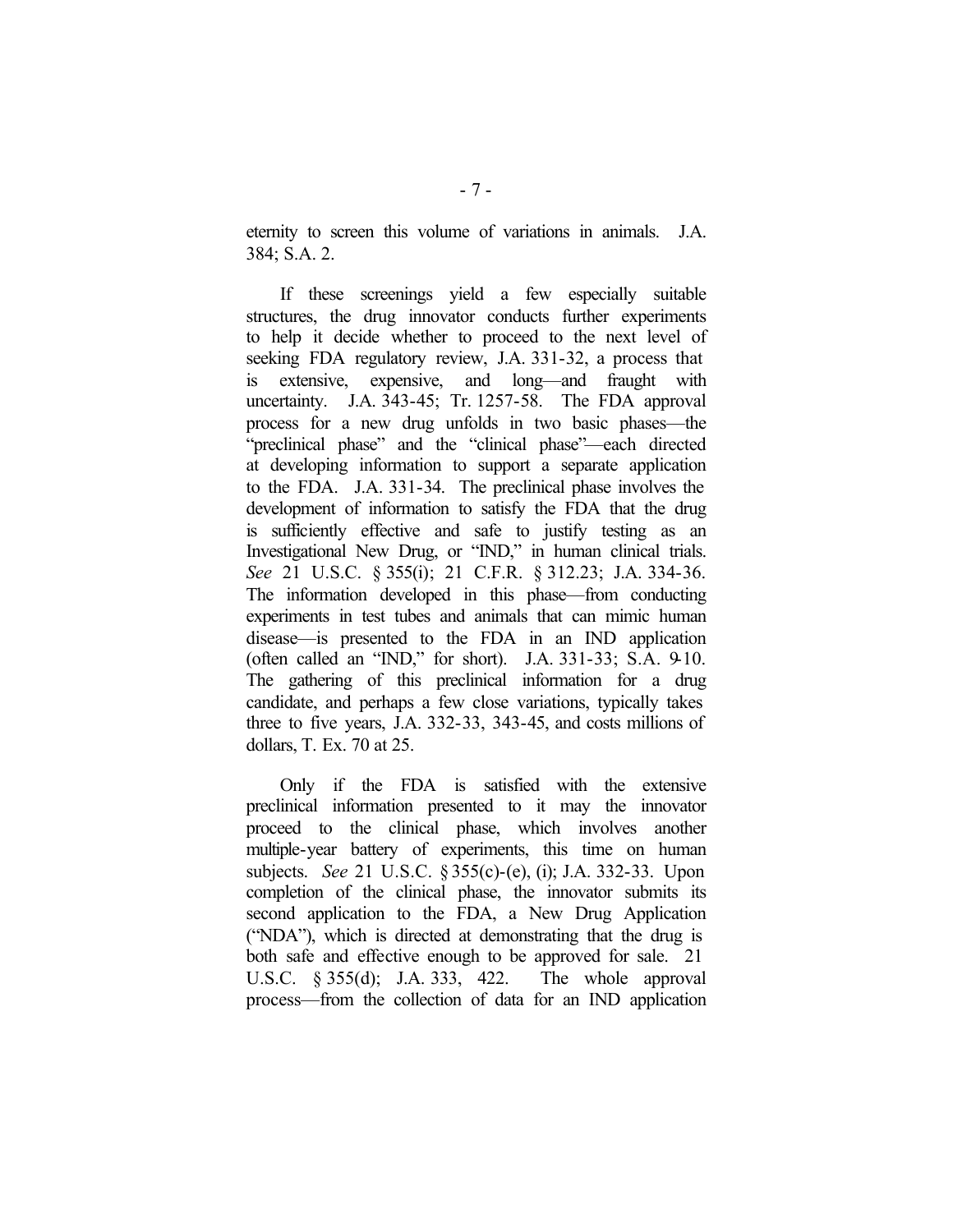to ultimate FDA approval—typically takes more than a decade, J.A. 332-33, 339-40, and costs a half a billion dollars, J.A. 343-45.

*Regulatory approval of generics***.** The process for approval of a generic is simpler, speedier, and cheaper. *See* CBO, *supra*, at 43-44. The sponsor of the generic drug does not have to prove, in animal studies or clinical studies, that the drug is safe and effective—for the innovator has already carried that burden—but only that the particular version proposed has the same active ingredient as, and is "bioequivalent" to, the pioneer drug it is mimicking, 21 U.S.C.  $\S 355(i)(2)(A)(iv)$ , which is to say that the body absorbs it and processes it in the same way, *id.*  § 355(j)(8)(B). The manufacturer presents this information to the FDA in a one-step application called an Abbreviated New Drug Application ("ANDA"). *Id.* § 355(j).

# **Scripps, With Merck's Support, Conducts Basic Research To Discover A Potential New Approach To Cancer Therapy**

This case presents a classic story line in the progression from basic research to the development, refinement, and regulatory review of a promising new drug. *See* S.A. 1 (timeline). The central character is Dr. David Cheresh of Scripps. Dr. Cheresh is a renowned cancer researcher, D. Ex. 2 at 10-11, who worked in collaboration with Merck, Tr. 2347-55, to develop an innovative approach to curing cancer and then helped Merck generate the data necessary to satisfy the FDA (and European regulatory authorities) that the best drug candidate identified during the collaboration was sufficiently promising and safe to test in humans, J.A. 283-84; Tr. 2033. As a result of the collaborative efforts, human clinical trials had commenced in Europe by the time of trial. J.A. 317-18; Tr. 1287, 1348-49.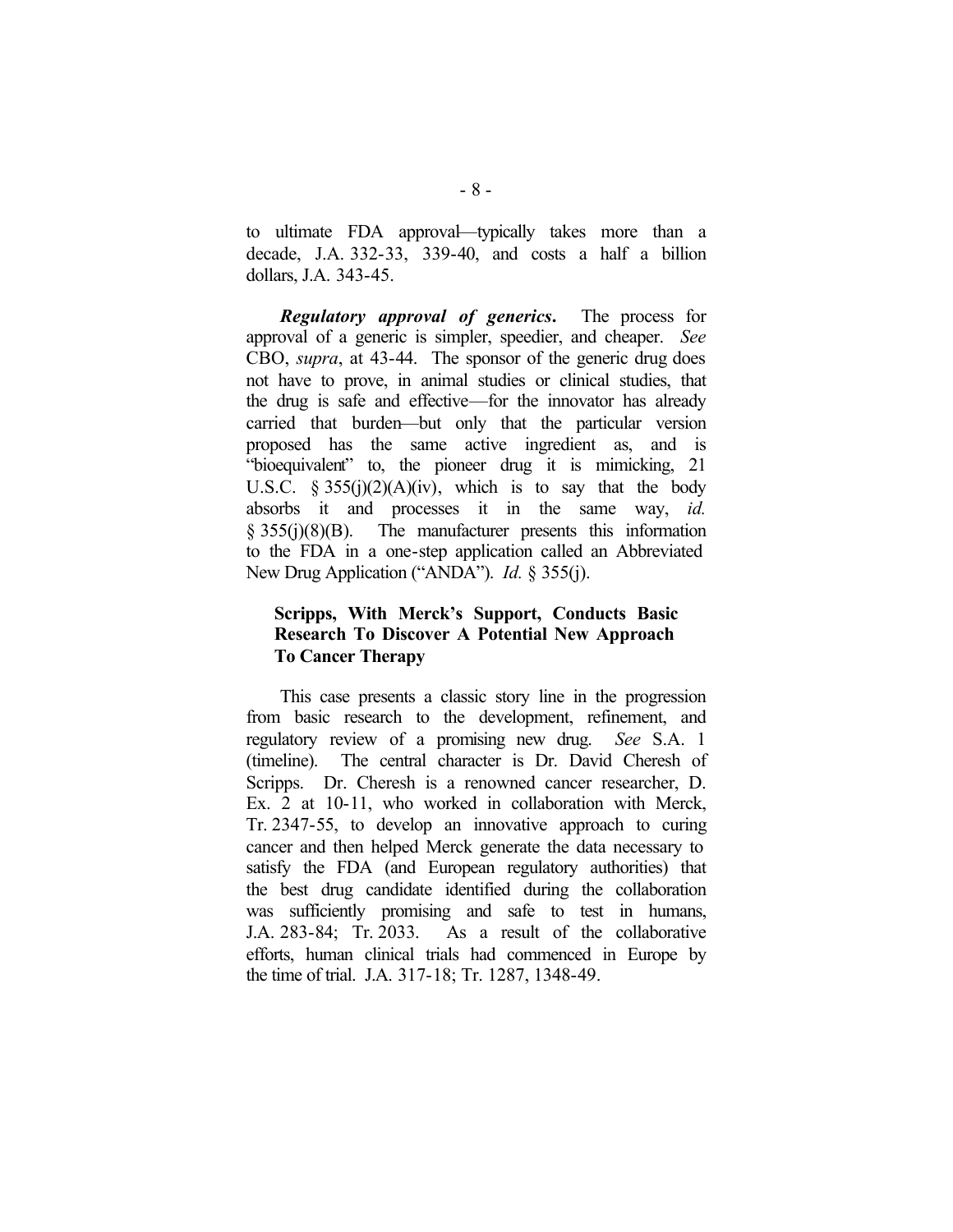In the mid-1980s, Dr. Cheresh began studying the role of special proteins located on the outside surface of certain human cells. J.A. 138; T. Ex. FG at 1; Tr. 1995-96. Those proteins, called "integrins," both anchor the cells in place and communicate with other cells. Tr. 124-28, 818-19, 822- 23. Dr. Cheresh focused initially on one of the integrins, " $a_2B_3$ " (pronounced "alpha-v-beta-3"). Tr. 1992-94. He discovered that they are found on the surfaces of cells in sprouting blood vessels. J.A. 138; T. Ex. FG at 1; Tr. 2008- 12.

This discovery was of interest to anyone studying diseases that relate to "angiogenesis," the process by which new blood vessels sprout from existing ones. Tr. 1060-61, 1621. Cancer is one such disease. Tr. 1061. Research had revealed that when a small tumor starts forming, it emits chemicals that cause nearby blood vessels to branch out and grow toward the tumor, like a bean sprout toward sunlight, until they form new capillaries that sustain the tumor cells with food and oxygen. Tr. 1058-59. There was reason to believe that stunting the growth of blood vessels could starve the tumor. Tr. 1060-61.

Over the course of more than six years of basic research funded in part by Merck, Tr. 2347-60, Dr. Cheresh found a way to do just that. He started with a special antibody he designed. T. Ex. FG at 1; Tr. 1990, 2000-02. Antibodies are large protein molecules that can be manipulated to bind specifically and tightly to a target, Tr. 1976, and in this case Dr. Cheresh created an antibody that targeted the  $a_0B_3$  surface receptor. T. Ex. FG at 1; Tr. 2000-01. Essentially, the antibody clamps on and envelops a portion of the  $a_2B_3$ surface receptor in a way that blocks it from interacting with other molecules—much like a glob of hardened putty on a doorknob might block a key from getting anywhere near the lock. J.A. 190-91.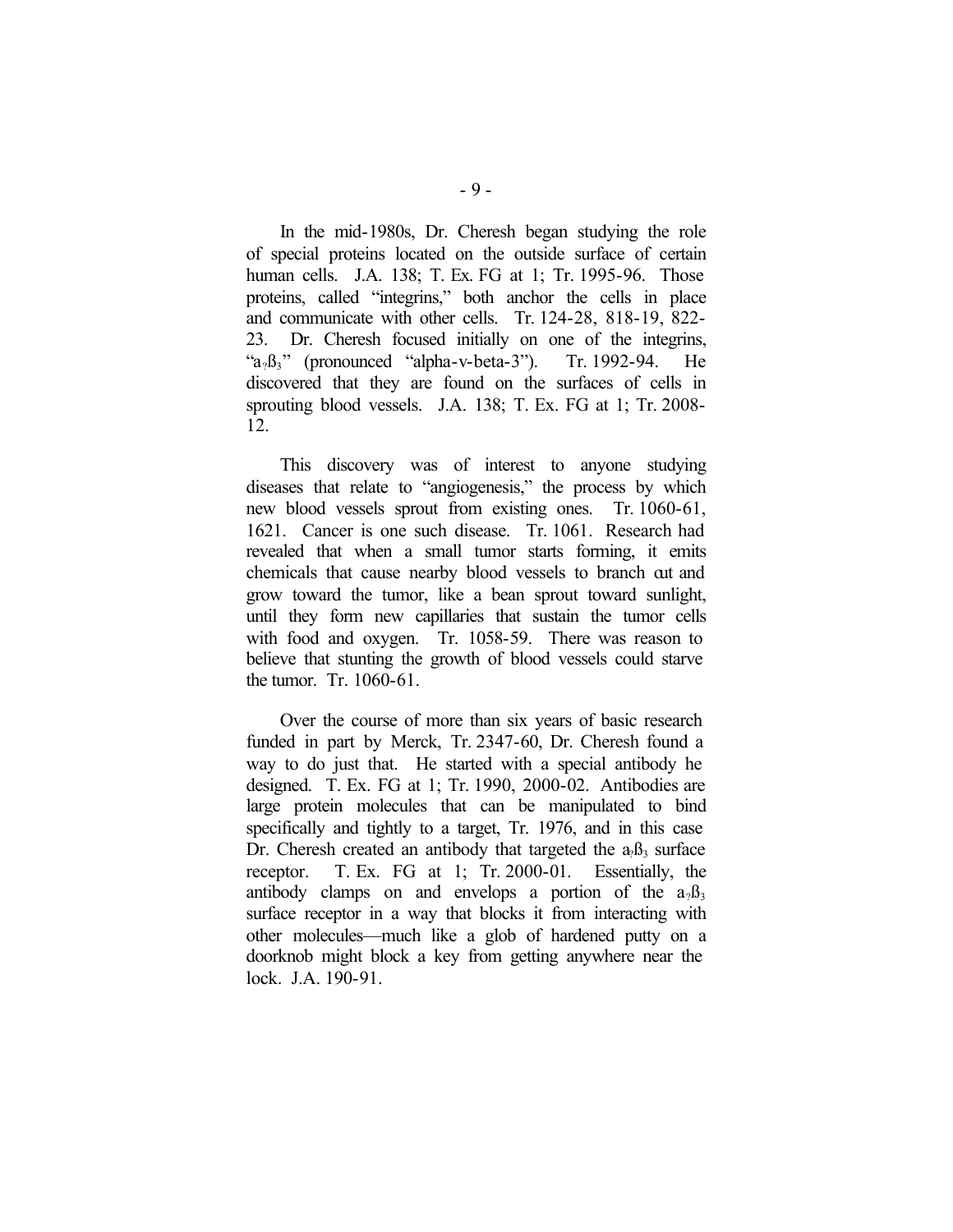The basic research culminated with Dr. Cheresh's successful effort, early in 1994, to block the receptor in a living system with actual blood vessels. S.A. 20. He used a fertilized chicken egg, specifically the part of the egg called the "CAM" (for chorioallantoic membrane)—where the blood supply to the developing embryo grows. Tr. 1625- 26, 2021-32; T. Ex. 26 at 2. He induced proliferation of new blood vessels by placing a tiny tumor directly on the CAM. Tr. 1624-28, 2031-32. He found he could stop the blood vessels from growing toward the tumor by injecting his antibody. Tr. 1628-32, 2031-32. The antibody blocked the magnetic effect of tumors, by jamming the  $a_2B_3$  surface receptors on the cells of growing blood vessels. Tr. 887-89, 1624-32.

# **Merck Discovers A Simpler Compound With The Same Effect, And Enlists Scripps To Study That Structure**

If that were all the Scripps-Merck collaboration had achieved, this patent infringement case would never have been brought. The patents involved in this case say nothing about angiogenesis, antibodies, or cancer treatments. *See* S.A. 11-19.

This suit targets experiments that Scripps scientists conducted, in collaboration with Merck, with a compound that seemed superior to Dr. Cheresh's antibody. Back in Germany, Merck had developed and screened hundreds of chemicals in test tubes, J.A. 384; D. Ex. 2 at 11, in an effort to find a handful that could also jam a blood vessel's surface protein, but in a more targeted manner—more like the tip of a key broken off in the lock than a glob of putty blocking the whole doorknob, Tr. 2146. Out of that screening effort emerged a candidate, which Merck called EMD 66203 (for simplicity, let us call it "EMD-6"). D. Ex. 7 at 34-35. Long before the experiments at issue here, Merck had confirmed that, at least in a test tube, EMD-6 effectively jammed the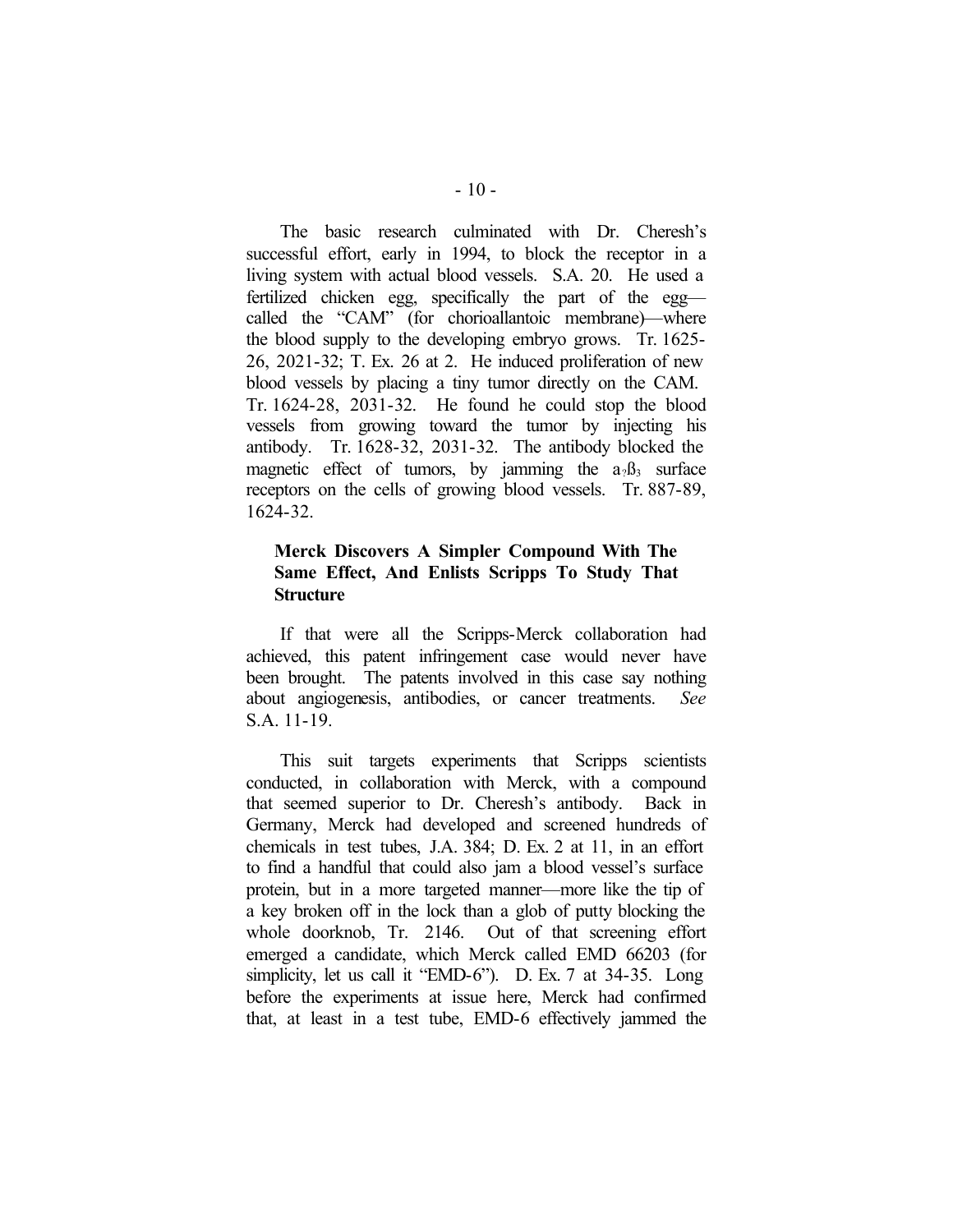$a_2B_3$  receptor on the surface of blood vessel cells. T. Ex. AAY at 1-5; T. Ex. 17 at 1-9.

Dr. Cheresh tried Merck's EMD-6 in his chicken CAM model, early in 1994. S.A. 20. The results proved equally dramatic. EMD-6 retarded the growth of blood vessels—and it actually shrank the tumors. J.A. 113-16, 269-71. Dr. Cheresh also showed that blocking the  $a_2B_3$  surface receptor with the compound signals the blood vessel cell to self-destruct. T. Ex. 24 at 2-4; Tr. 2033, 2090, 2095. Dr. Cheresh incorporated his discovery about the effect of EMD-6 on blood vessel growth in chicken CAMs into a patent application filed in March, 1994, S.A. 20, and, by May, 1994, he communicated to Merck about the data showing the shrinkage of tumors, J.A. 113-16.

In sum, before the summer of 1994, Merck and Dr. Cheresh had reason to believe that they had a promising cancer drug on their hands. J.A. 113-118, 270-71. As Dr. Cheresh put it in a letter to Merck, in June, 1994, immediately after learning about EMD-6's tumor-shrinking power, "At this time . . . Merck is in a good position to develop peptide based antagonists of angiogenesis for treatment of cancer." J.A. 118.

# **Merck Enlists Scripps To Conduct Preclinical Studies For An Investigational New Drug Application To The FDA**

The complaint in this case originally challenged all these early experiments with EMD-6, but they are not before this Court. *See infra* at 22-23 (explaining District Court's rulings). This case is not about Merck's early screening efforts to identify the EMD-6 structure as the leading inhibitor of the receptor, nor about Dr. Cheresh's initial testing of Merck's compound in test tubes or chicken eggs. This case focuses exclusively on a series of experiments beginning in August, 1994 and continuing through 1998—all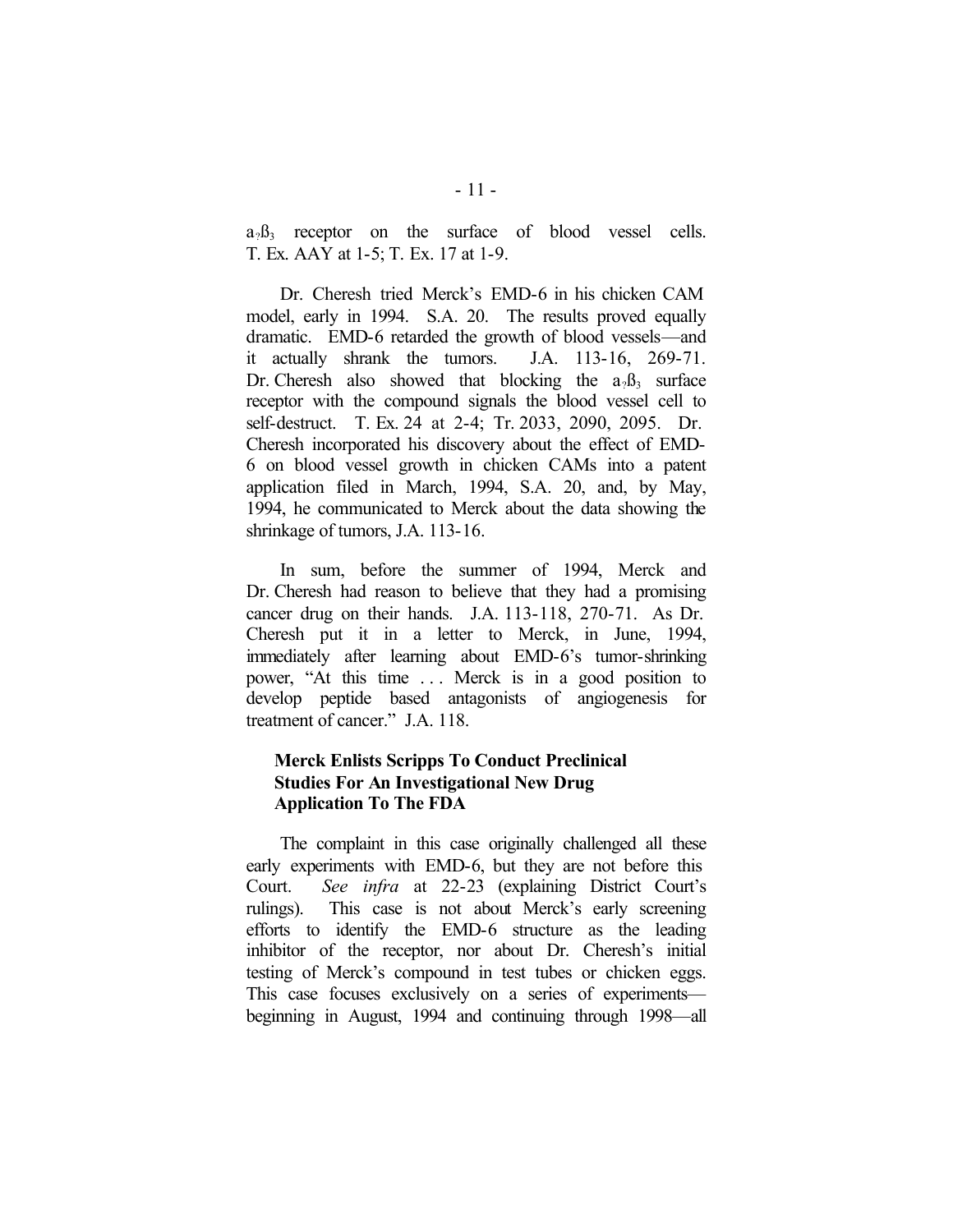of which were conducted *after* Dr. Cheresh had discovered that EMD-6 could shrink tumors and after he announced to Merck that they had discovered a potential "treatment of cancer." J.A. 118.

With Merck's continued (and, indeed, expanded) support, Dr. Cheresh conducted a series of experiments to demonstrate the potential for treating cancer safely and effectively with Merck's compound or an analog. J.A 283- 98; S.A. 3-8. He supervised essentially the same experiments—on a parallel track, with the support of another drug company—with the antibody he invented. J.A. 160, 270-79.

With both potential drugs, Dr. Cheresh performed some experiments in test tubes to ascertain how well each would bind to the cell surface receptor, and how well each blocks other agents from binding to that receptor, but the main focus of the research after 1995 was on animal studies. J.A. 278- 79; S.A. 3-5; *see generally* T. Ex. 698. The vast majority of the Scripps experiments on Merck's drug candidate (and, later, a close analog) involved administering varying doses of it to developing chicken embryos, and observing the effect on blood vessel formation. J.A 285-87; S.A. 3-5. Dr. Cheresh also administered the drugs in mice to observe their effect on their blood vessel development and tumors. J.A. 284-98; S.A. 3-5.

According to the uncontradicted trial testimony, each experiment was designed to demonstrate one or more of the following:

- *Efficacy:* How well the drug can be expected to work in curing the target disease.
- *Mechanism of action:* How it achieves those results.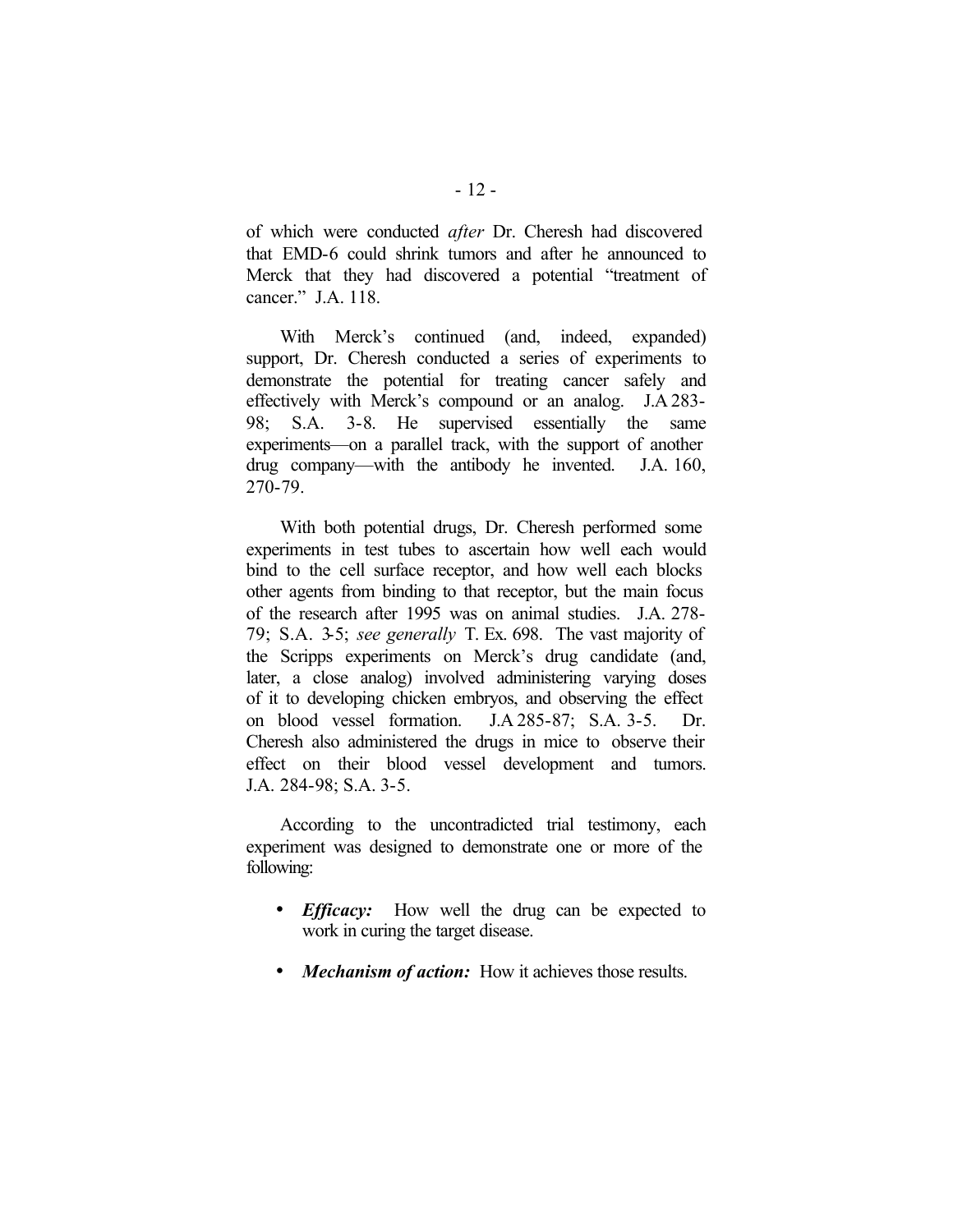- *Pharmacology:* The appropriate dose and method of delivery.
- *Pharmacokinetics:* The rate at which the drug is absorbed into, and eliminated from, the bloodstream.
- *Toxicity:* The negative side effects of the drug at various dosages.

J.A. 228-35, 239, 252-61, 278, 283-98; S.A. 3-8. As the Court of Appeals recognized, there was no evidence presented affirmatively or by cross examination—to dispute that each experiment currently before this Court was reasonably expected to yield evidence on at least one of these subjects. *See* P.A. 5a-6a (confirming that "these tests assessed… histopathology, toxicology, circulation, diffusion, and half-life of the peptides in the bloodstream," as well as "the proper mode for administering the peptides for optimum therapeutic effect"). In short, the focus of the experiments on EMD-6 reflected a shift from basic discovery to inquiry into how well this particular structure would work as a drug. J.A. 283, 321; Tr. 2032-33, 2196, 2358.

Merck funded the first year's worth of this drug development research under its existing contract with Scripps, a 1988 contract that was due to expire in June, 1995. Tr. 2190. But almost immediately after Dr. Cheresh discovered that EMD-6 shrinks tumors—in the same letter in which he heralded Merck's drug as a potential "treatment of cancer," J.A. 117-18—the parties turned their attention to negotiating a renewed agreement reflecting the shift in orientation from basic research to drug development. J.A. 281-83. Months before the agreement was signed, the parties were discussing a "project at Scripps . . . that would then serve as the basis for potential clinical trials," J.A. 119 (December, 1994), and circulating draft language (ultimately incorporated into contract) reflecting their expectation that Scripps would "begin testing the E.M.D. peptide 66203 [*i.e.*,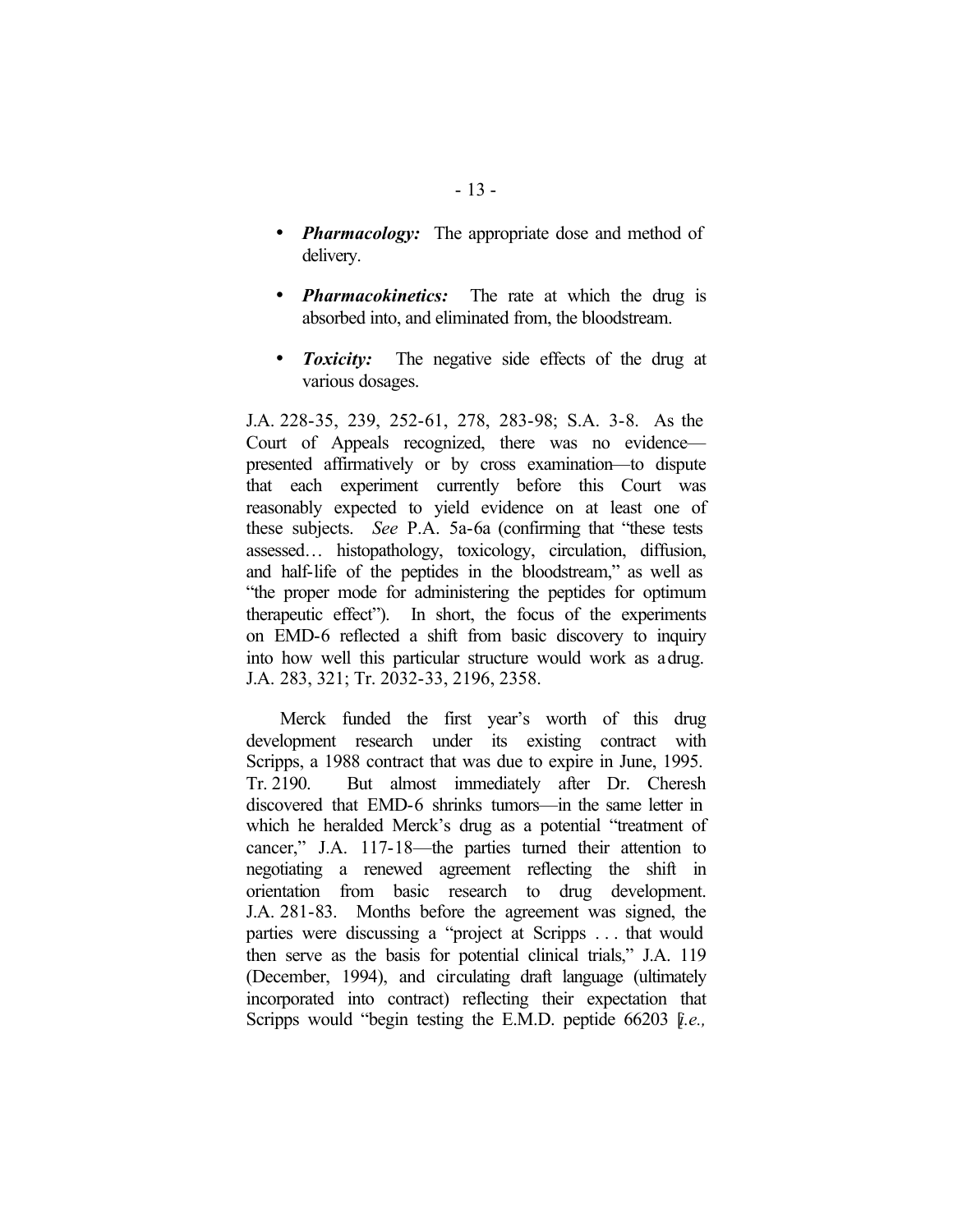EMD-6] ... for efficacy[,] [p]harmacokinetics and toxicity" and their aspiration that "within the third year clinical trials will begin," J.A. 106; *see* J.A. 200.

The resulting agreement vastly expanded the Merck-Scripps relationship with a view toward "lead[ing] the project as close to clinics as possible." J.A. 126. It called upon Dr. Cheresh to conduct "'necessary experiments to satisfy the biological bases and regulatory (FDA) requirements for the implementation of clinical trials'" with EMD-6 or an analog. J.A. 90; P.A. 5a. The parties reached agreement on all material terms in February, 1995, J.A. 124- 25, and formally executed the contract in the summer of 1995, Tr. 2357, shortly before the 1988 agreement expired. J.A. 118.

The 1995 agreement allocated responsibilities to conduct the various sorts of experiments that the FDA considers in deciding whether to allow clinical trials to proceed. J.A. 79-80, 283; Tr. 2358-59; *see also* J.A. 95-107, 119-28. As the Court of Appeals accurately observed, Merck assigned to Scripps the responsibility "to evaluate the specificity, efficacy, and toxicity" of Merck's drug candidates and close analogs, "to explain the mechanism by which these drug candidates work, and to determine which candidates were effective and safe enough to warrant testing in humans." P.A. 5a (partially quoting J.A. 85); *see also* J.A. 95-107, 119-28, 317-18. Under the 1995 agreement, Merck took responsibility for conducting a series of expensive experiments to assess the compound's toxicity and pharmacokinetics under stringent procedures that the FDA describes as "Good Laboratory Practices" ("GLP"). J.A. 93, 313, 315; Tr. 2200. That did not mean that the renowned Dr. Cheresh was guilty of "Bad Laboratory Practices," but only that the formal "GLP" certification was unnecessary for the sort of experiments he was performing. *See, e.g.*, 21 C.F.R.  $\S 312.23(a)(8)(iii)$  (GLP requirements apply only to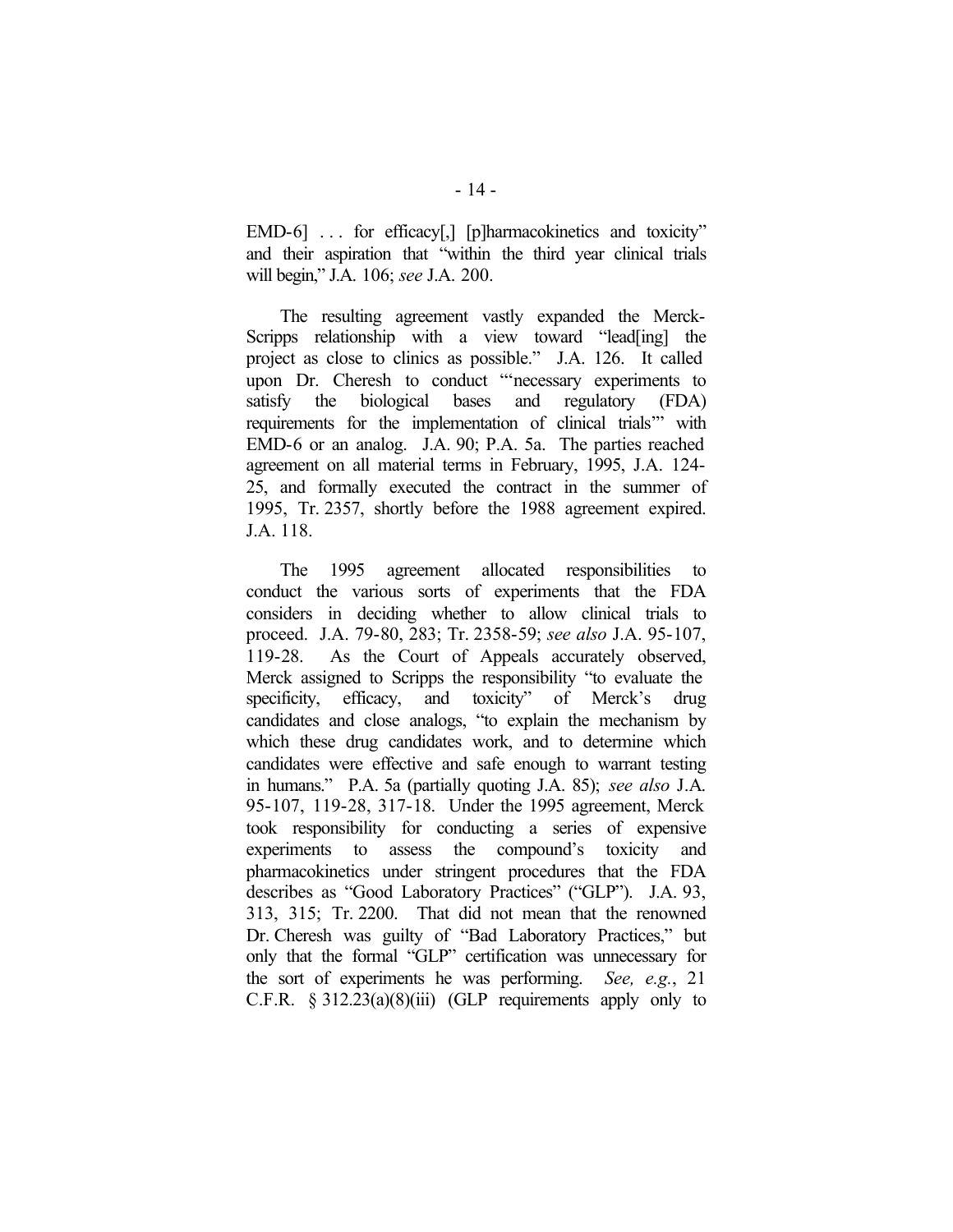certain sorts of "nonclinical laboratory study"); *id.* § 58.3(d) (excluding from definition of relevant "nonclinical laboratory study" any "exploratory studies carried out to determine whether a test article has any potential utility"); J.A. 168, 443-44, 449-53; *see also* J.A. 166.

Merck agreed to pay Scripps \$6 million to conduct the experiments within its assigned areas. $3$  J.A 94. As the earlier proposal anticipated, the 1995 agreement did set an ambitious three-year deadline for the completion of these preclinical studies, at which point "an IND will be filed," J.A. 87, and "clinical trials .. . will begin," J.A. 88; *see also* J.A. 283, 311-12, 321. Even if this aggressive deadline had been met, none of the parties expected that any drug could possibly secure FDA marketing approval before 2005, after another seven years of clinical studies, and a combined total of ten years of preclinical and clinical research. S.A. 30.

The research that ensued under the 1995 agreement used EMD-6 or two close cousins, EMD 85189 and EMD 121974, which, for simplicity, will be referred to as "EMD-8" and "EMD-12," respectively. Tr. 847. EMD-8 is so close in structure to EMD-6 that the single difference—a difference of three atoms out of a structure of dozens, J.A. 180—is noticeable only upon close scrutiny. *Compare* S.A. 42 *with* S.A. 43. And EMD-12's active ingredient is structurally identical to EMD-8, the only difference being that it is

 $\overline{a}$ 

<sup>&</sup>lt;sup>3</sup> The same agreement provided additional funding for Scripps to assess drug candidates that might mimic Merck's drug. J.A. 67- 94. Dr. Cheresh tested at most 15 to 20 possible candidates, none of which was as promising as its lead candidate. J.A. 197, 289, 319; D. Ex. 7 at 37. None of those compounds are covered by the patents at issue in this case.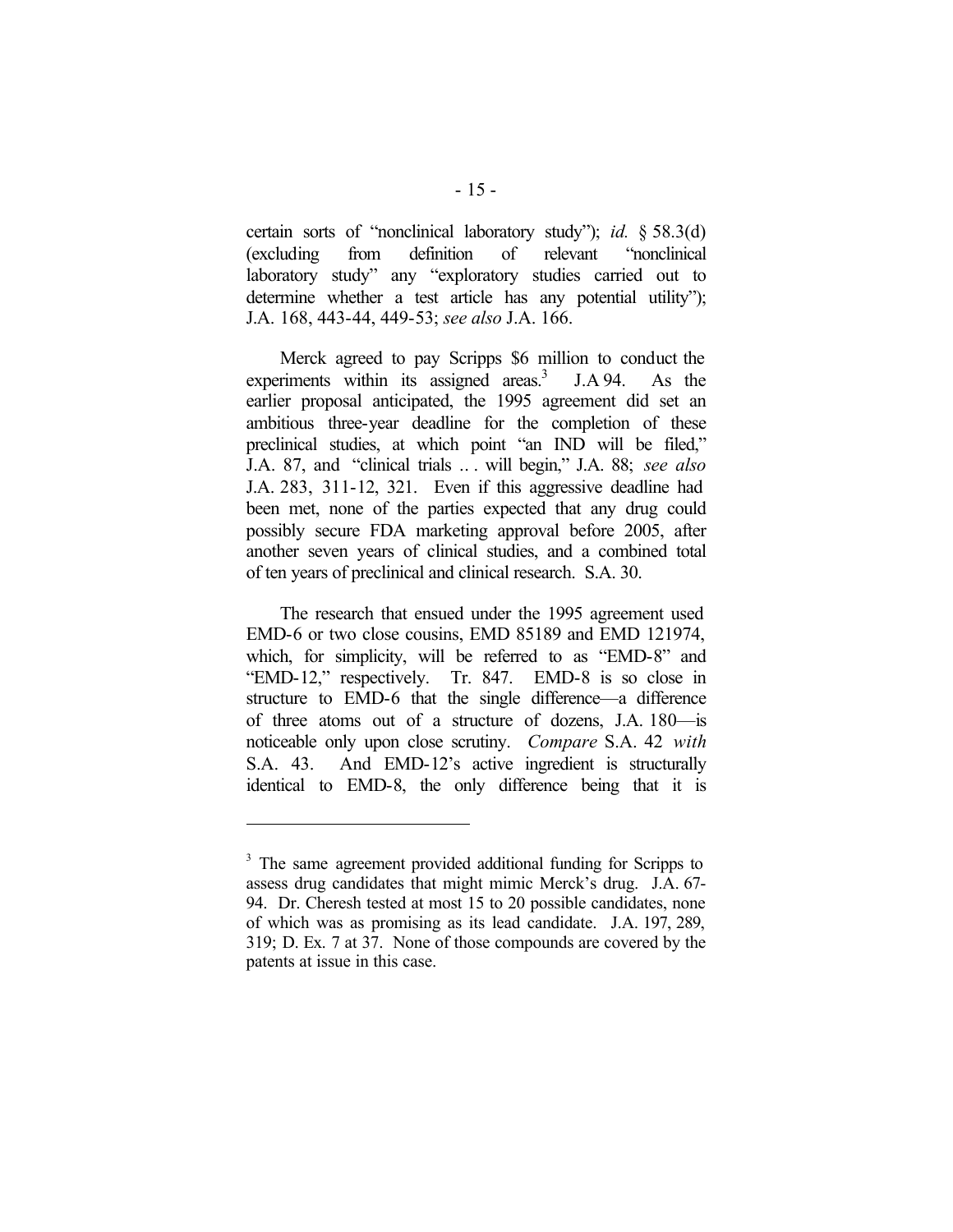constituted slightly differently for storage in solution; as used in the laboratory, they are indistinguishable. *Compare* S.A. 43 *with* S.A. 44; Tr. 762-63. (For this reason, references to "EMD-8" in this brief encompass EMD-12, as well.) The experiments at issue in this case involved one of these three compounds; no experiment involved any other allegedly infringing peptide. *See generally* T. Ex. 698.

Dr. Cheresh's preclinical research started out with a focus on the single chemical, EMD-6. Tr. 2221-22. After about a year, Merck asked Dr. Cheresh to switch the focus to EMD-8 and later to its twin EMD-12. Tr. 2222. With two isolated exceptions, none of Dr. Cheresh's experiments after late 1996 used EMD-6. *See* T. Ex. 698. At about the same point, in November, 1996, the results of the preliminary animal studies looked so promising that Merck appointed a formal inter-disciplinary team called an "EPG" (a German acronym translated as Developmental Project Group) to oversee research, regulatory approval, marketing, and manufacturing. J.A. 201-05. This means the company made the tentative judgment that the information developed about the drug candidate was sufficiently encouraging that it justified the further investment of millions of dollars to obtain approval to test the candidate in humans, and eventually to market the drug, provided the preclinical and clinical experiments continued to be encouraging. J.A. 201- 05, 207-08, 314-315, 385-86. Simultaneously, Merck formally transferred the animal data on its drug candidate, including all of Dr. Cheresh's earlier animal data, to a specialized computer system, called MEDIS, which reports data in the format the FDA requires. J.A. 207-14, 380-82, 388-89, 391-93.

This case originally involved experiments conducted under the 1995 agreement by two of Dr. Cheresh's colleagues at Scripps, Dr. Martin Friedlander and Dr. Chris Storgard. J.A. 231-33; Tr. 1822-25. Using the same two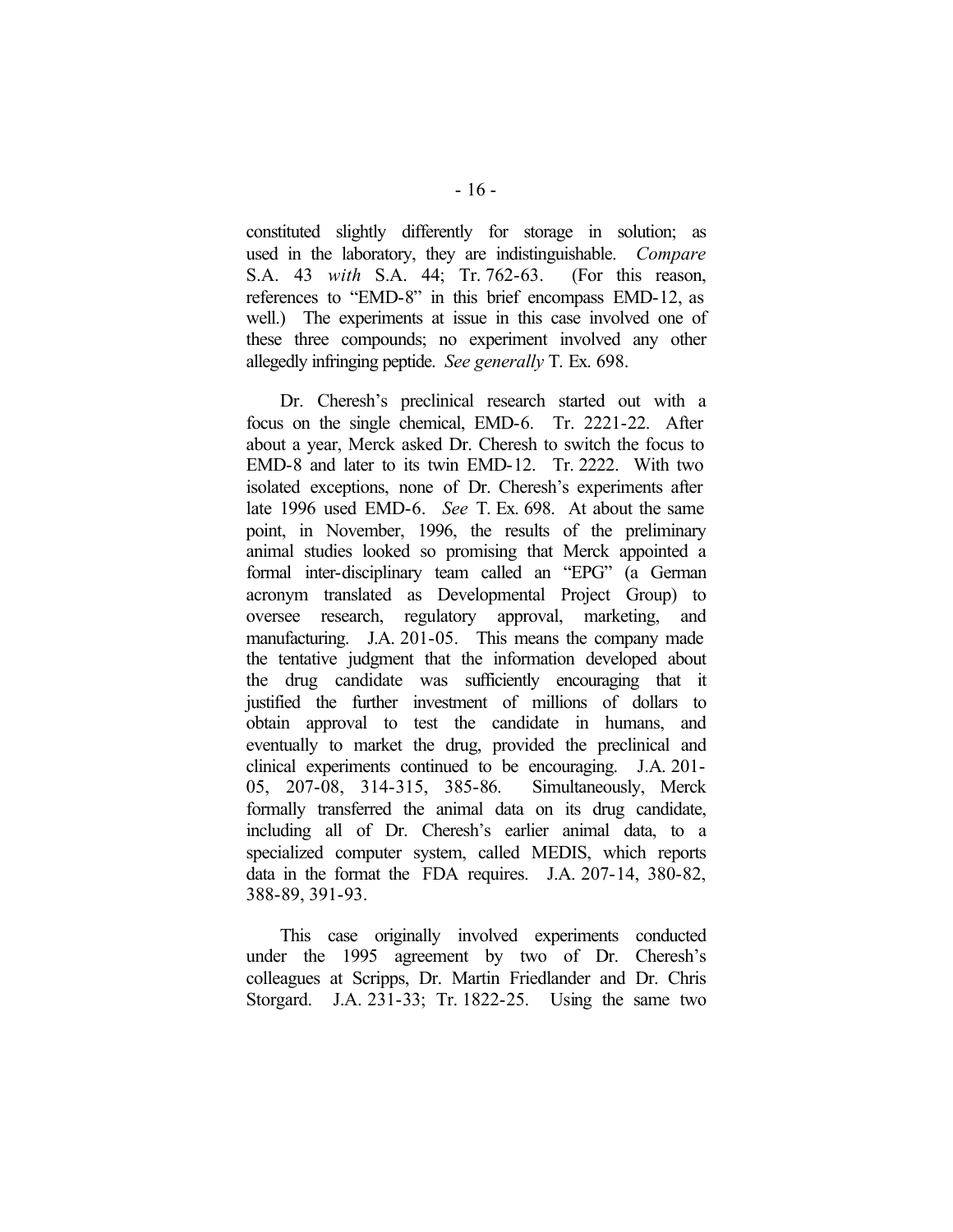variations of Merck's drug, J.A. 232-33, 241-42, they demonstrated in mice and rabbits that the drug had a significant effect on two other diseases—rheumatoid arthritis, J.A. 230-31, and a blinding disease called macular degeneration, Tr. 1853-54—involving abnormal blood vessel growth. *See* J.A. 231-35, 252-60. It is undisputed that every one of their experiments, too, generated data on the same preclinical topics as Dr. Cheresh's—efficacy, mechanism of action, pharmacology, pharmacokinetics, and toxicity. J.A. 231-35, 239-42, 251-60. Their research came to a screeching halt when the verdict in this case came down, so clinical trials never commenced. J.A. 49, 52.

# **Dr. Cheresh's Data Are Incorporated Into Applications And Draft Reports For Regulatory Review**

Dr. Cheresh's experiments yielded exactly the sort of information that is of interest to the FDA. That was the unmistakable opinion of the independent consultants Merck hired in 1997 to assist in preparing an IND application. J.A. 209-14, 261-62; Tr. 2064-65, 2197. As FDA regulatory experts, their job was to assess which data to submit to the FDA, and to prepare summaries of the data to include in Merck's IND application. J.A. 210-12; Tr. 2197. These FDA specialists included in their data summaries the results of all Dr. Cheresh's work with the chicken CAMs and mice on both EMD-6 and EMD-8 (including its identical twin EMD-12). J.A. 133-46, 210-14, 316-17; Tr. 2197. They also summarized the test-tube data. J.A. 145; Tr. 1563-64. By May, 1998, Merck's FDA consultants contacted the FDA with a view toward reviewing the data. J.A. 394-97; T. Ex. 75 at 1-2; *see* 21 U.S.C. §355(b)(4)(B) (encouraging innovators to schedule one or more "pre-IND meetings" with FDA staff to discuss the research needed and protocols).

Meanwhile, beginning in October, 1998, Merck met with top officials of the National Cancer Institute ("NCI")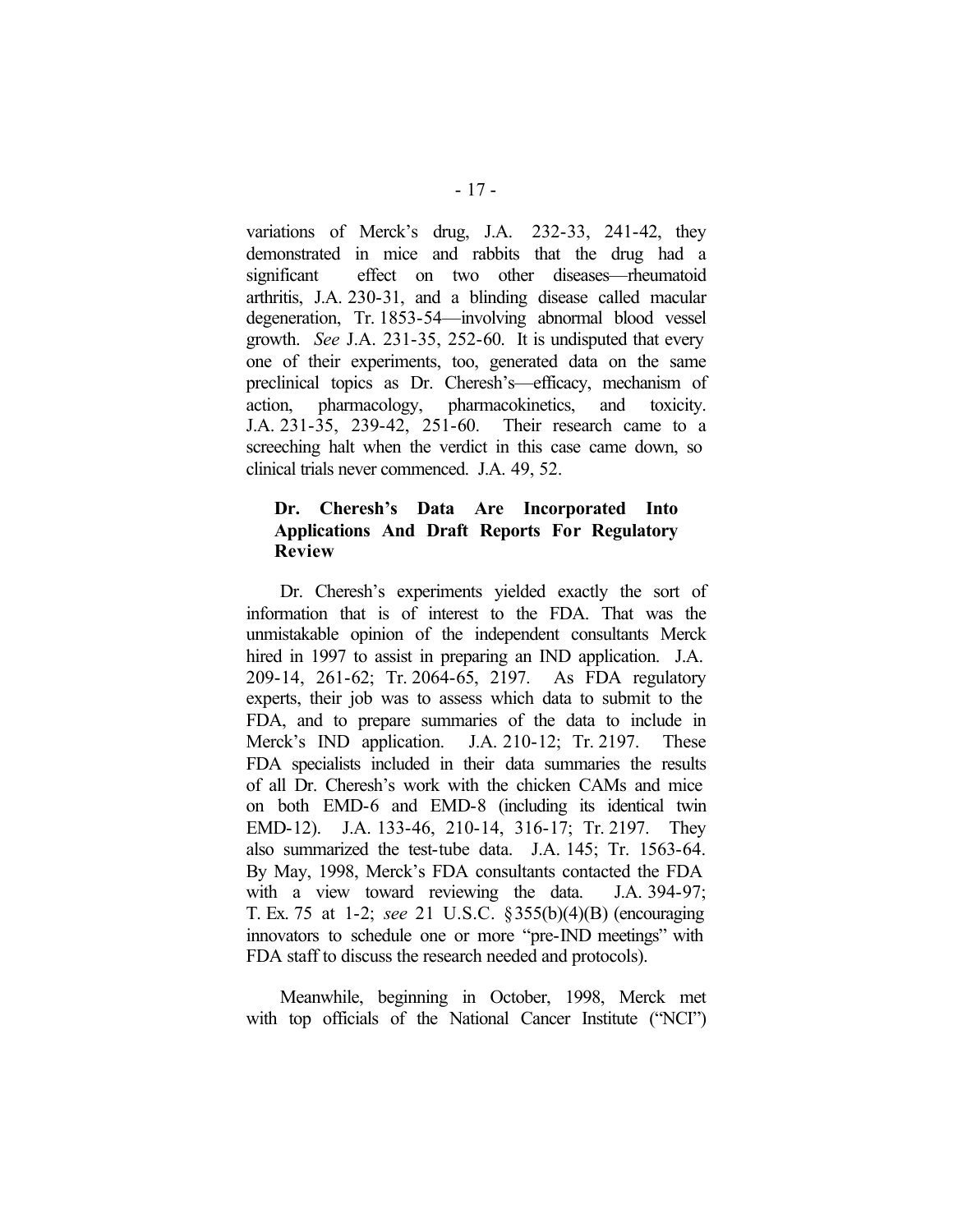and gave them copies of the data summaries for its IND application. J.A. 147-55, 214-17; Tr. 2197. Based on those submissions, the NCI undertook both to shepherd Merck's drug—in the form of EMD-12 (EMD-8's identical twin) through the FDA's IND process, and to conduct the clinical trials itself. P.A. 28a; J.A 214-17, 221. In other words, the federal government's leading cancer experts made the independent judgment that the Scripps-Merck collaboration had produced exactly the sort of data that would persuade the FDA to permit clinical trials to proceed.

In part because discovery in this litigation closed in late 1998, the jury did not learn what happened next. As the dissent in the Court of Appeals mentions, the record reflects that the NCI *did* in fact file an IND application for EMD-12. *See* P.A. 28a. The record also reflects one other fact the jury never learned: The FDA did, indeed, permit clinical trials to proceed. Docket # 950 at 2.

The trial evidence does reflect that Merck filed a request to commence clinical trials on cancer patients in Europe in 1997. P.A. 28a; J.A. 317-18; Tr. 1287-88. That application was approved as well, and those clinical trials are under way. J.A. 317-18; S.A. 31; Tr. 1287-88.

The trial evidence also reflects what happened on the parallel track with the analogous antibody Dr. Cheresh developed. As of May, 1994, Scripps had licensed the antibody to a small biotech company called Ixsys, in return for its commitment to fund the preclinical research with the antibody. J.A. 271; T. Ex. 29 at 1-3. Like Merck, Ixsys enlisted Dr. Cheresh to supervise studies on efficacy, mechanism of action, pharmacology, pharmacokinetics, and toxicity, J.A. 276-78, but reserved for itself the responsibility to handle the safety studies under GLP conditions, J.A. 278- 79.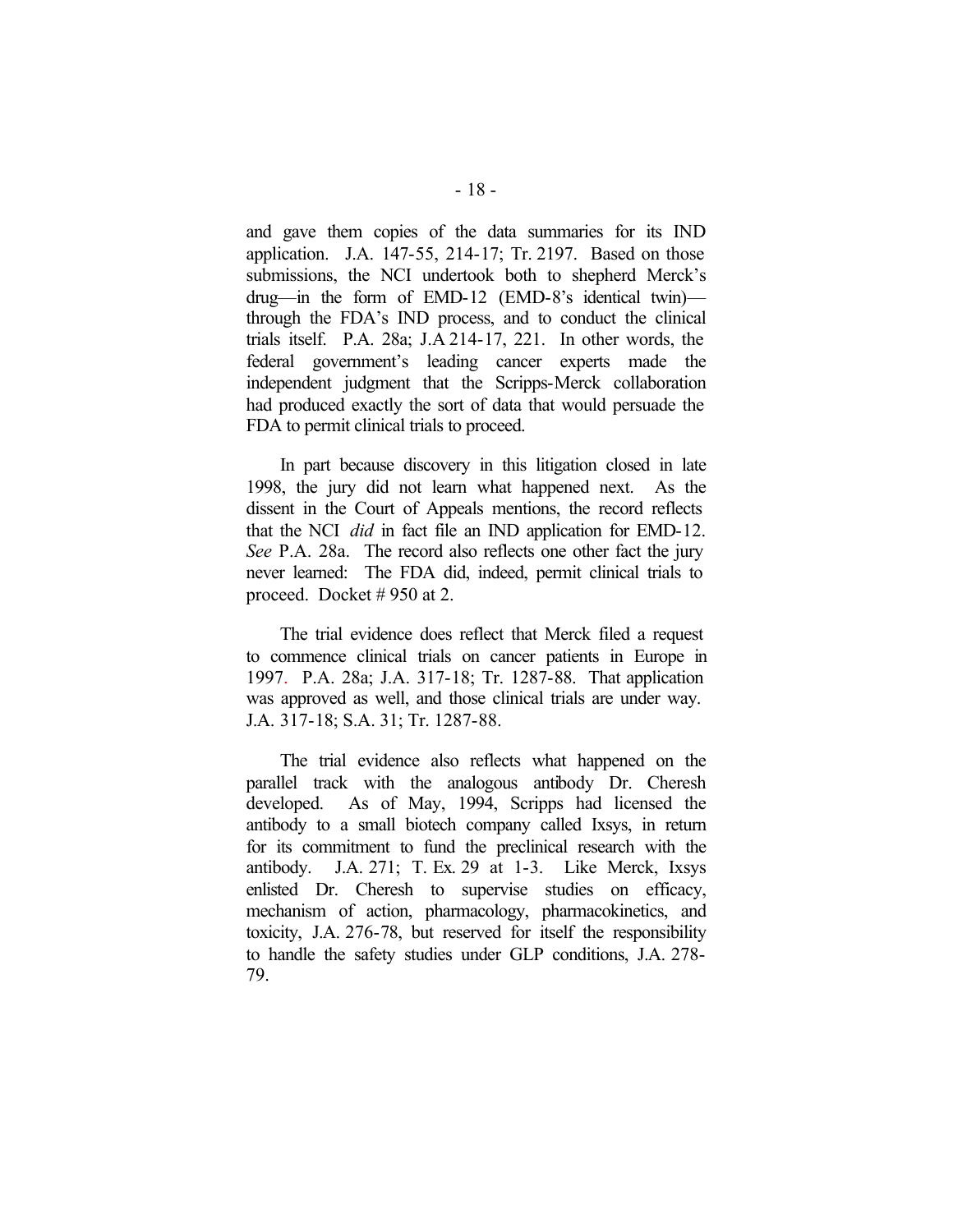Ixsys, of course, had every incentive to avoid expensive studies that would have no bearing on FDA approval. J.A. 271-78, 398-407. Yet, there is no dispute that scientists working under Dr. Cheresh's direction conducted essentially the same experiments—in test tubes, as well as in chicken CAMs and mice—with his antibody that he conducted with the Merck compounds. J.A. 156-60, 277-79. Nor is there any dispute that when Ixsys submitted its IND application on the antibody, it included data from all those experiments. J.A. 156-59, 279; Tr. 3048. Nor is there any dispute that the FDA accepted, and relied on, those experiments when it approved the Ixsys IND application in 1997, J.A. 405-07, and cleared the way for clinical trials, J.A. 278-79, 405-07.

This was no coincidence. Long before the IND application was filed, the Scripps researchers had met with FDA officials for advice on what studies would be helpful to its review of this sort of drug. J.A. 273-76, 304-06. The conversations, which began as early as 1996, J.A. 304-06, broadly addressed therapies based both on Ixsys' antibody and on Merck's drugs, J.A. 273-76. And Dr. Cheresh fully understood that the requirements for FDA approval of the antibody and EMD therapies would be very similar, since they shared the same mechanism and effect. J.A. 305-06.

### **Telios Fails To Discover A Valuable Use Of Its Patented Inventions And Goes Bankrupt**

Dr. Cheresh was not, of course, the first to take interest in cell surface proteins, or in the  $a_2B_3$  surface receptor, in particular. Among the many other scientists in the field were Dr. Erkki Ruoslahti and Dr. Michael Piersbacher of the nearby Burnham Institute in San Diego.

These scientists discovered that a short peptide of three amino acids, called the "RGD peptide" bound especially well to certain cell surface receptors. S.A. 41; Tr. 342. (A protein is a long chain of amino acids, and a peptide is just a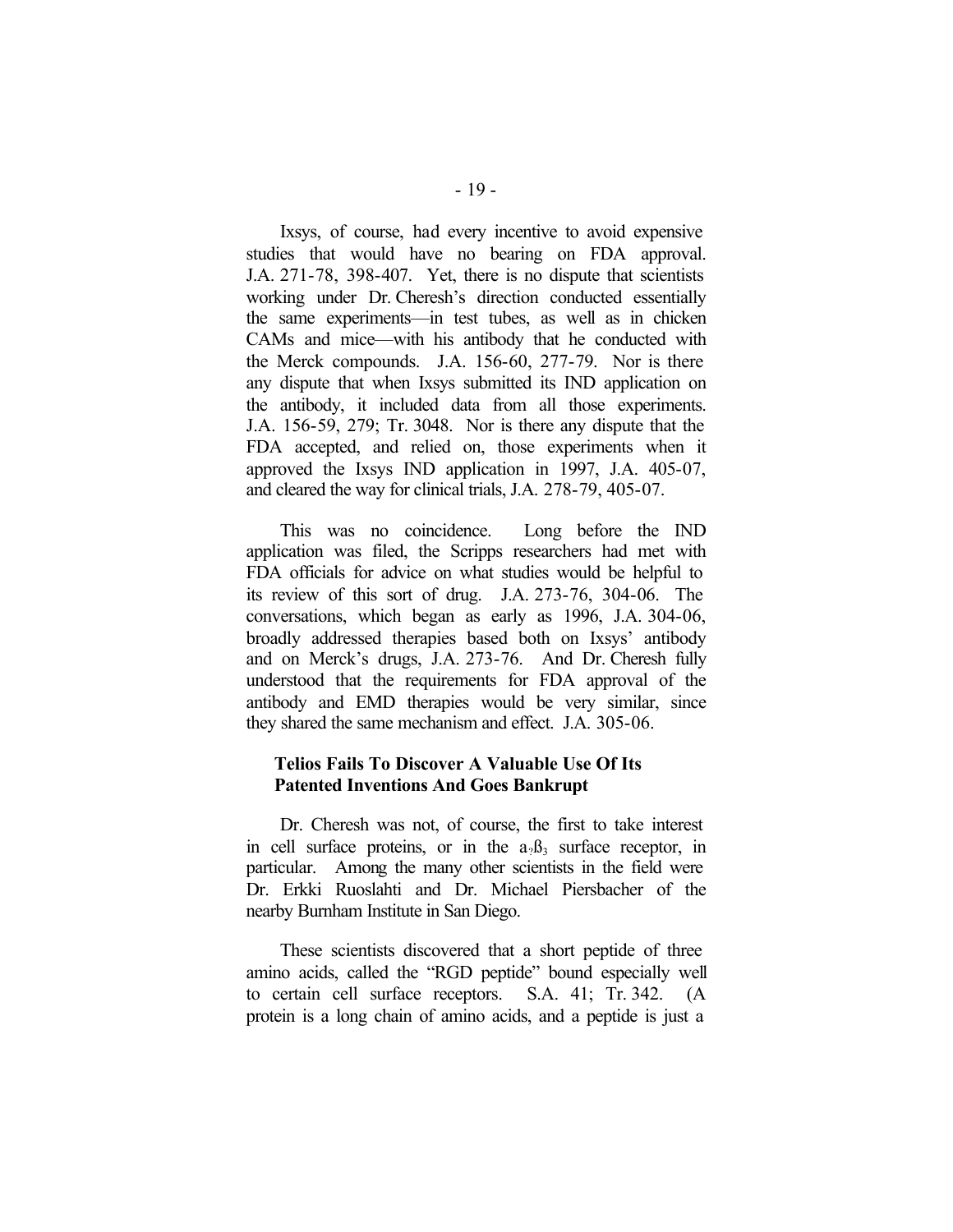short segment of a protein molecule, which is to say, a few amino acids linked together. Tr. 831.) The Burnham scientists discovered that many protein chains that included within them that particular sequence of three amino acids represented by the symbols R, G, and D—would bind well to those surface receptors. Tr. 342.

In 1983 and 1985, they filed a series of patents relating to the vast genus of compounds that might include the RGD sequence and various uses of such compounds in living systems. Tr. 380-81. These patents identified only peptides with the amino acids arrayed in a linear chain; it had not occurred to the inventors that the peptides would be more useful when arranged in a tight circular formation, as Merck did in synthesizing its structure. S.A. 11-19; Tr. 1779, 1804- 05; *see* S.A. 41.

In 1987, the Burnham Institute, with the backing of outside investors, established a company named Telios Pharmaceuticals, Inc. ("Telios") to hold the license to the patents and exploit them commercially. Tr. 505-09. Telios directed its attention almost exclusively to inducing or preventing cell adhesion—the process by which cell surface proteins help anchor cells in place—with a view toward preventing heart attacks, promoting wound healing, and inhibiting cells from rejecting prosthetic devices. S.A. 11- 19. Telios did not focus on how blood vessel growth affects cancer, rheumatoid arthritis, macular degeneration, or any other disease. Tr. 521-24.

Telios spent over \$150 million in efforts to develop an RGD peptide product with commercial value. Tr. 394-95. Telios failed. Tr. 512-13. It declared bankruptcy in January, 1995. Tr. 513. In August, 1995, Integra LifeSciences I, Ltd. purchased Telios in a bankruptcy sale for about \$20 million. J.A. 175-76; T. Ex. TK.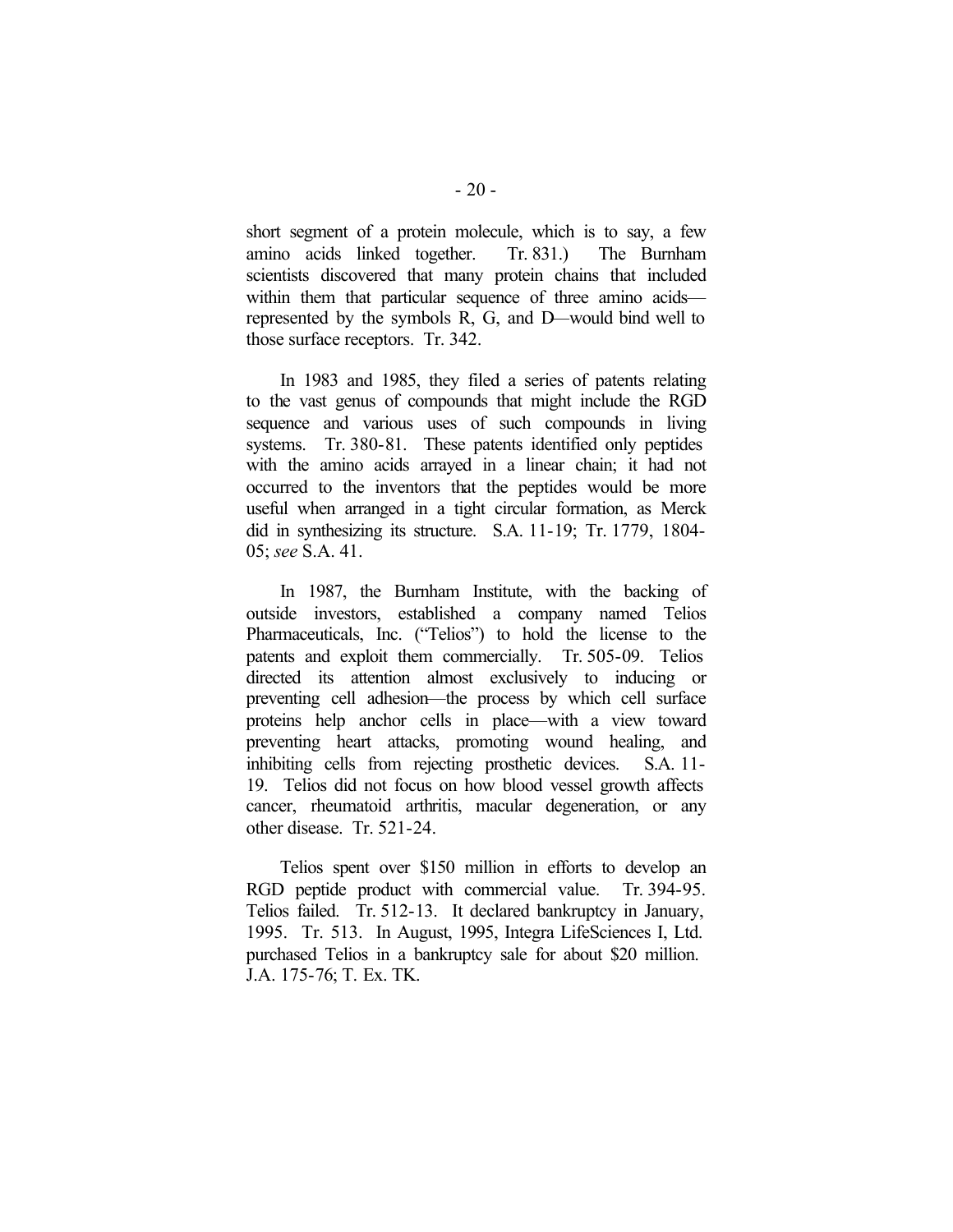# **Telios Sues, Alleging Patent Infringement, After Having Failed To Persuade Merck To Support Its Struggling Projects**

With the patents poised to expire within a few short years, between 2003 and 2006, S.A. 11-19, Telios and the Burnham Institute (with Integra joining shortly thereafter) turned to litigation as the only way to wring value from the patented inventions. Telios had tried to persuade Merck to infuse the struggling company with millions of dollars to support its struggling development projects, Tr. 525-27, but it never offered Merck a straight license that would cover the Merck-Scripps collaboration, untethered from such a grand scheme, Tr. 407, 412. *But cf.* P.A. 6a (noting that "Integra offered Merck licenses to the patents-in-suit," without mentioning the offers were linked to a demand for support in developing unrelated drugs). Instead, in July, 1996, these plaintiffs (collectively, "Integra") sued Merck, Scripps, and Dr. Cheresh,<sup>4</sup> claiming that the collaboration violated their patents, because Merck's drug included an RGD peptide. J.A. 27-28.

Integra did not allege that Merck was marketing an infringing product. In fact, there was no way Merck could have brought its drug to market before the patents expired (between 2003 and 2006). S.A. 11-19. Merck projected going to market no earlier than 2005, S.A. 30; Tr. 1410, and by trial it was clear that the early projections were too optimistic, Tr. 2781.

 $\overline{a}$ 

<sup>&</sup>lt;sup>4</sup> In recounting the litigation proceedings, these defendants will be referred to collectively as "Merck." At the close of evidence, the District Court dismissed all remaining claims against Scripps and Dr. Cheresh. Tr. 3334-35.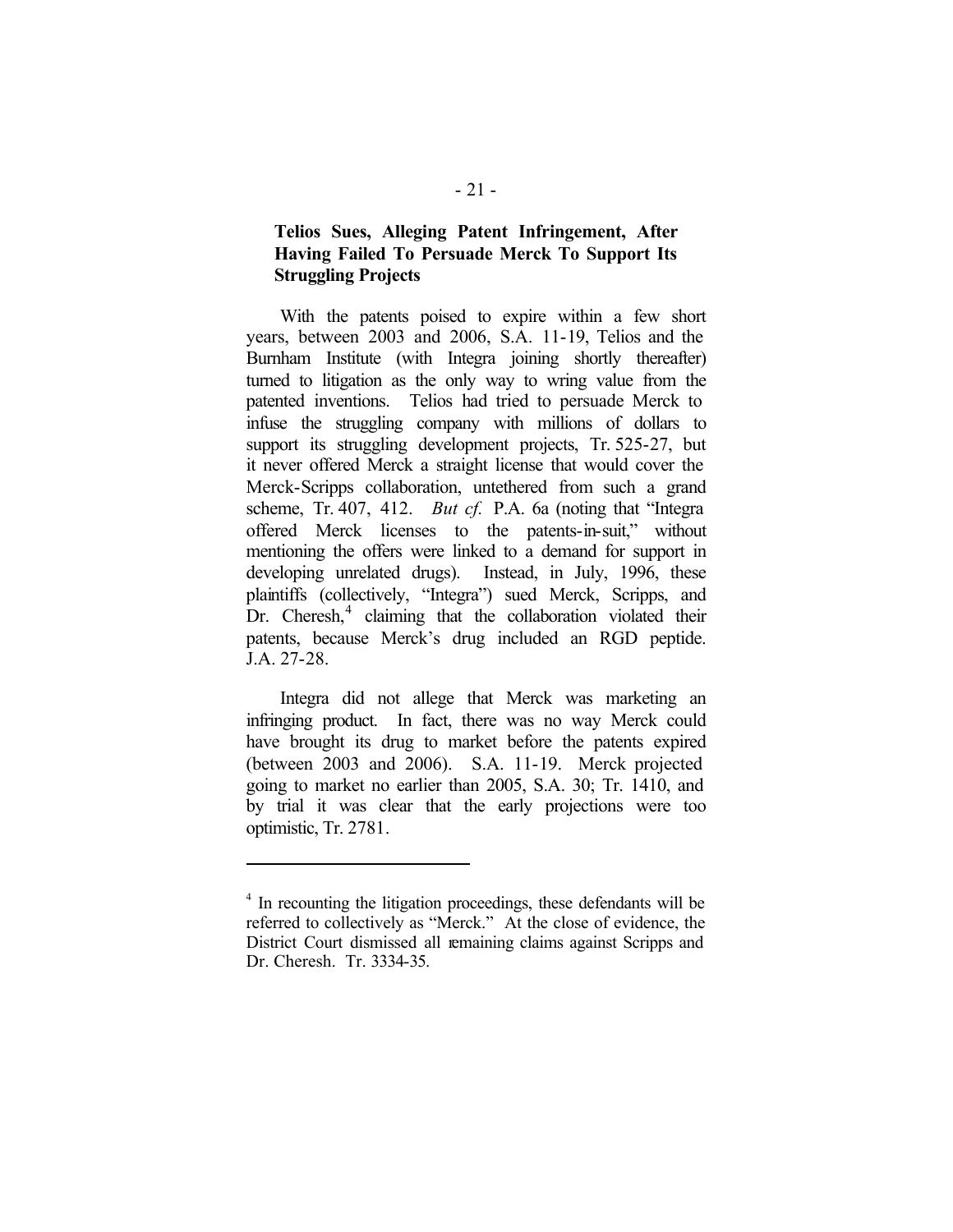#### **Merck Unsuccessfully Invokes FDA Exemption**

Merck asserted that all the experiments were exempt from patent infringement claims: The experiments through the end of 1994—except a single chicken CAM experiment to assess pharmacokinetics in August, 1994—were exempt under the "common law research exemption," also called the "experimental use exception," *see Embrex, Inc. v. Serv. Eng'g Corp.*, 216 F.3d 1343, 1349 (Fed. Cir. 2000), and all the rest of the experiments were exempt under the FDA exemption, T. Ex. A9; *see* Docket # 976 at 12-16. The District Court agreed with Merck's position on the common law research exemption, and granted judgment as a matter of law ("JMOL") as to every experiment through the end of 1994 (except that August experiment), Tr. 3369-75, 3390-91, a ruling that has not been appealed and is not before this Court. But the District Court denied JMOL as to the rest of the experiments under the FDA exemption, concluding that there were disputed issues of fact as to whether the experiments were exempt. Tr. 3375-91.

The District Court submitted the issue to the jury. It defined the FDA exemption as requiring Merck to "prove .. . that it would be objectively reasonable . . . to believe that there was a decent prospect that the accused activities would contribute, relatively directly, to the generation of the kinds of information that are likely to be relevant in the processes by which the FDA would decide whether to approve the product in question." P.A. 39a; J.A. 57. But instead of directing the jury to decide whether each experiment fell within the safe harbor, the verdict form directed the jury to reject the FDA exemption if it found that *any one* experiment fell outside the safe harbor. J.A. 62 (verdict form asking whether Merck proved "that all of accused activities are covered by the FDA Exemption"); *see* J.A. 454-56 (hearing re defendants' objections to verdict form).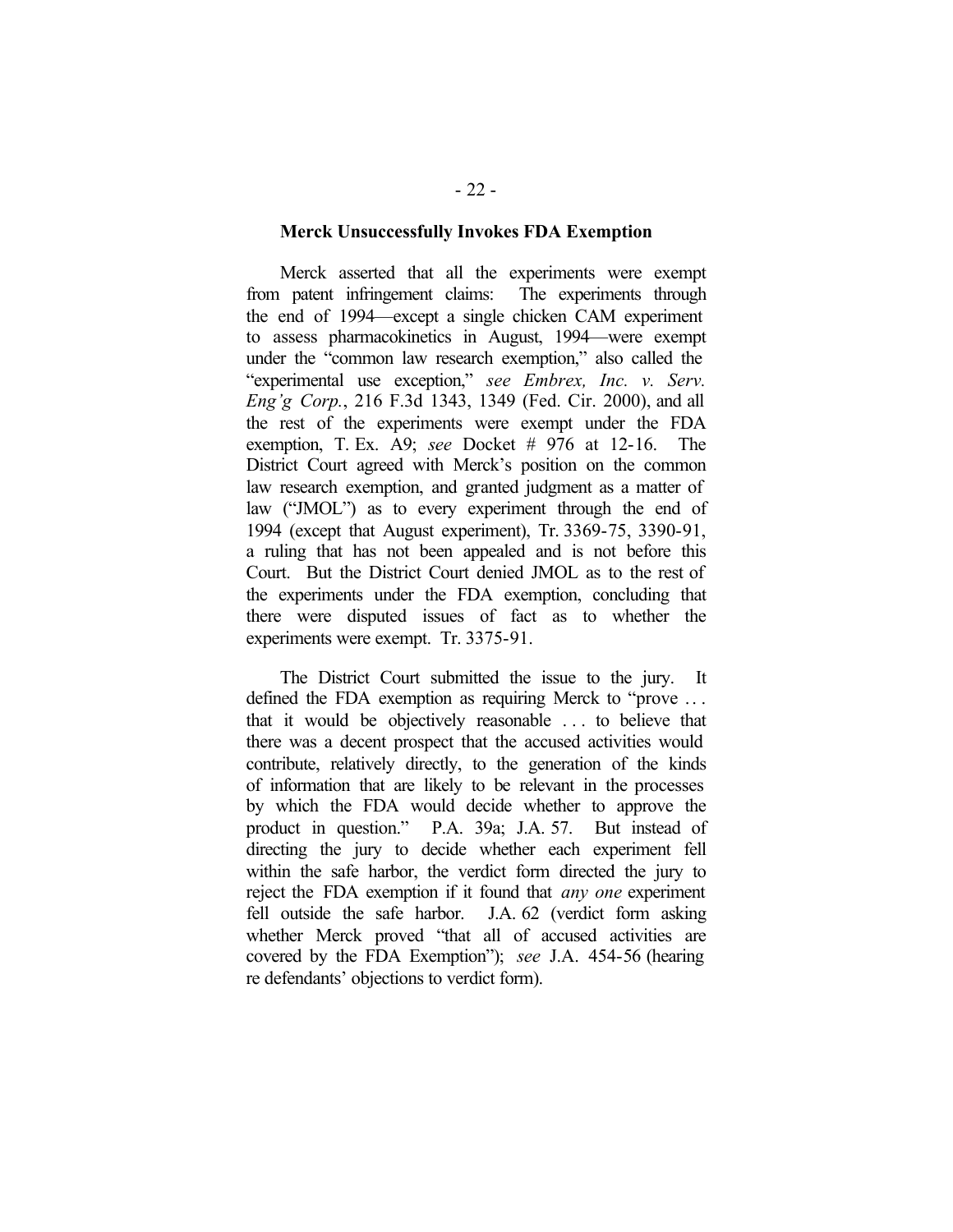The jury concluded that the experiments infringed at least one Integra patent, and rejected the FDA exemption. J.A. 59, 62; Tr. 3718. But there is no way to tell whether it concluded that all the experiments fell outside the FDA safe harbor, just some experiments, or only one experiment. Tr. 3720. The jury awarded \$15 million in damages. P.A. 38a; J.A. 62.

Merck renewed its defense under the FDA exemption in a post-verdict motion for JMOL. Docket # 1048. The District Court denied the motion. P.A. 47a-50a. Even though the court had earlier opined that "much of the evidence at trial established that the accused experiments generated the types of information that are submitted to the FDA," P.A. 40a, it repeated its view that there were disputed issues of fact relating to what information the FDA expects or requires in an IND application. P.A. 48a-49a; *see also* Docket # 1135 at 2 (rejecting motion for new trial on same issue).

### **The Court Of Appeals Affirms—On A Theory Neither Adopted By The District Court Nor Pressed By Integra**

A split panel of the Court Appeals affirmed, over a vehement dissent. P.A. 24a-37a. In contrast to the District Court, the majority did not review the record for material issues of disputed fact. Rather, the panel concluded, apparently as a matter of law, that the FDA exemption *could not* apply to *any* of the experiments remaining in the case. The panel interpreted the words "solely for uses reasonably related to . . . submission of information" to the FDA as a requirement that the activity be "'solely for uses reasonably related' to *clinical tests* for the FDA," P.A. 11a (emphasis added), as contrasted with animal and test-tube experiments that produce information that must be submitted to the FDA before proceeding to human clinical trials. The majority justified this limitation on the ground that "[t]he FDA has no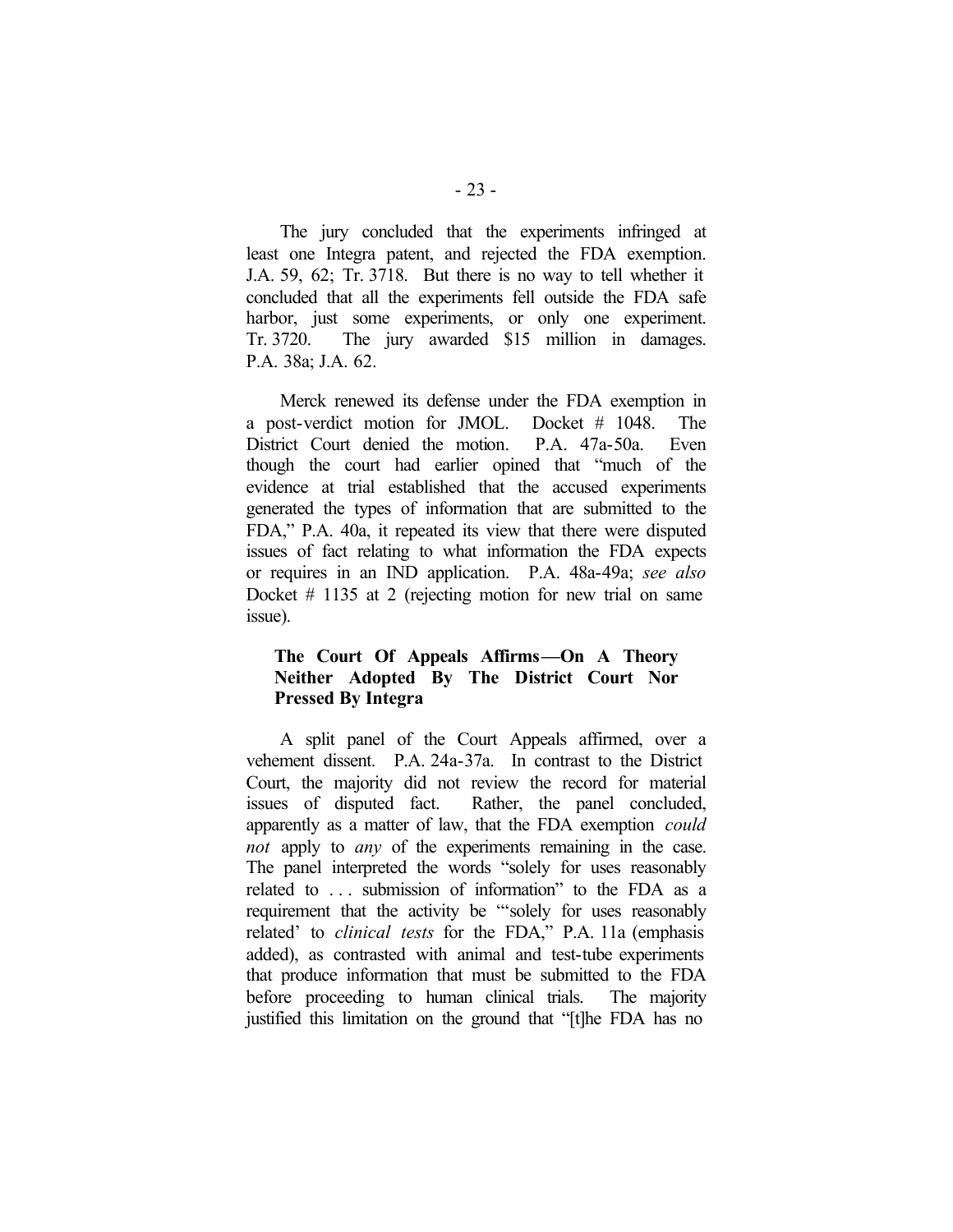interest in the hunt for drugs that may or may not later undergo *clinical testing for FDA approval*." P.A. 12a (emphasis added).

The majority did not focus on the language Congress adopted, but instead on the unstated legislative "purposes," derived from references to "generic drugs" in a House Committee report. P.A. 9a. The majority opined that the immediate impetus for the FDA exemption was a Federal Circuit decision, *Roche Prods., Inc. v. Bolar Pharm. Co.*, 733 F.2d 858 (Fed. Cir. 1984), that Congress found untenable. P.A. 9a. In *Roche*, the Federal Circuit held that a researcher infringes a patent by conducting experiments on drug—which happened to be a generic drug—with a view toward generating the data necessary for FDA approval to market the generic once the patent expires. The majority concluded that "the express objective of the 1984 Act was to facilitate immediate entry of safe, effective *generic* drugs into the marketplace upon expiration of a pioneer drug patent." P.A. 12a (emphasis added). Invoking these legislative purposes, the panel further opined that Congress intended that "the 'nature of the interference with the rights of the patent holder' would not be 'substantial,' but 'de minimus [sic].'" P.A. 9a (quoting committee report). Based on these factors, the Federal Circuit rejected "an interpretation of [the safe-harbor provision] that would encompass drug development activities far beyond those necessary to acquire information for FDA approval of a *patented pioneer drug already on the market*"—i.e., beyond the approval of a generic drug. P.A. 13a (emphasis added).

Judge Newman dissented, objecting to the proposition that the "'safe harbor' does not apply to federal registration of pioneering new drugs like the Scripps/Merck products here at issue, but only to registration of generic copies of drugs for which the patent is about to expire." P.A. 32a. She observed both that "the statute has been interpreted as of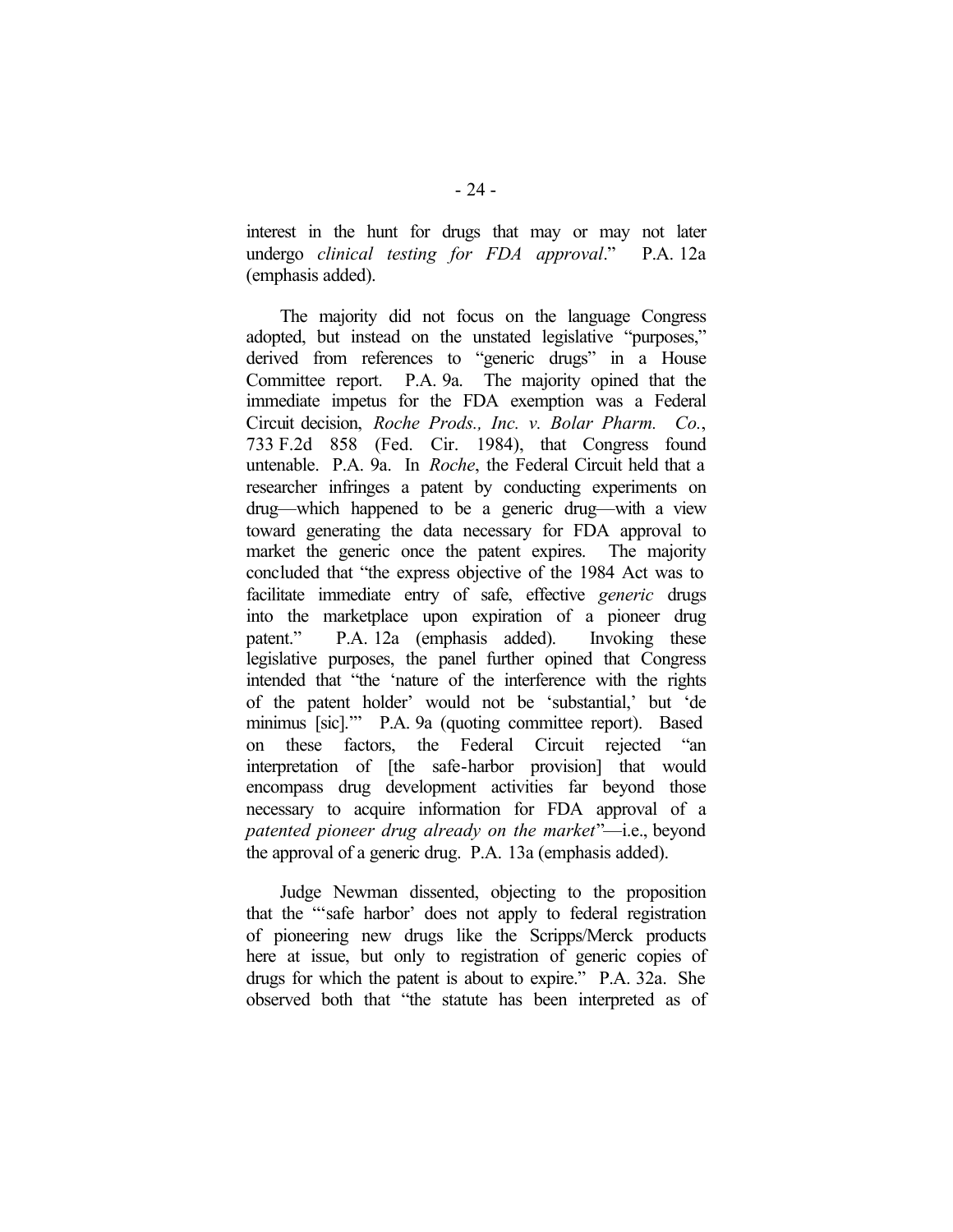broader scope," and that the parties themselves all assumed that the safe harbor covers new drugs, not just generics. *Id*. (quoting *Eli Lilly & Co. v. Medtronic, Inc.*, 496 U.S. 661  $(1990)$ ).

### **The Court Of Appeals Revises Its Opinion**

The Court of Appeals denied Merck's petition for rehearing and rehearing en banc. P.A. 53a. Simultaneously, it released an "errata" sheet inserting a few line-edits into its opinion. P.A. 36a-37a. The gist of the edits was captured in one sentence: "While the scope of the safe harbor is not limited to generic drug approval, *see Eli Lilly & Co. v. Medtronic, Inc*., 496 U.S. 661 (1990), the history of the 1984 Act informs the breadth of the statutory test." P.A. 36a. The practical effect of the opinion, however, remained the same, for if a drug innovator cannot conduct the studies necessary to support an IND application for a new drug, it will never reach the NDA stage, and the safe harbor will apply only to generics.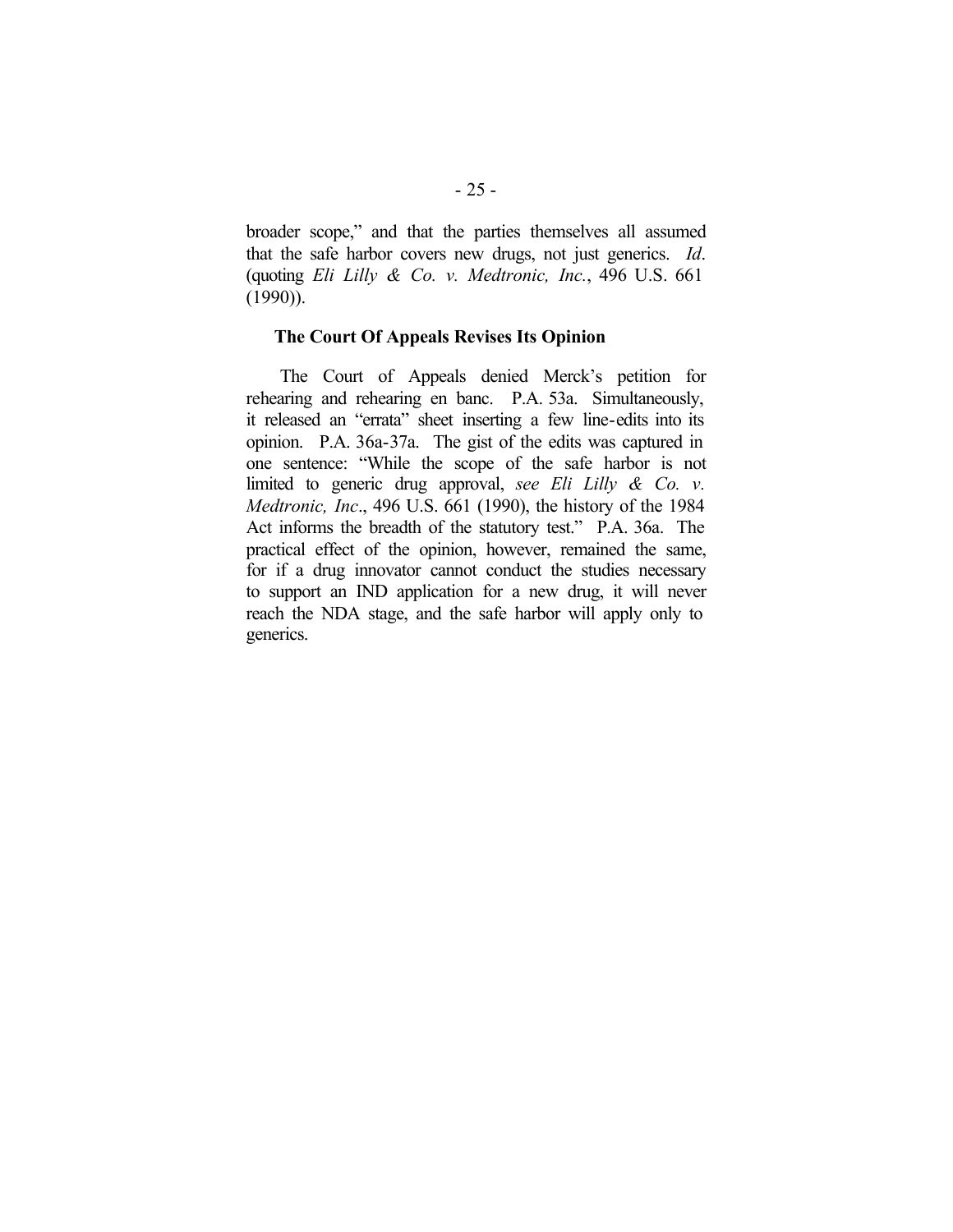### **SUMMARY OF ARGUMENT**

Congress crafted a broad FDA exemption covering any "use" of a patented product "reasonably related to the development and submission of information" to the FDA. 35 U.S.C.  $\S 271(e)(1)$ . A drug sponsor seeking approval of a new drug must submit information to the FDA first in the form of an IND application, which presents data from animal and test-tube studies to justify clinical trials in humans. By its plain terms, then, the FDA exemption embraces any experiments "reasonably related" to developing information for an IND application. That means that a drug innovator's research falls within the safe harbor so long as it is directed at developing information relevant to an IND application.

The Court of Appeals erred in concluding that the plain language of the FDA exemption must be limited by policy concerns it gleaned from the legislative history. Nothing in the statute's language suggests that the exemption is limited only, or even primarily, to generic drugs, as the Court of Appeals believed. To the contrary, the last time this Court considered the FDA exemption, it emphasized that the exemption covers all drugs, and, indeed, the full range of products subject to FDA approval, from food additives to medical devices. *See Eli Lilly & Co. v. Medtronic Inc.*, 496 U.S. 661, 674 (1990).

Nor was the Court of Appeals justified in reading into the statute nontextual limits based upon the view that Congress intended only a de minimis encroachment on patent rights. Even if this policy gloss could overcome the unambiguous statutory language, it would not support the Court of Appeals' conclusion. No matter how far the FDA exemption extends up the chain of drug development, it would still insulate only laboratory experiments, leaving the patent holder free to reap all economic rewards from marketing the invention for the full term of the patent. In any event, to apply the exemption beyond the clinical phase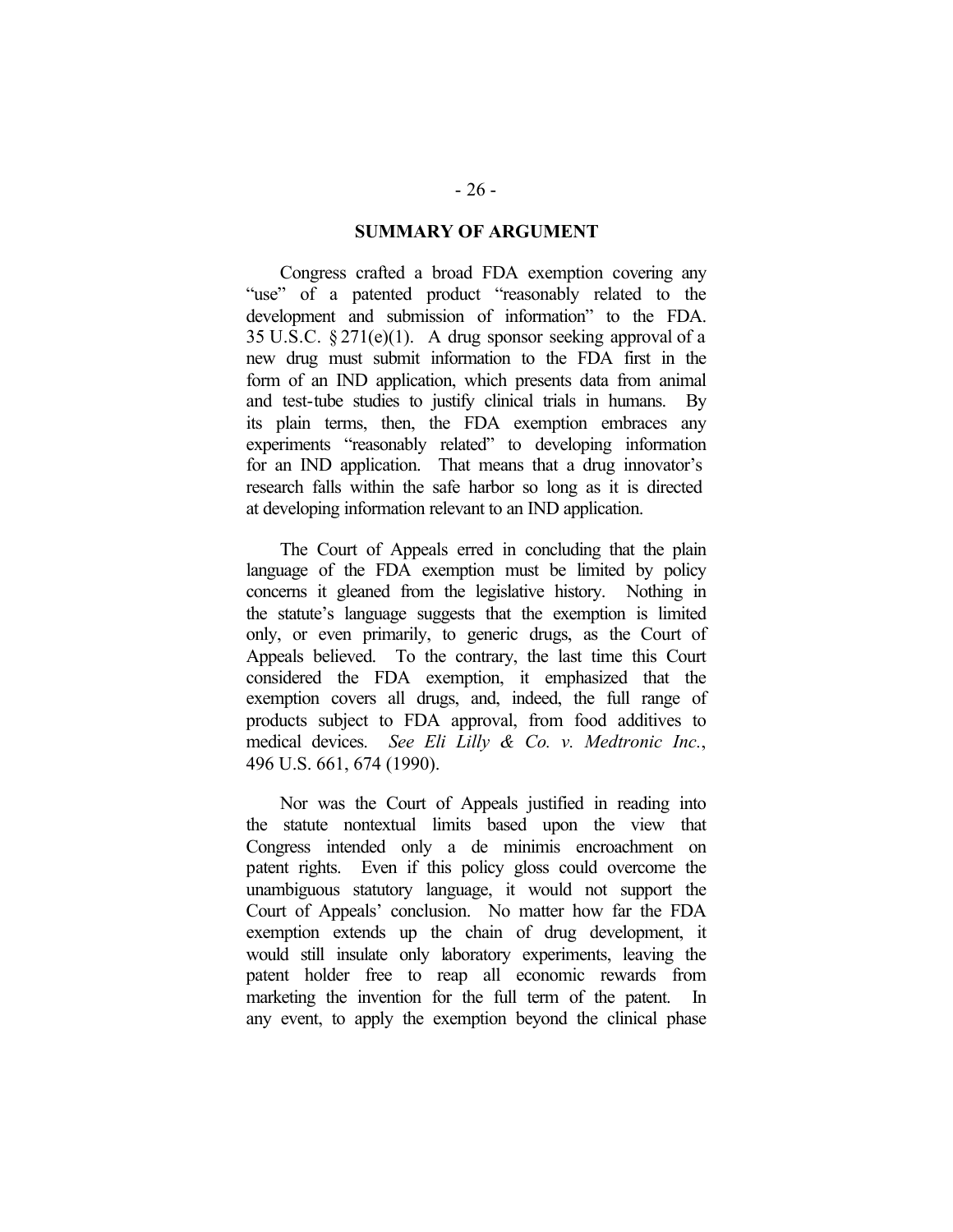in new drug development would not, as the Court of Appeals thought, insulate all general biomedical research and all screening for new drug candidates from patent suits. The FDA exemption could be read to protect the critical stages of drug design and preclinical experiments—which is what the Scripps experiments were—but not basic research or preliminary screening of structures that have never been shown to affect the target.

When the FDA exemption is faithfully applied to the experiments at issue here, each experiment was exempt as a matter of law because (1) they were conducted after the point at which it was reasonable to believe Merck's compound was a viable drug candidate; and (2) the experiments produced information the FDA considers in an IND application.

As to the first point: Merck and Scripps had identified the structure of a compound (typified by EMD-6) that had the demonstrated potential to cure a specific disease (cancer) in an animal model (chicken CAMs) through a known mechanism (by blocking a known receptor to stunt angiogenesis, thereby cutting off the blood supply to a tumor). Nor is there any dispute that by the time Merck undertook the first accused experiment, Merck and Scripps had already begun talking about the research they would need to conduct for FDA approval, or that the formal agreement that emerged from those discussions—in 1995 expressly contemplated that the data would be directed at securing FDA approval for EMD-6 or an analog.

As to the second point: the undisputed testimony was that every single experiment produced data bearing on one or more of the following subjects: safety, efficacy, mechanism of action, pharmacology, or pharmacokinetics. These are the very subjects that are of interest to the FDA in deciding whether an IND application has adequately justified clinical trials in humans.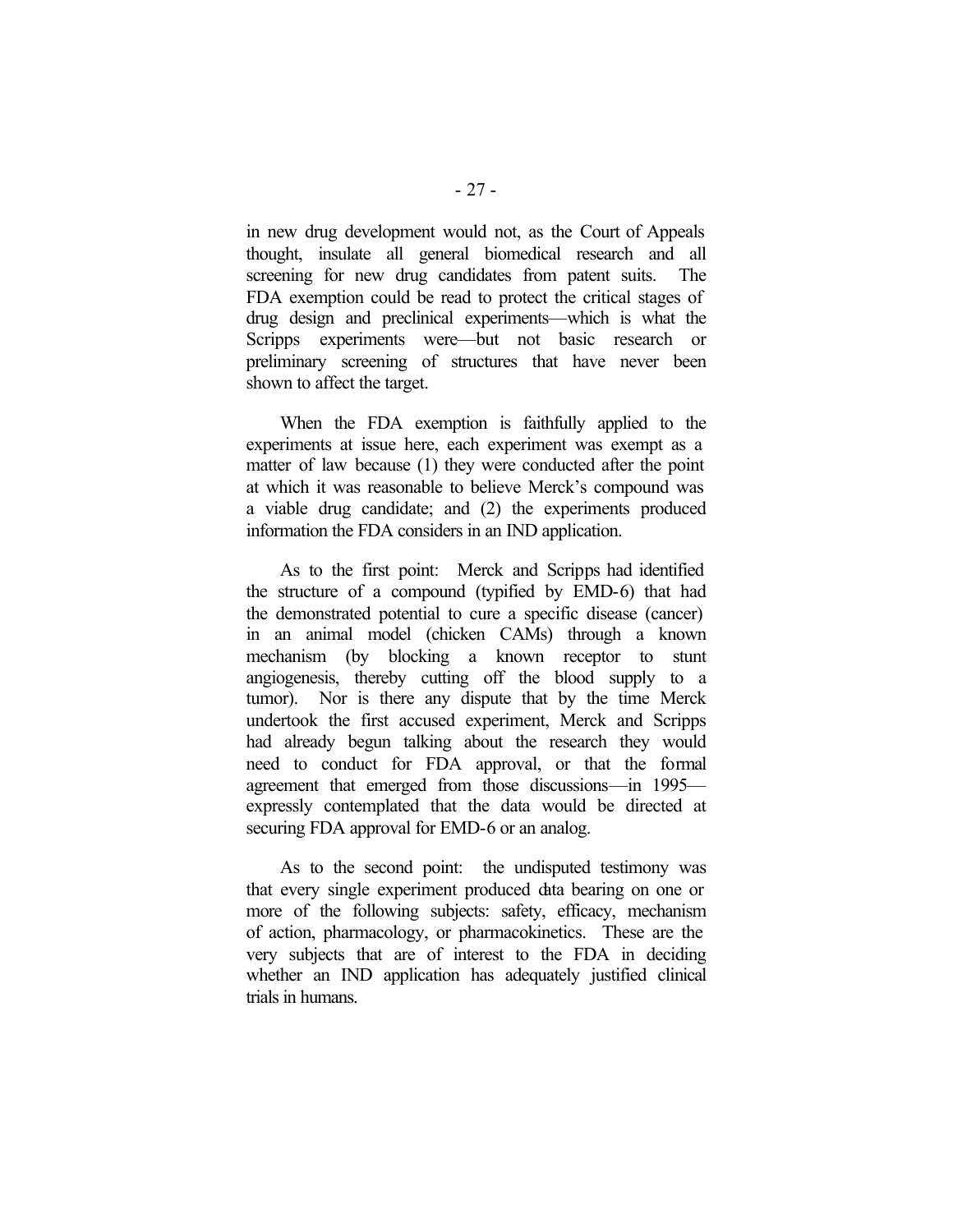Beyond that, there is no dispute that the information developed by Dr. Cheresh was included in Merck's draft summaries for the IND application; was used by Merck's FDA consultants to produce their reports; was relied upon by the NCI, the federal government's leading cancer agency, in its decision both to shepherd the IND application through the FDA and to conduct the clinical trials; and was exactly the same type of information included by a different drug company in its parallel IND application for the antibody drug.

### **ARGUMENT**

# **THE FDA EXEMPTION COVERS THE ACCUSED EXPERIMENTS AS A MATTER OF LAW, BECAUSE EACH WAS REASONABLY RELATED TO PRODUCING DATA FOR AN FDA APPLICATION.**

**A. The FDA Exemption Covers A Wide Range Of Animal And Test-Tube Research That Is Submitted To The FDA In Connection With Both An Investigational New Drug Application And The Ultimate New Drug Application.**

When it came to delivering promising drug therapies to suffering patients, Congress was not stingy. The Patent Act provides that "whoever without authority makes, uses, offers to sell, or sells any patented invention . . . , during the term of the patent therefor, infringes the patent." 35 U.S.C. § 271(a). But with the FDA exemption, Congress immunized any "use" of a patented invention "reasonably related to the development and submission of information under a Federal law which regulates the manufacture, use, or sale of drugs." 35 U.S.C.  $\S 271(e)(1)$ . In choosing these words, Congress insulated *any* experiment that would yield the "information" from any experiment, so long as it would be reasonable for the researcher to believe the experiment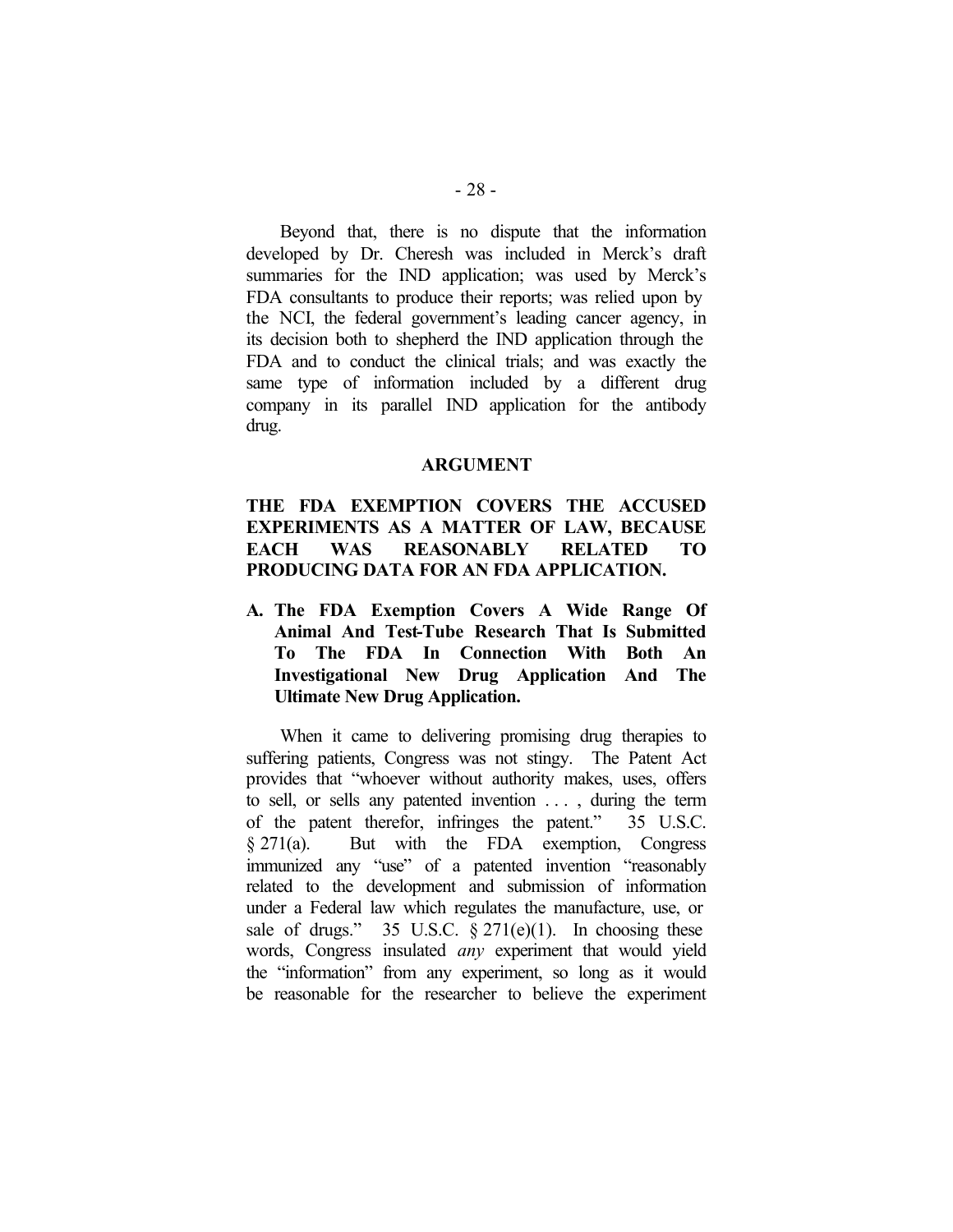could generate information of a sort the FDA considers at some point in its role as regulator of drugs.

The language Congress crafted bespeaks no categorical limitations. Congress did not limit the FDA exemption to "information related to generic drugs." Nor did Congress limit the exemption to "information related to clinical studies," or to a particular sort of FDA application, such as an NDA (for *ultimate* approval of a new drug for clinical testing in humans) or an ANDA (for approval of a generic replica of an existing drug).

Certainly, there is no categorical limitation implicit in the exemption's emphasis that infringement is excused "solely for [the] uses" described, and not for other "uses." Contrary to the Court of Appeals' insinuation, *see* P.A. 10a, that adverb offers no assistance in discerning which phases of drug development are covered by the FDA exemption. It means only that a drug innovator's freedom to use a patented invention under the FDA exemption is not a license to infringe in other ways, such as commercial exploitation. *See, e.g., Intermedics, Inc. v. Ventritex, Inc.*, 775 F. Supp. 1269, 1275 (N.D. Cal. 1991), *aff'd*, 991 F.2d 808 (Fed. Cir. 1993).

The Court of Appeals engrafted onto the FDA exemption a limitation nowhere to be found in the statute's words. It converted the requirement that an experiment merely be "reasonably related to the development and submission of information" *to the FDA* into a requirement that the activity be "'solely for uses reasonably related' to *clinical tests* for the FDA," P.A. 11a (emphasis added)—in other words, into a rule that only research directed at the application for *ultimate* FDA approval, the NDA, is within the safe harbor, but research toward the IND application is not. P.A. 12a.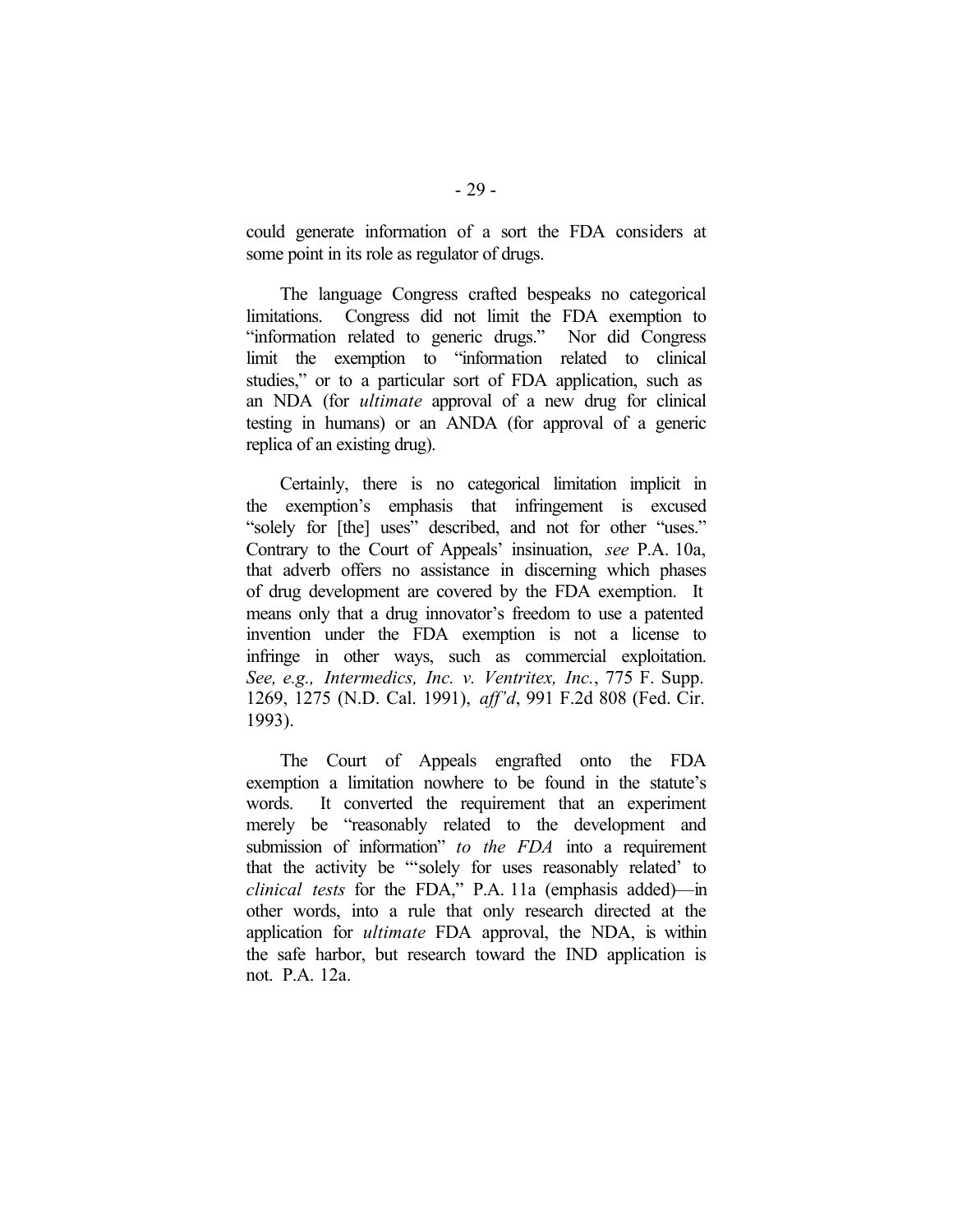As an initial matter, even by its own terms, the Court of Appeals reached the wrong conclusion, for a myopic focus on the ultimate FDA application—the NDA—does not translate into a focus on clinical testing in humans to the exclusion of preclinical testing in animals or test tubes. When a drug sponsor files its NDA for ultimate approval, the FDA requires not just clinical data, but a full "*[n]onclinical* pharmacology and toxicology section… describing … *animal and in vitro studies* with [the] drug" on such diverse subjects as "the pharmacological action of the drug in relation to its proposed therapeutic indication and studies that otherwise define the pharmacologic properties of the drug," 21 C.F.R.  $\S 314.50(d)(2)(i)$  (emphasis added), and "the absorption, distribution, metabolism, and excretion of the drug in animals," *id*. § 314.50(d)(2) (emphasis added); *see* 21 C.F.R. § 314.50(d)(2)(v). Moreover, Congress directed the FDA to consider not just "information submitted to [the FDA] as part of the application," but also "any other information before [the FDA] with respect to such drug," including preclinical data presented in the earlier IND application. 21 U.S.C. § 355(c) & (d). As the FDA puts it, "an NDA is supposed to tell the drug's whole story, including .. . results of the animal studies." FDA, *Benefit vs. Risk: How CDER Approves New Drugs* 2*, available at* http/www.fda.gov/cder/about/whatwedo/testtube-5.pdf [hereinafter "*Benefit vs. Risk*"]; *see* J.A. 338-40.

More importantly, in opining that "[t]he FDA has no interest in the hunt for drugs that may or may not later undergo *clinical testing for FDA approval*," P.A. 12a (emphasis added), and that "[t]he Scripps-Merck experiments did not supply information for submission to the . . . FDA[]," P.A. 10a, the Court of Appeals ignored an undeniable legal reality: The NDA is not the only application that must be submitted to the FDA in connection with its regulation of new drugs. The IND application is a critical prerequisite. *See* 21 U.S.C. § 355(i)(1) . That is why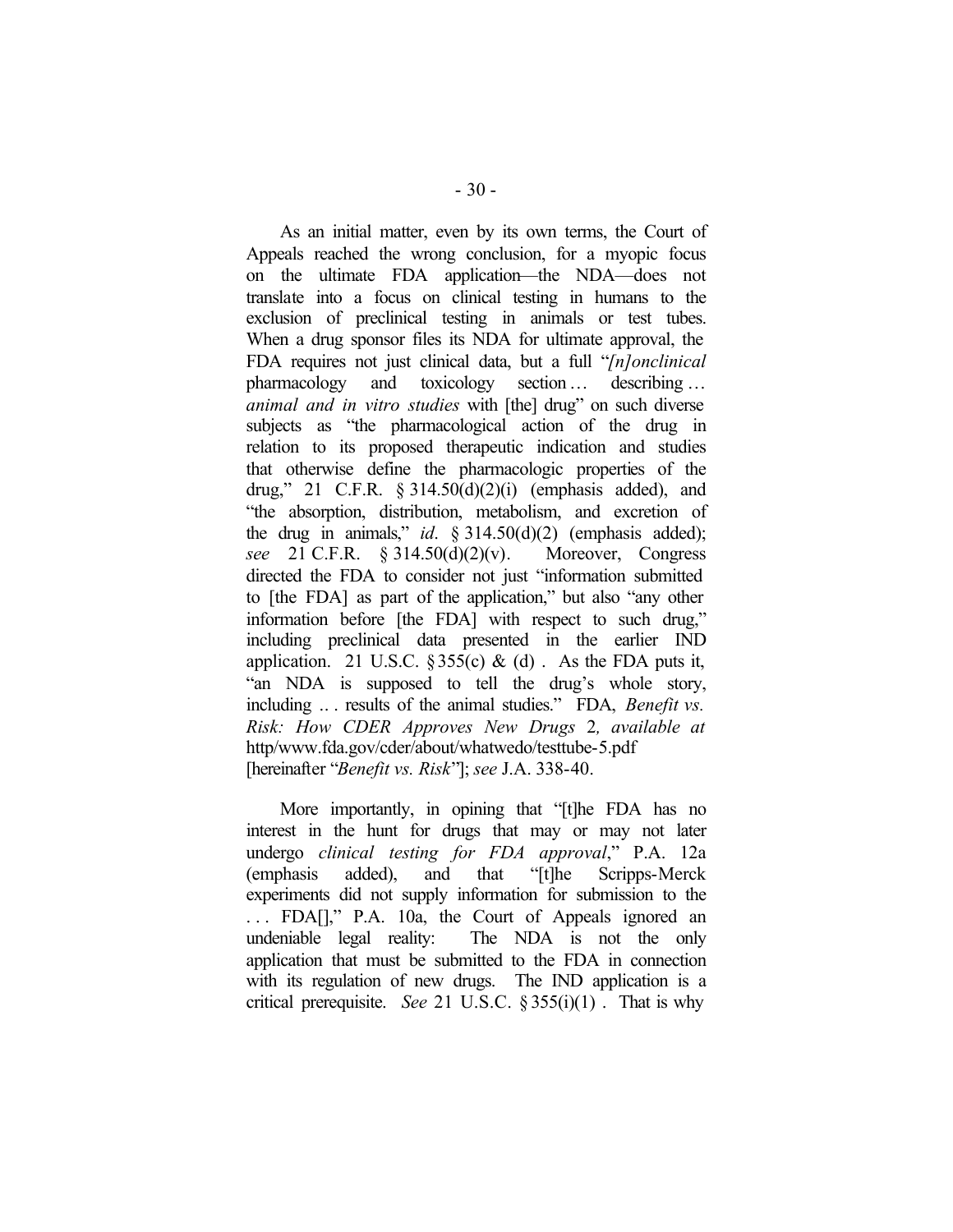Integra has never disputed that the FDA exemption covers the collection of information for an IND application, P.A. 33a, which, by statutory and regulatory command, entails the generation and "submission . . . *of preclinical tests (including tests on animals)* of such drug adequate to justify the proposed clinical testing."  $21$  U.S.C. § 355(i)(1)(A) (emphasis added); *see also id.* § 355(i)(2)(B) (anticipating "primary data tabulations from animal or human studies"); 21 C.F.R. §§ 312.22-312.23.

In light of this requirement, it should be no surprise that in the two decades after enactment of the FDA exemption, every court to have grappled with the exemption's scope concluded that it covered new drugs, not just generics; IND applications, not just NDAs; and preclinical research (or research even further down the chain), not just clinical research.<sup>5</sup> As one of the earliest opinions (in the analogous

 $\overline{a}$ 

<sup>5</sup> *See Nexell Therapeutics, Inc. v. Amcell Corp.*, 199 F. Supp. 2d 197, 204 (D. Del. 2002) (activities conducted to solicit clinicians to enter into FDA-approved clinical trials are exempt because such a "use" would contribute to generating information that is likely relevant to the FDA approval process); *Bristol-Myers Squibb Co. v. Rhone-Poulenc Rorer, Inc.*, No. 95 Civ. 8833 (RPP), 2001 WL 1512597, at \*6 (S.D.N.Y. Nov. 28, 2001) (use of patented intermediates for developing drug analogs is exempt because it relates to a preliminary activity that may be useful in generating information that could be submitted to the FDA); *Amgen, Inc. v. Hoechst Marion Roussel, Inc*., 3 F. Supp. 2d 104, 110 (D. Mass. 1998) (safe harbor protects animal testing conducted to assess a drug's safety for clinical tests because the animal tests were "calculated to lead to relevant information for submission" to the FDA, even though results were never submitted); *cf. Telectronics Pacing Sys., Inc. v. Ventritex, Inc.*, 982 F.2d 1520, 1523 (Fed. Cir. 1992) (trade show displays of medical devices to solicit clinical investigators for clinical trials were exempt activities because *(Footnote continued)*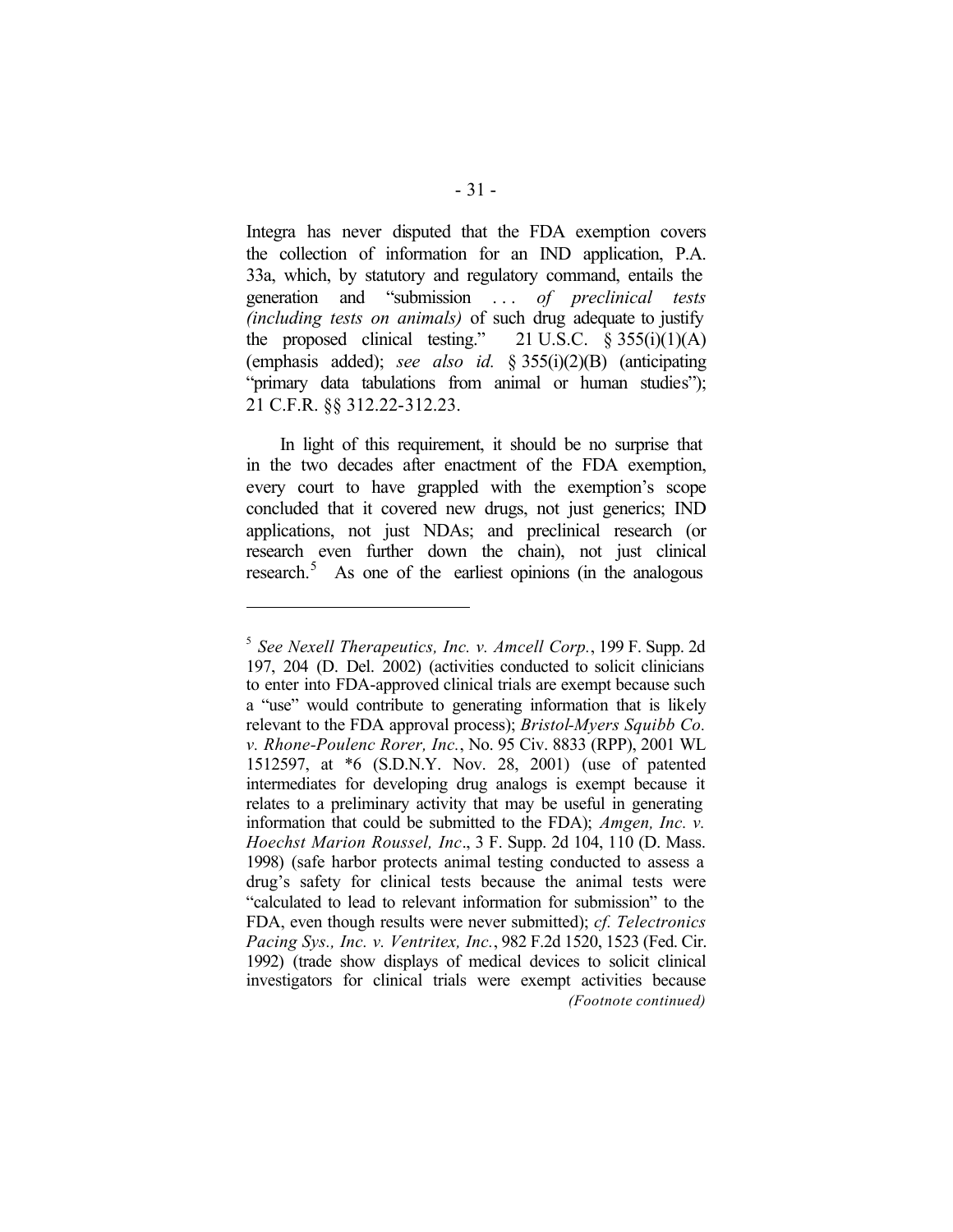context of pre-clinical testing of medical devices) put it, "because safety certification . . . was necessary in order to obtain import approval and conduct clinical tests, the . . . tests necessary to obtain that certification would have to be considered reasonably related to the generation of data for submission to the FDA." *Intermedics*, 775 F. Supp. at 1284. The Federal Circuit had affirmed this view, leaving drug innovators like Merck, and researchers like Dr. Cheresh, confident that they could rely on the statutory language and perform preclinical studies on new drugs without fear of having to defend a patent infringement suit.

### **B. The Court Of Appeals Erred In Limiting The FDA Exemption's Plain Language Based On Legislative History and Policy Rationales.**

In reversing its previous stance and overturning two decades' worth of settled expectations, the Court of Appeals scarcely paused to reflect on the words Congress chose, and never focused on the information the FDA considers in assessing either an IND application or an NDA. Instead, it vaulted from a block quote of the FDA exemption directly to the unstated legislative "purposes," as reflected in a House report. P.A. 9a-10a. From this source, the Court of Appeals derived two limiting principles reflected nowhere in the statute's language: that Congress' primary concern was generic drugs and that any encroachment on patent rights must be de minimis. P.A. 9a. These limiting principles led

 $\overline{a}$ 

<sup>&</sup>quot;device sponsors are responsible for selecting qualified investigators and providing them with the necessary information to conduct clinical testing").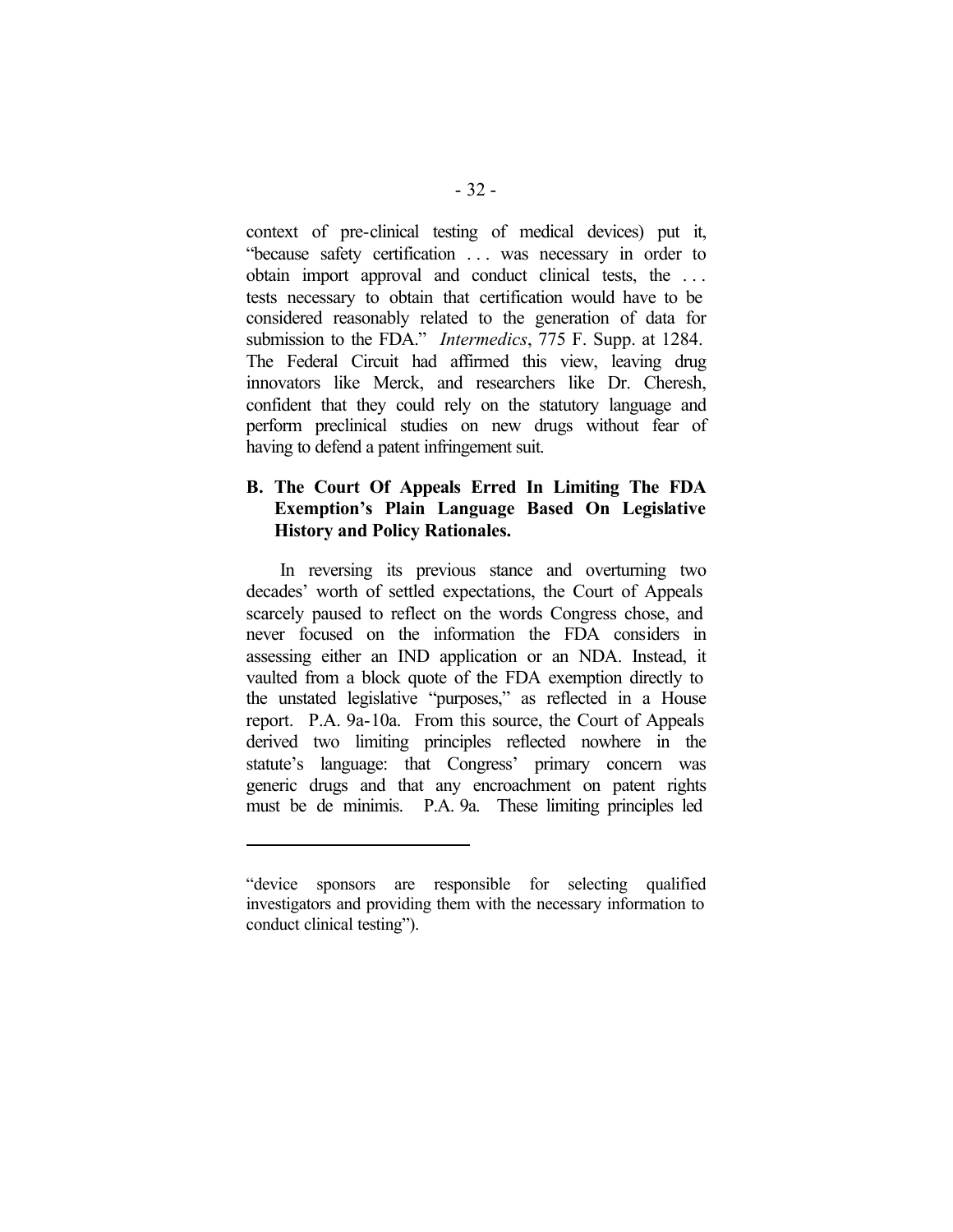the Court of Appeals to conclude that: (1) the FDA exemption is limited mainly to generic drugs; (2) for new drugs, the exemption applies mainly (perhaps exclusively) to clinical research on humans, not to research leading up to that clinical phase; and (3) any broader application threatens to devalue a specific category of patents not at issue here so-called "research tool" patents—in derogation of the interest in de minimis effect on patent rights.

The short answer to each of these conclusions is that purported congressional purposes and policy ramifications in other contexts cannot amend the clear language Congress chose to enact. *See Am. Tobacco Co. v. Patterson*, 456 U.S. 63, 68 (1982). The longer answer, presented below, is that each conclusion both misconstrues the congressional purpose and misapprehends the nature of drug research.

# **1. As this Court has already held, Congress did not intend to limit the FDA exemption only, or even mainly, to generic drugs.**

The overarching theme of the opinion below—both before and after the court's revisions—is that "the express objective of the [FDA exemption] was to facilitate the immediate entry of safe, effective *generic* drugs into the marketplace upon expiration of a pioneer drug patent." P.A. 12a (emphasis added); *see* P.A. 36a (erratum adds, "the history of the 1984 Act informs the breadth of the statutory test"). The objective was "express[ed]," the Court of Appeals believed, not in the statute—which expresses no such thing—but only in the legislative history. That expression, alone, led the Court of Appeals to conclude that the exemption does not embrace "drug development activities far beyond those necessary to acquire information for FDA approval of a *patented pioneer drug already on the market*"—which is to say, approval of a generic drug. P.A. 13a (emphasis added).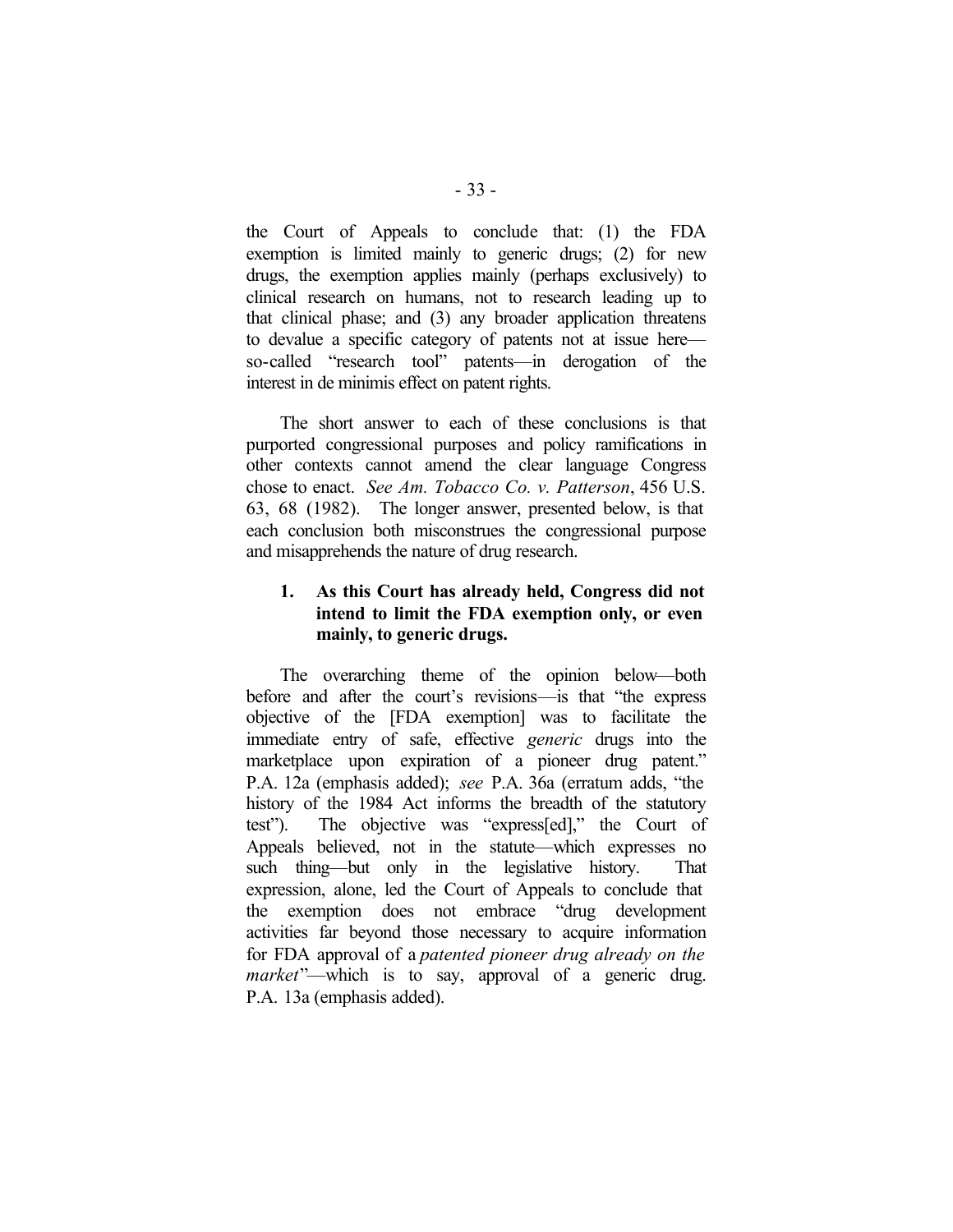In the Court of Appeals' view, Congress had intended to say that the safe harbor protects manufacturers of generic drugs that mimic products already on the market, but the protection does not extend (or rarely extends) to an innovator prepared to spend tens of millions to test a pioneer drug that could be a more effective cure, or that could be safer, than any drug on the market. Put another way, the FDA exemption gives the least protection to drugs with the greatest social value and the longest regulatory delays. The Court of Appeals offered no reason why any Congress would have wanted to codify such a perverse result, much less why a court should be permitted to redraft Congress' handiwork to achieve that result when Congress indicated the opposite in the words it chose.

The last time this Court considered the FDA exemption, in *Eli Lilly & Co. v. Medtronic, Inc.*, 496 U.S. 661 (1990), it rejected any effort to extract a limit on the statutory language from the legislative history. This Court, there, faced a thornier question of statutory construction: whether the FDA exemption "is a limited exception which applies *only to drugs*, ... or applies generally to patented inventions, including medical devices." *Eli Lilly & Co v. Medtronic, Inc.*, 872 F.2d 402, 405 (Fed. Cir. 1989) (emphasis added), where Congress referred only to the submission of information "*under a Federal law* which regulates the manufacture, use, or sale of drugs."

Even though there was no clear answer, the Court rejected the invitation to focus on the purpose reflected in the legislative history. 496 U.S. at 669 n.2, 670 n.3. As the Court put it:

[The patent holder's] principal argument is that the legislative history of [the FDA exemption] mentions only drugs—which is quite different, of course, from saying (as it does not) that only drugs are included. "It is not the law that a statute can have no effects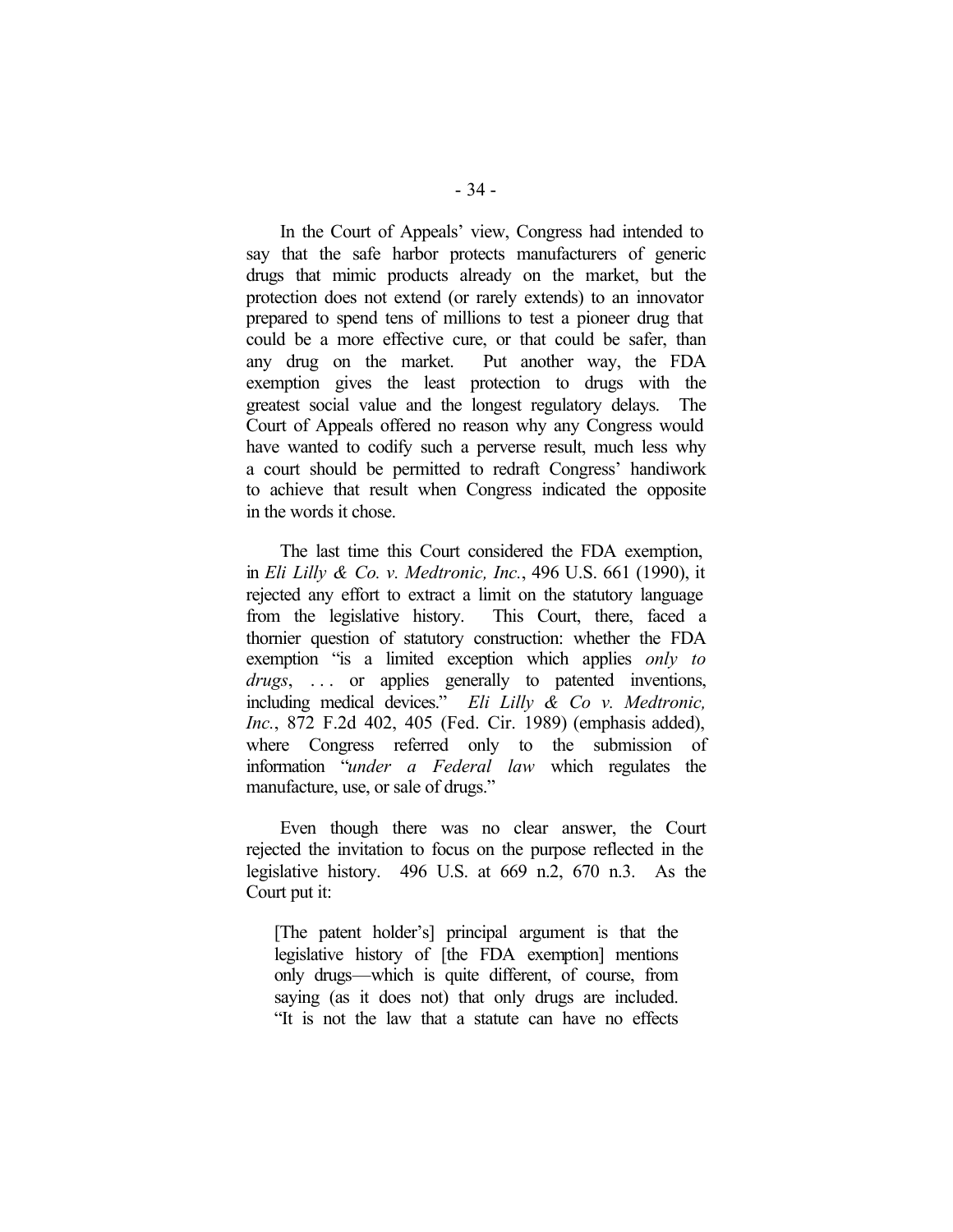which are not explicitly mentioned in its legislative history  $\ldots$  ."

*Id.* at 669 n.2 (citation omitted). As this passage illustrates, throughout its analysis, the Court presumed that the FDA exemption applied with equal force to all drugs—new drugs and generic drugs, alike. *See id.* at 671, 674-75. But for present purposes, the point is a more modest one: If the legislative history is too inconsequential to help resolve an ambiguity, then it certainly cannot overcome unambiguous statutory language.

In a related vein, this Court also refuted the related argument—echoed by the Court of Appeals, here, as well— "that it was 'the 1984 *Roche* decision' which prompted enactment" of the FDA exemption, and the safe harbor should therefore be limited to overruling that precedent. *Id*. at 670 n.3; *see* P.A. 9a ("The second reason for the 1984 Act responded to this court's decision in *Roche* . . . ."). The argument there, as here, was that the reach of the FDA exemption ought to be limited to reversing *Roche*'s holding, narrowly construed here to apply patent laws to FDA-related experiments on *generics*. The Court allowed that "[u]ndoubtedly, the decision in *Roche* prompted the *proposal* of [the exemption]; but whether that alone accounted for its *enactment* is quite a different question," which the Court answered in the negative. 496 U.S. at 670 n.3 (emphasis in original).

This Court's analysis in *Lilly* is undoubtedly why the court below never explicitly held that the FDA exemption is available only to generics—the only conclusion that would flow naturally from its analysis—but merely that it cannot apply to "drug development activities *far beyond* those necessary to acquire information for FDA approval of" a generic. P.A. 13a (emphasis added). What qualifies as "far beyond" generic approval—as opposed to "just beyond" or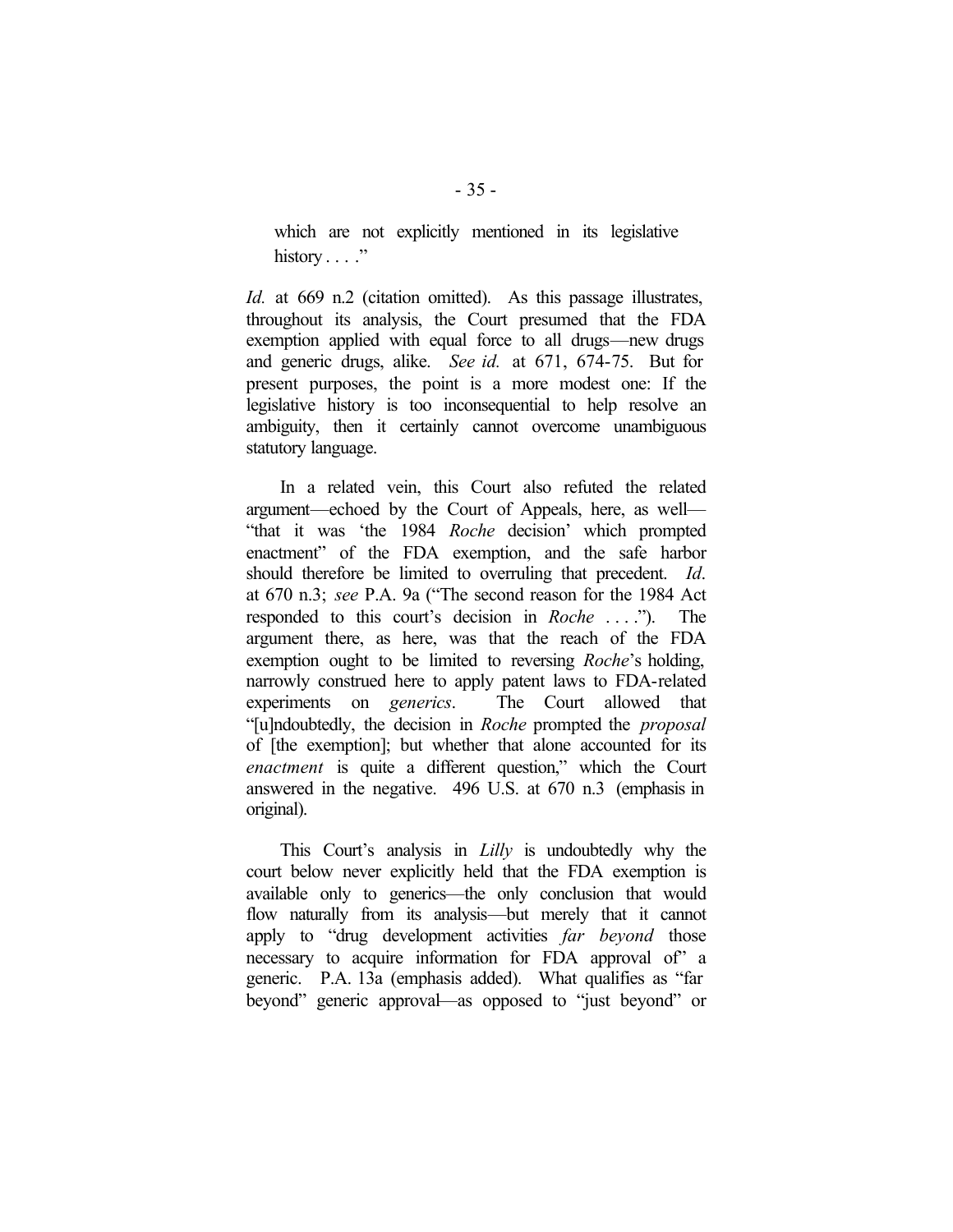"fairly beyond"—is anyone's guess, as is the question why gathering information for approval for "medical devices, food additives, color additives, . . . antibiotic drugs, and human biological products," is not "far beyond" the pale, *Lilly*, 496 U.S. at 674, while producing information in support of an IND application for a new drug is. Whatever the explanation, the Court of Appeals reached a conclusion that is not only countertextual and counterintuitive, but resistant to rational application.

**2. Applying the FDA exemption faithfully to preclinical research does not unduly extend the safe harbor to embrace all general biomedical research or drug discovery, and, however interpreted, still amounts to a de minimis encroachment on patent rights.**

A second theme coursing through the Court of Appeals' opinion is that reading the statutory language as written, to embrace preclinical research reasonably related to the IND application, is tantamount to saying that the exemption "globally embrace[s] *all experimental activity* that at some point, however attenuated, may lead to an FDA approval process," P.A. 13a (emphasis added), or that the "safe harbor reaches back down the chain of experimentation to embrace [any] development and identification of new drugs," P.A. 10a. This, the Court of Appeals believed, would violate either the unwritten proscription against extending the FDA exemption too "far beyond" the generic context or the uncodified interest in limiting the exemption to de minimis effect. P.A. 13a.

To take the latter point first, when the House committee observed that "*the nature of the interference* with the rights of the patent holder' would not be 'substantial,' but 'de minimus [sic],'" P.A. 9a (quoting H.R. Rep. No. 857, at 8, *reprinted in* 1984 U.S.C.A.N.N. 2684, 2692) (emphasis added), it explained why: "The patent holder retains the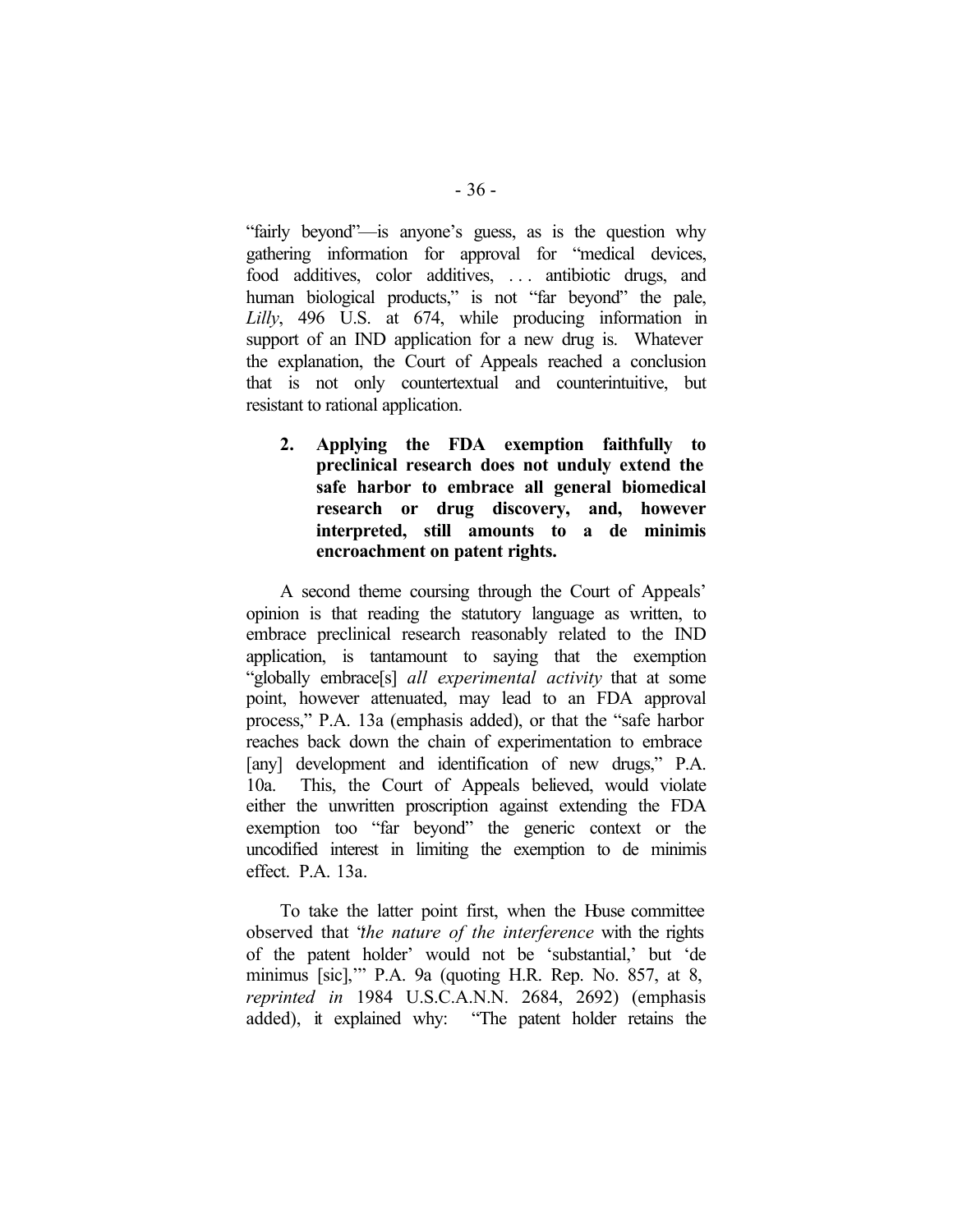right to exclude others from the major commercial market place during the life of the patent." H.R. Rep. No. 857, at 8, *reprinted in* 1984 U.S.C.A.N.N. at 2692. The committee's point was that the FDA exemption authorizes little beyond experiments to gather information, with no expectation of making a penny of profit until after, probably long after, the patent expires.

Viewed in this way, the FDA exemption impinges only on the patent holder's claimed "right" to stall the progress of medical research and delay the delivery of promising therapies to patients (thereby securing for itself an unfair patent-term extension). In other words, the infringement *is* de minimis just as Congress intended—no matter how far "back down the chain of experimentation" the exemption reaches. P.A. 10a. That is why at least one court has had no trouble concluding that all drug research is, indeed, "reasonably related" to the development of information headed toward the FDA. *See Rhone-Poulenc Rorer,* 2001 WL 1512597, at  $*6$ .

But this Court need not go that far to decide this case. As the Court of Appeals correctly observed, all the "research conducted under the Scripps-Merck agreement" was "preclinical research." P.A. 10a. Extending the exemption beyond the clinical phase—to cover preclinical research, or even a few steps before—is not tantamount to insulating all drug research from the patent laws. The FDA graphically illustrated the point in a recent white paper describing the phases of drug development: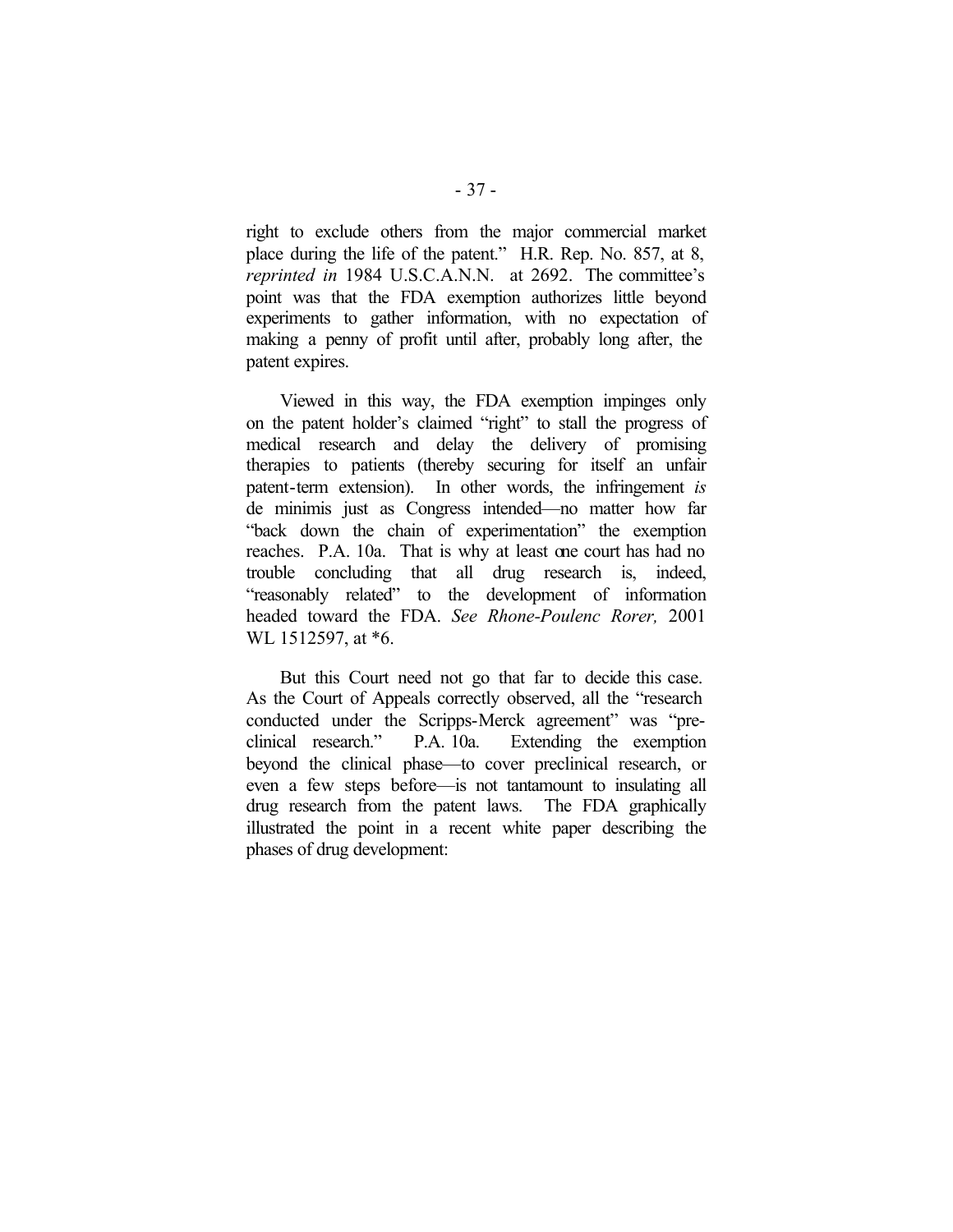

Figure 4: The Critical Path for Medical Product Development

FDA, *Innovation/Stagnation: Challenge and Opportunity on the Critical Path to New Medical Products* 16 (March 16, 2004), *available at* http://www.fda.gov/oc/initiatives /criticalpath/whitepaper.html (emphasis added); *see, e.g.,* S.A. 1, 2. As this spectrum illustrates, the FDA exemption can "reach[] back down the chain of experimentation to embrace" preclinical development, and even further back in the "Critical Path" toward drug development—to efforts to optimize the design of promising drug candidates—without embracing "all experimental activity that at some point ... may lead to an FDA approval process." It is inaccurate to view drug research, as the Court of Appeals did, as a binary universe, breaking down into (1) clinical research and (2) everything before it. And it is equally inaccurate to label everything before the clinical trials "general biomedical research to identify new pharmaceutical compounds," P.A. 12a; *see* P.A. 14a ("general biomedical experimentation"), or "exploratory research that may rationally form a predicate for future FDA clinical tests," P.A. 13a.

This spectrum manifests itself in the researcher's shifting orientation. A university scientist conducting basic research on the cause and progression of a disease is unlikely to think of his experiments as directed at the FDA. Nor would a researcher who, having learned of a plausible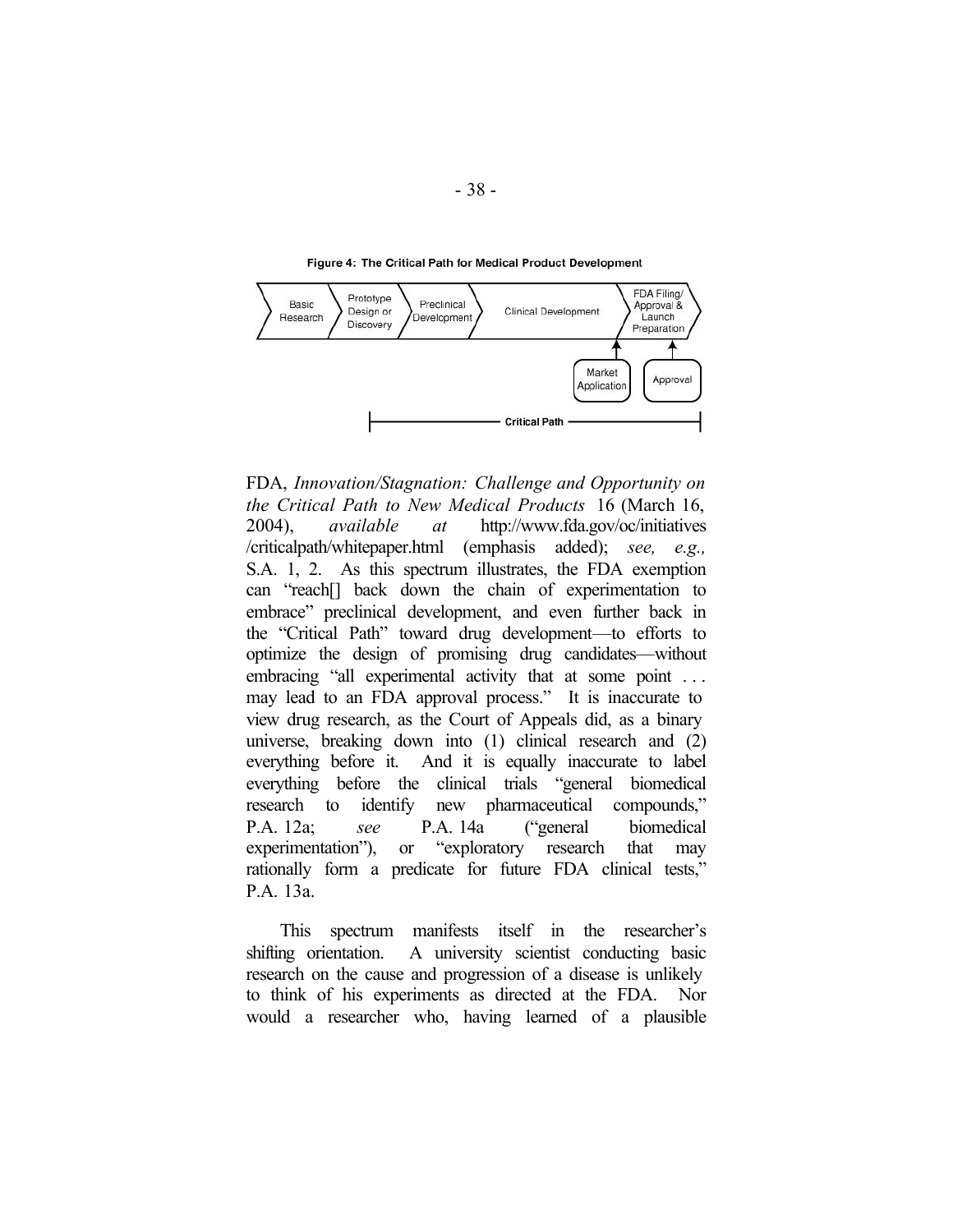mechanism of a disease, screens compounds whose structures are not known to be (or reasonably suspected of being) likely to affect the disease, in the hopes of finding one that might do so. These scientists might dream of some day discovering a blockbuster drug, but they are under no delusion in those early years that the FDA is the audience.

Everything changes when a researcher endures the unpredictable and open-ended process of screening untested structures and emerges with unmistakable evidence that a particular structure shows promise, in a living body, in treating a particular disease through a known mechanism. After that point, the researcher may continue to optimize the drug candidate's structure, testing variations to ascertain which shows the greatest promise with the fewest side effects or complications. J.A. 358, 416-20. In fact, the FDA fully expects the scientist to conduct such research on "related drugs," and to include the resulting information in the IND application, if it sheds light on the lead candidate's suitability. 21 C.F.R. § 312.23(a)(5)(v); *infra* at 45. But from that juncture, every experiment that bears on the relationship between the drug candidate or its analogs and the target disease is reasonably viewed as pertinent to the FDA—at least to the extent that the experiment relates to a topic that is of interest to the FDA. While a drug innovator that has crossed this crucial threshold could never be sure *ex ante* that a particular drug candidate will emerge as *the* candidate for commercial development, or that a specific experiment will necessarily find its way into an IND application, there can be no doubt that the prospect of regulatory approval is very much in the picture.

The difference in orientation manifests itself in marked, and objectively verifiable, differences in behavior. At the most fundamental level, the experiments, themselves, change in character. The final stages of drug design and preclinical testing are marked by an increasing (though not exclusive)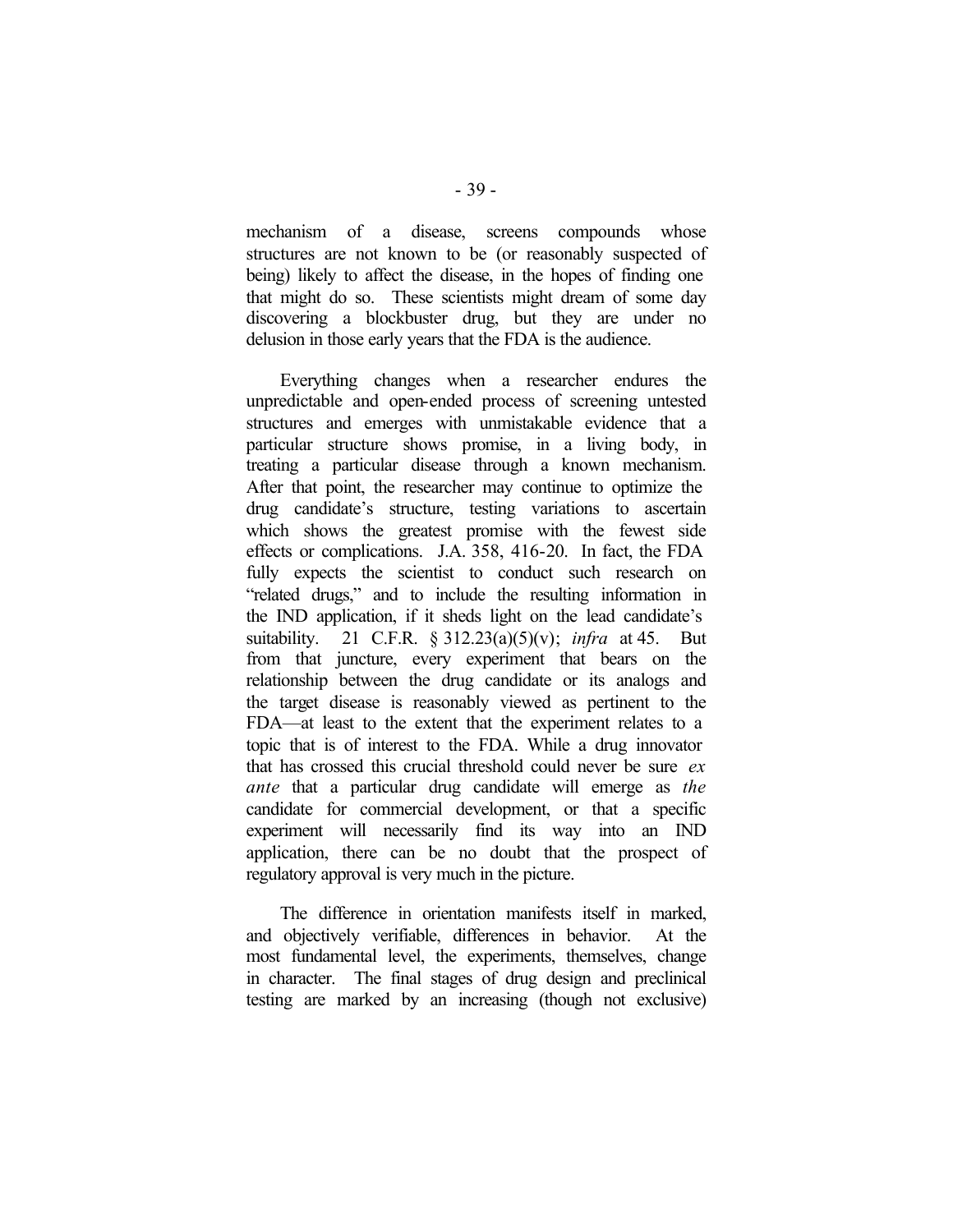emphasis on vastly more expensive and time-consuming animal tests. S.A. 2; J.A. 384-85. Accordingly, the decision to undertake these experiments is a business decision made typically by a team of scientific, medical, regulatory, and business personnel within a pharmaceutical company, in a process that draws upon the data and expertise of the scientists conducting the general biomedical research and the ones screening compounds or engaged in preliminary drug design, as well as regulatory scientists, medical doctors, and pharmacologists. J.A. 201-05, 322-26.

If the drug continues to look promising as the research progresses, several events may unfold (as they did in this case): Multi-disciplinary teams of scientific, clinical, and regulatory experts are appointed to shepherd the candidate through the regulatory approval process and into the clinics. J.A. 201-08, 381-89. Data management and preservation become highly formalized, precisely because every experiment conducted is viewed as potentially relevant to the FDA. J.A. 207-09, 380-81, 388-89, 391-93. Consultants with expertise in navigating the FDA's IND application process are contacted to help design the right experiments and report the data compellingly. J.A. 208-09, 396-97. And informal conversations with FDA personnel begin. J.A. 276- 77, 353-57.

There is, in short, a world of difference between basic exploratory research or screening of untested structures in test tubes and the drug optimization and preclinical research, mostly on animals, that drug innovators conduct with a view toward demonstrating (in an IND application to the FDA) that clinical trials are justified. "Preclinical" does not embrace every imaginable experiment before the clinical phase, any more than "prepubescent" embraces infants and fetuses.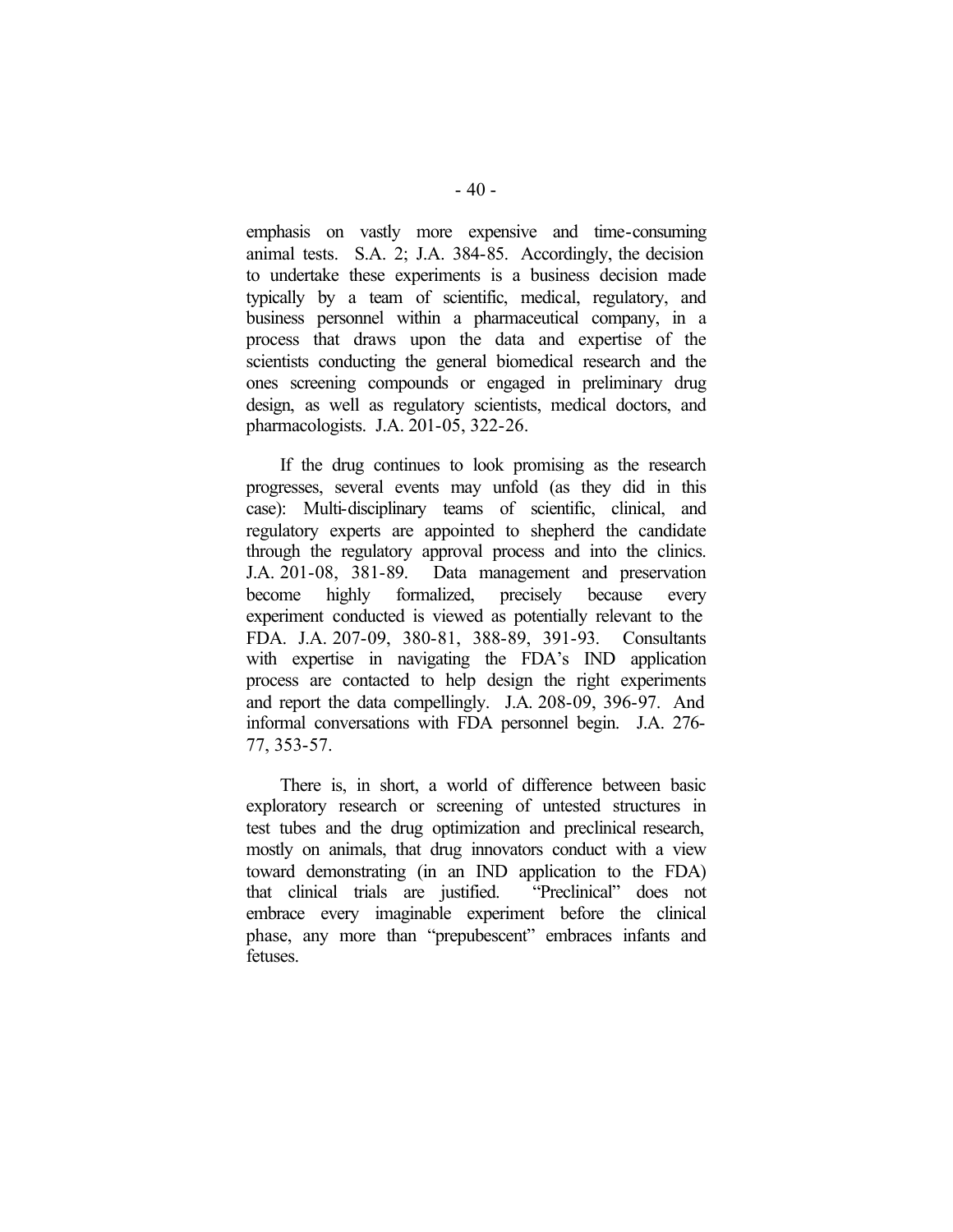## **3. The limited ramifications of this case for research tools do not justify abandoning the FDA exemption's plain language.**

Equally misplaced was the Court of Appeals' final policy concern, that a faithful reading of the FDA exemption "would swallow the whole benefit of the Patent Act for some categories of biotechnological inventions." P.A. 14a. What the court had in mind was one category of invention, research tools, and it was wrong about them.

Research tools are inventions that assist a scientist in conducting research. Scientists could use research tools in any context, not just drug research. *See* NIH*, Office of Technology Transfer, Principles and Guidelines for Recipients of NIH Research Grants and Contracts on Obtaining and Disseminating Biomedical Research Resources: Final Notice* 9, *available at* http://ott.od.nih.gov/ RTguide final.html (defining research tools) (last visited Feb. 13, 2005). In the pharmaceutical context, examples of research tools might be a centrifuge, a dripless pipette, a cell line, or a special assay for screening compounds on the basis of certain properties. *See* NIH, *Report of the NIH Working Group on Research Tools* 3 (June 4, 1998), *available at*  http://www.nih.gov/news/researchtools/ (defining research tool to include "laboratory equipment and machines," as well as "cell lines, monoclonal antibodies, reagents, animal models," and the like). The Court of Appeals' concern was this: If the FDA exemption means that a drug researcher may infringe any patent, so long as the purpose is to garner information about drugs candidates, then the researcher can freely infringe not just patents on pharmaceuticals, but also patents on centrifuges, pipettes, and a wide range of biological assays—so long as the invention is used in an experiment about a drug candidate.

Initially, it bears emphasis that this case does not present the research tool question. Integra has never argued before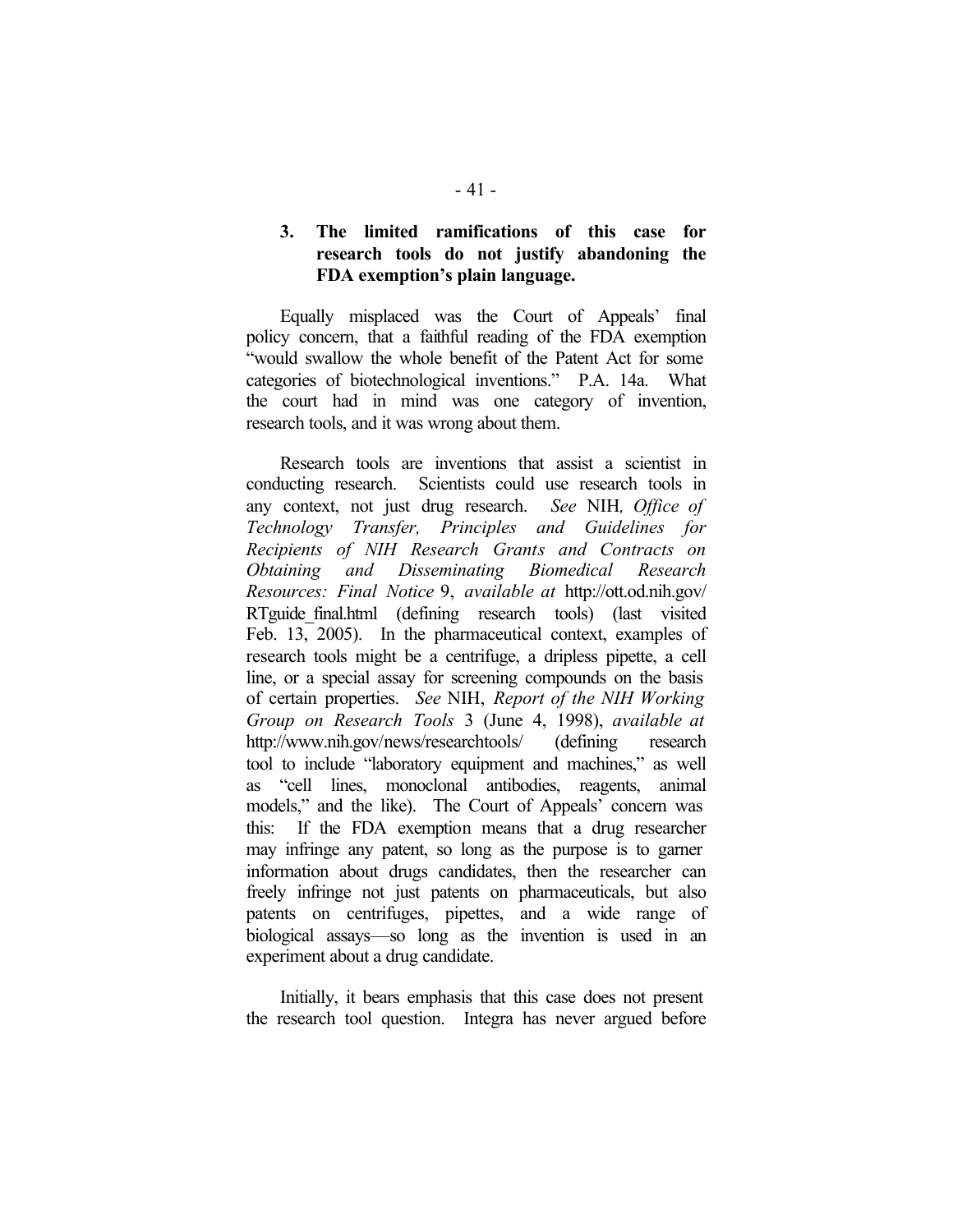the lower courts that the accused experiments fell outside the safe harbor because they infringed research tool patents. That was no oversight: The accused experiments used patented compounds and patented methods of using the compounds with a view toward bringing a drug to market upon expiration of the patents. In other words, in this case the patented inventions were the subject of the research, not just a tool used to study that subject. And that was the sole basis on which Integra litigated this case.

In any event, for several reasons, the research tool dilemma offers scant assistance in resolving the question of statutory construction now before this Court. First, the research tool issue exists (or not) without regard to how the Court resolves the question of statutory construction presented here. If some subset of research tool patents can be infringed freely by drug researchers, it is because the statute refers broadly to "uses reasonably related to the development . . . of information" headed for the FDA—not because the exemption covers activities before the clinical phase, as Merck urges here.

Second, any danger of devaluing research tool patents is limited. No drug researcher would opt to build himself a new centrifuge or blow his own dripless pipettes—infringing the patents of others just because he thinks the FDA exemption would let him get away with it. Even as to patented biological products or processes that a researcher could reproduce in the lab, the harm can extend no further than the scope of the FDA exemption. If the FDA exemption were read, for example, not to cover basic research or the screening of untested structures, the research tools would have their full value in those research contexts. Tellingly, in the 20 years in which the courts and, thus, the scientific community, understood the FDA exemption to cover preclinical studies (and much more), only one reported case has emerged in which a drug innovator invoked the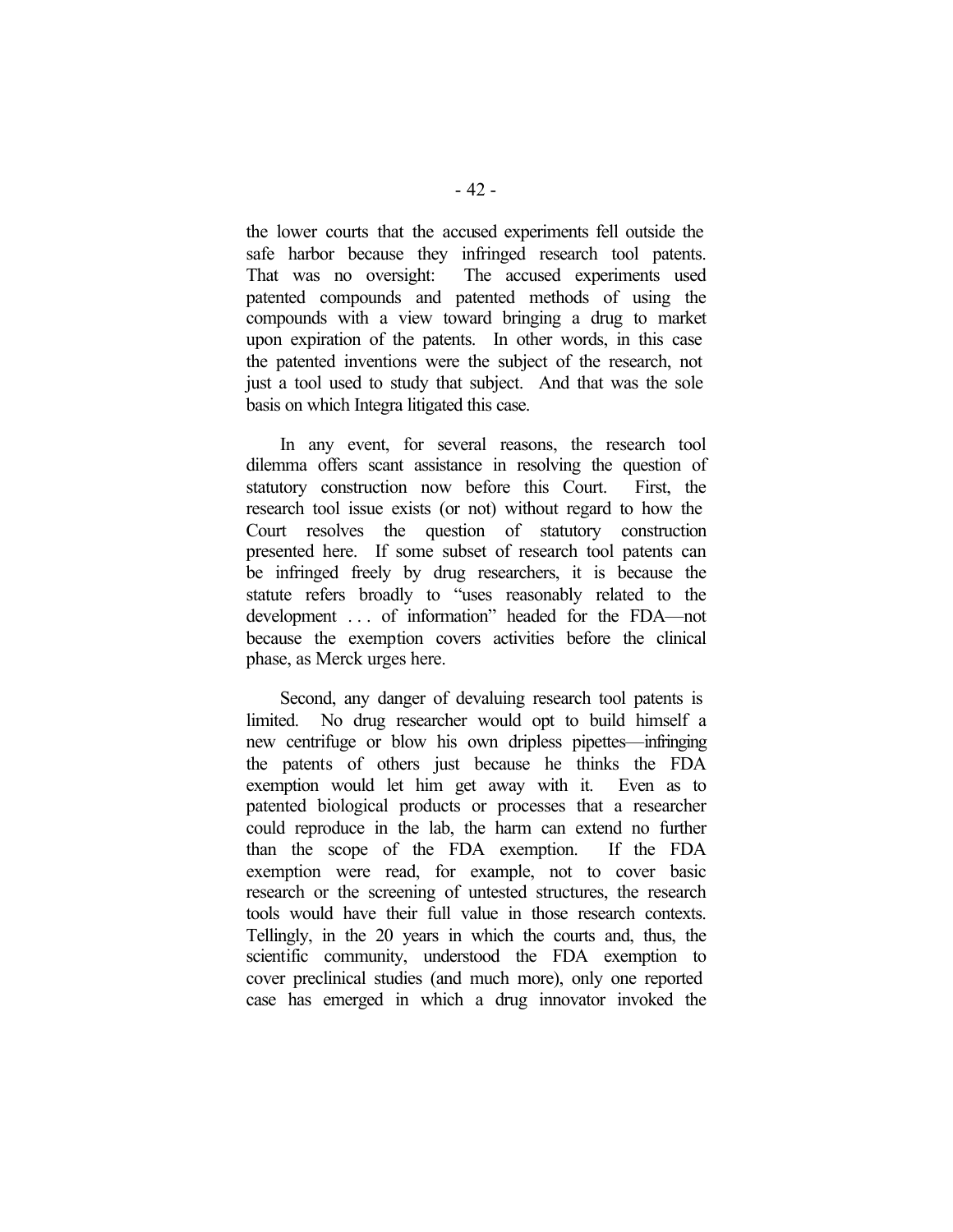exemption to claim the right to infringe a patent that could even arguably be called a research tool patent. *See Rhone-Poulenc Rorer*, 2001 WL 1512597 at \*6.

Third, if ever such a case emerged, it is not at all clear that use of the research tool would be exempt. A lower court could construe the language of the FDA exemption to apply only in circumstances where the "use" of "a patented invention . . . develop[s] . . . information" for submission to the FDA *about that patented invention*, but not in situations where the use of the patented invention (the research tool) develops information but about something else (an unpatented drug candidate). Or a court might conclude that the use of a patented research tool is not "reasonably related" to the development of information for the FDA where equivalent data about the drug or the disease in question could easily be developed through other means, or perhaps where the research tool has no relationship to the disease under study.

The universe of research tools is so diverse and practices are changing so dramatically that the legal issue of how the FDA exemption relates to research tools cannot be answered in the abstract. All we can know for sure is that any court confronting this issue would benefit from a fully developed factual record, and rounds of focused legal argument. Meanwhile, the possibility of a marginal encroachment on research tool patents has little bearing on whether Congress, in 1984, intended to insulate preclinical experiments from patent infringement claims.

# **C. The Undisputed Evidence Confirms That All The Accused Experiments Were Directed At Producing Data Reasonably Related To An Investigational New Drug Application.**

The primary disputes below were not over whether the FDA exemption's plain language should be limited in light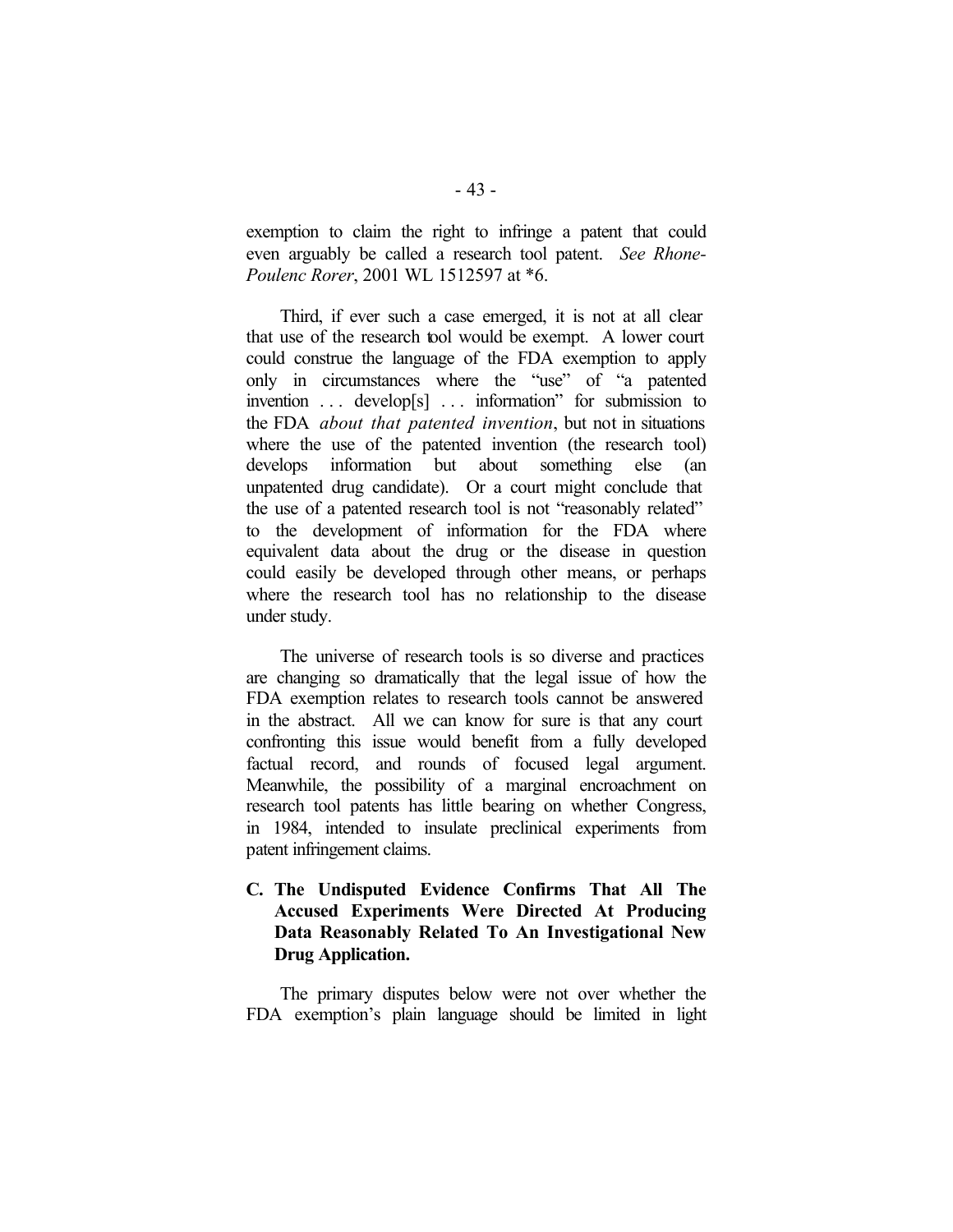of congressional purposes, and certainly not around whether the generation of information for an IND application is protected; these arguments were largely innovations of the Court of Appeals. The litigation, as shaped by the parties, revolved around two topics: (1) whether the research had progressed to the point where a reasonable drug innovator in Merck's position could have considered the FDA a likely audience for the research; and (2) whether Dr. Cheresh's experiments produced data of the sort that was of interest to the FDA. Based upon undisputed evidence, both questions must be answered in the affirmative.

### **1. Once Merck's drug shrank tumors in an animal model, it was objectively reasonable to view the FDA as an audience for the ensuing research.**

There can be no dispute that Dr. Cheresh and his colleagues at Scripps conducted the experiments in question after the point at which it would have been objectively reasonable for Merck and Scripps to believe they had their hands on a promising drug for treatment of a specific disease. The point could not have been any later than March, 1994—five months before the first of the accused experiments and more than three years before the last. J.A. 113; S.A. 20-21. By that point, Merck had identified the structure of a compound (a cyclic peptide typified by EMD-6) that had the demonstrated potential to cure a specific disease (cancer) in an animal model (chicken CAMs) by blocking a known target (the  $a_0B_3$  receptor on the surface of growing blood cells) through a known mechanism (by blocking the receptor to stunt angiogenesis, thereby cutting off the blood supply to a tumor, starving it, and making it shrink). Simply put, when a compound shrinks a cancerous tumor in an animal model, it is a promising drug candidate.

This does not necessarily mean that Merck knew at that moment that EMD-6 would be the *exact* compound it would bring to clinical trials, with no further refinement. Drug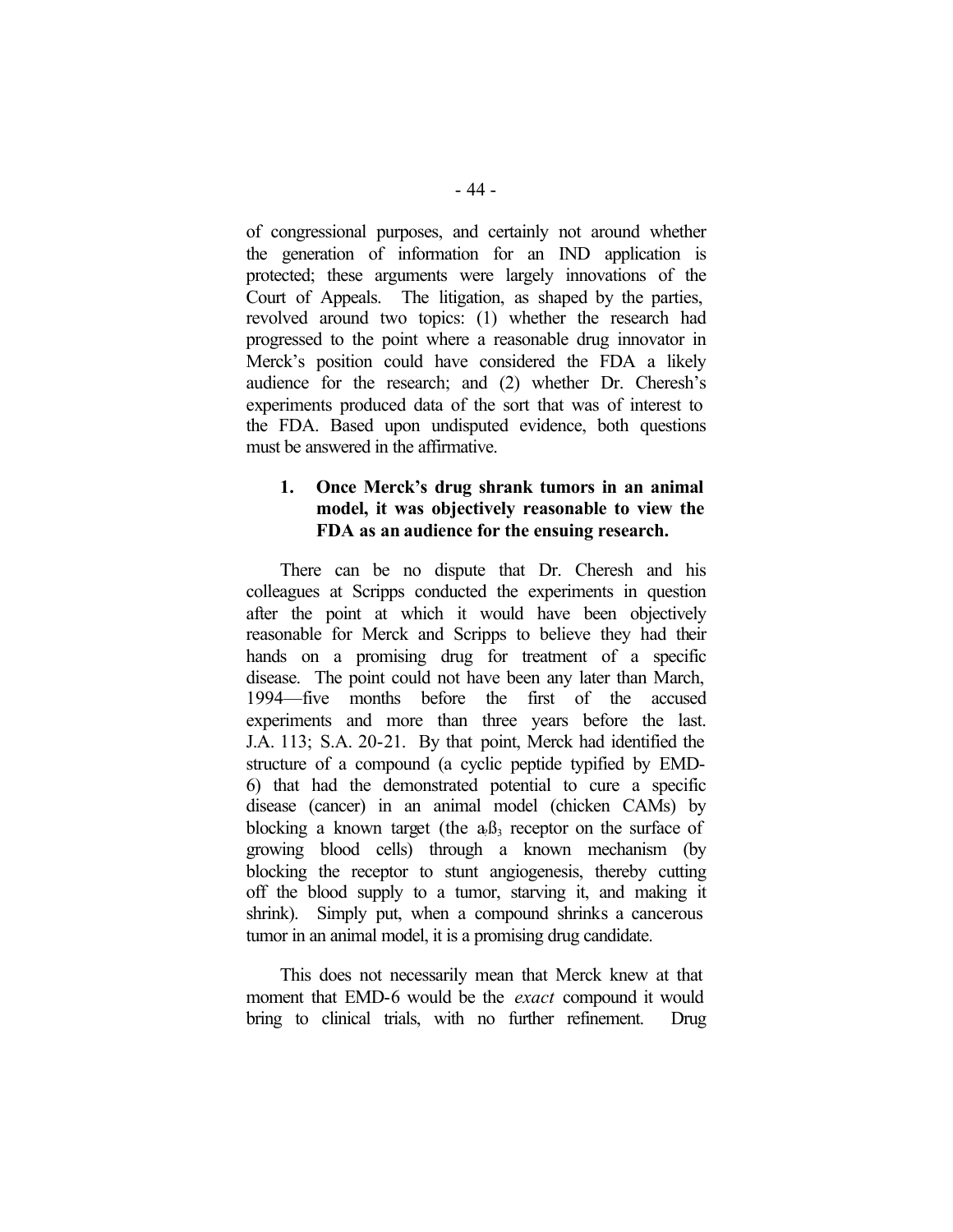companies rarely have that level of certitude when they fix their eyes on the approval process. J.A. 357-58. Nor, obviously, did it mean that the evidence in support of EMD-6 was so definitive that Merck knew for sure it could cure cancer, and all other diseases involving abnormal blood vessel growth, and was ready to shut down all research on parallel tracks. It means only that the research on this structure had progressed to the point where it was reasonable to begin generating data with an eye toward the FDA approval process.

That is all the FDA exemption requires. FDA regulations demand not only data on the particular compound proposed, but also, as relevant, data on "related drugs." 21 C.F.R.  $\S 312.23(a)(5)(v)$ . Moreover, there is nothing in the FDA exemption to suggest that the protection evaporates if the drug sponsor pursues the risky prospect of FDA approval of a drug while continuing to explore back up drug candidates in parallel. While the Court of Appeals characterized the experiments as "general biomedical research to identify new pharmaceutical compounds," P.A. 12a; *see* P.A. 14a ("general biomedical experimentation"), and "exploratory research," P.A. 13a labels that the FDA and the broader scientific community would consider inapt, *see supra* at 39-40—there can be no question that it was objectively reasonable for Merck and Dr. Cheresh to believe, when they conducted this research, that it would be of interest to the FDA.

For proof that Merck and Dr. Cheresh, in fact, harbored the belief that the time had come to cast an eye toward the FDA—if any such proof is necessary under the FDA exemption's objective standard—one need look no further than their correspondence in the immediate aftermath of the discovery: (1) the June, 1994 letter from Dr. Cheresh opining that "[a]t this time .. . Merck is in a good position to develop peptide based antagonists of angiogenesis for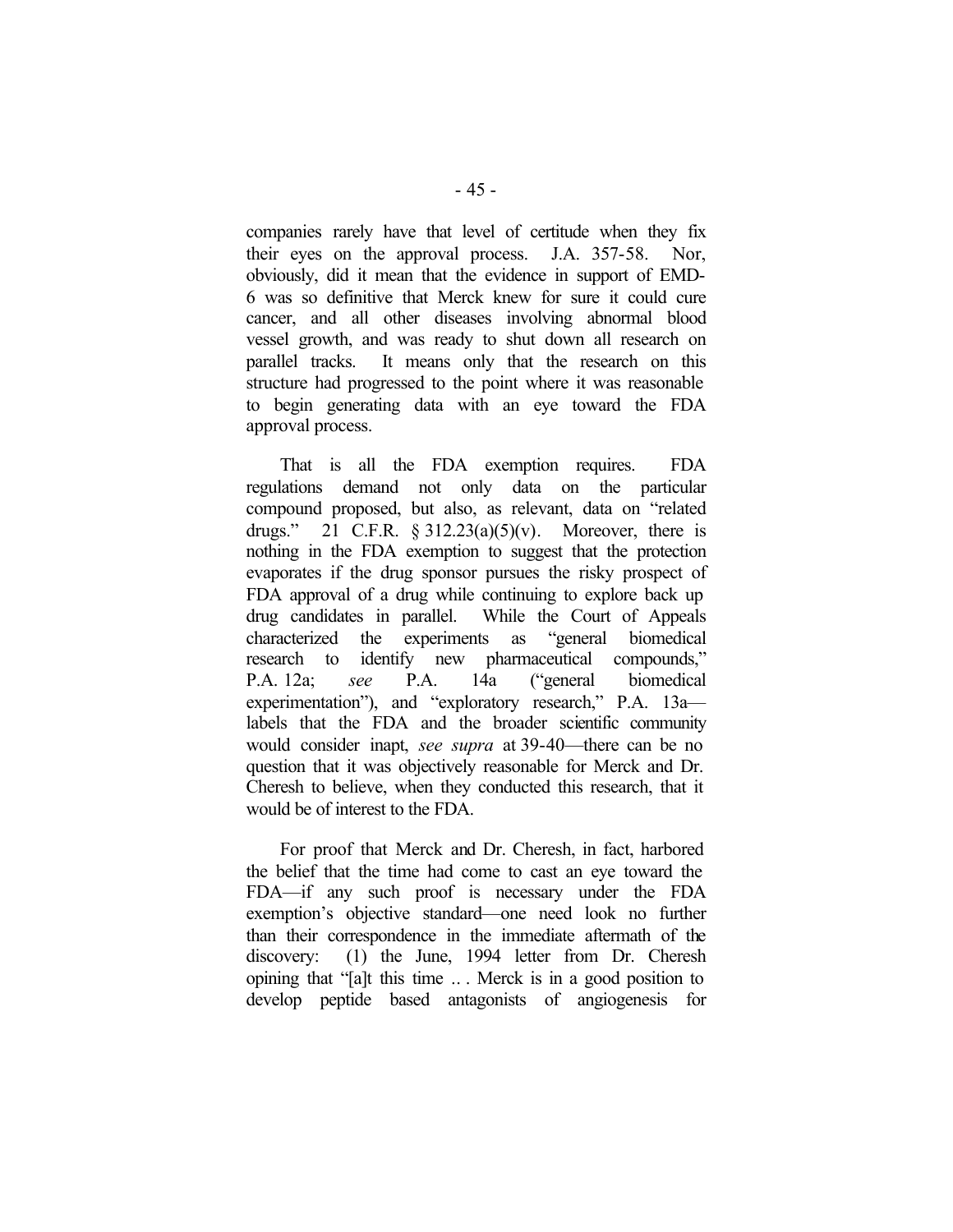treatment of cancer," J.A. 118; (2) the December, 1994 letter memorializing discussions about "a sizable increase in the support of this project ... that would then serve as the basis for potential clinical trials," J.A. 119; (3) the February, 1995 research proposal (eventually appended to the 1995 agreement) memorializing their intention that Scripps would "begin testing the E.M.D. peptide 66203 ... for efficacy[,] [p]harmacokinetics and toxicity" and "within the third year clinical trials will begin," J.A. 106; and (4) the 1995 agreement, ultimately calling for Scripps to conduct "necessary experiments to satisfy the biological bases and regulatory (FDA) requirements for the implementation of clinical trials," J.A. 90; Tr. 2397; *see supra* at 14. All of this transpired a year or two before Integra's lawsuit materialized, and the context furnishes further support for what is objectively evident: Merck had a drug candidate that was sufficiently promising that further research to establish its suitability for clinical testing was justified.

# **2. Dr. Cheresh's experiments produced information on a variety of topics relevant to an IND application.**

Concededly, just because a compound appears to be a promising drug candidate does not entitle the drug innovator to do anything with the candidate; the use must be of a sort that is reasonably likely to generate data that the FDA would be interested in considering.

The question of what information the FDA deems relevant to an IND application is not a question of fact, but a question of law, capable of resolution simply by reading the FDA's regulations. While a primary focus of the IND application is to verify that the proposed human testing is "reasonably safe," 21 C.F.R.  $\S 312.23(a)(8)$ , the FDA requires evidence also that "the compound exhibits pharmacological activity that justifies commercial development." FDA, *IND Review Process* 4, *available at*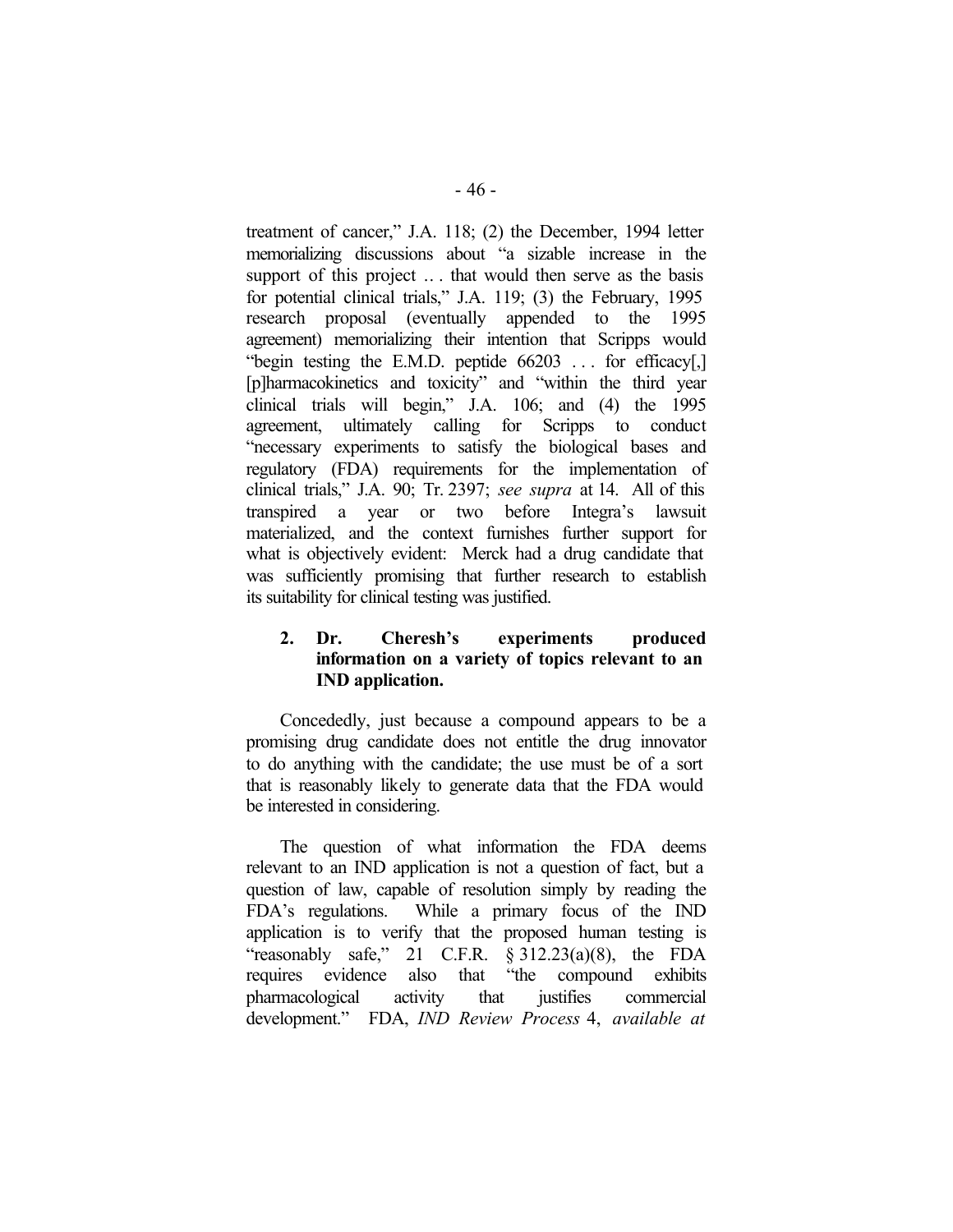http://www.fda.gov/cder/handbook/ind.htm (last visited Feb. 14, 2005); *see* J.A 333-36, 400, 439. At the broadest level, FDA regulations require the sponsor of a new drug to present "[t]he rationale for the drug or the research study." 21 C.F.R.  $\frac{2312.23(a)(3)(iv)}{i}$ . The rationale must necessarily rest upon data—from experiments in both animals and test tubes—demonstrating the basis for believing that the drug might have therapeutic value in a particular disease. J.A. 334, 416-17, 439; *see* FDA, *Benefit vs. Risk*, *supra*, at 2. No drug sponsor could get away with the following "rationale": "This chemical does not poison mice too badly and it would be nifty to see how badly it poisons humans."

Beyond that, the FDA regulations demand that an IND application include "[a]dequate information about *pharmacological* and toxicological studies of the drug *involving laboratory animals or in vitro*," 21 C.F.R. § 312.23(a)(8) (emphasis added), including "[a] section describing the . . . *mechanism(s) of action of the drug in animals, and information on the absorption, distribution, metabolism, and excretion of the drug,*" *id.* § 312.23(a)(8)(i) (emphasis added); J.A. 335, 440-41. The regulations also require the applicant to submit a draft "Investigator's Brochure," 21 C.F.R. § 312.23(a)(5), which includes evidence of "the pharmacological . . . effects of the drug in animals," *id.* § 312.23(a)(5)(i), and the "pharmacokinetics and biological distribution of the drug in animals," *id.*  § 312.23(a)(5)(ii). *See supra* at 12-13 (defining those terms).

The FDA's regulations refer not only to animal studies, but also to "studies of the drug . . . *in vitro*" as a basis for proving "that it is reasonably safe to conduct the proposed clinical investigations." *Id.* § 312.23(a)(8). In fact, the FDA has advised researchers that "[m]any drugs thought to be of potential value in treating human disease are introduced into development based on knowledge of in vitro receptor binding properties"—exactly the sorts of in vitro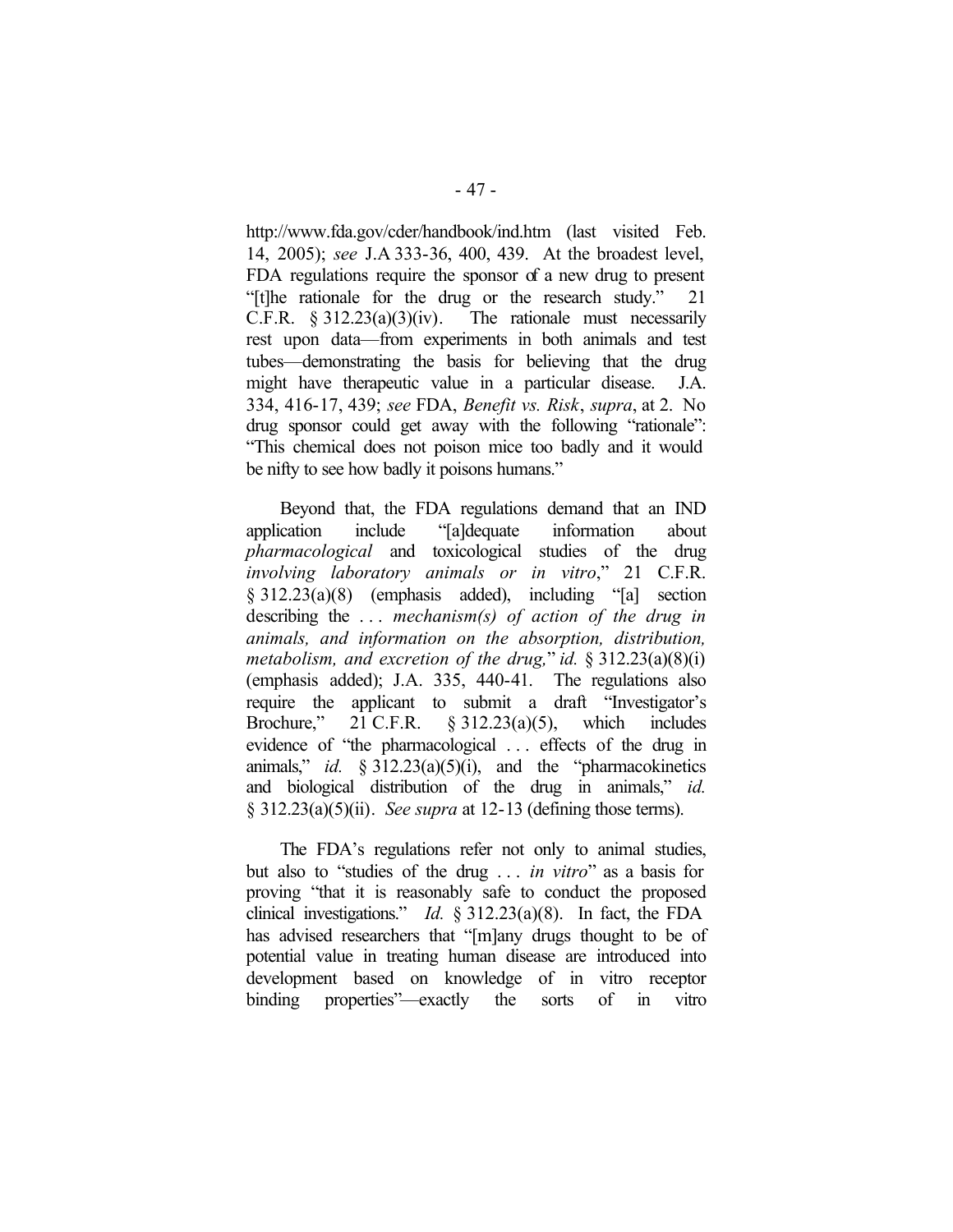experiments at issue here—in addition to "identified pharmacodynamic effects in animals." FDA, *Guidance for Industry Exposure-Response Relationships—Study Design, Data, Analysis, and Regulatory Applications* (Apr. 2003), *available at* http://www.fda.gov/cber/gdlns/exposure.htm; *see* FDA, *Benefit vs. Risk, supra*, at 8 (defining "preclinical studies" as "[s]tudies that test a drug on animals and other nonhuman test systems").

To summarize, in order to proceed to clinical trials with a view toward ultimately securing FDA approval to market its promising new drug candidate, Merck had to conduct preclinical studies, in both animals and test tubes, providing "[a]dequate information about *pharmacological* . . . studies of the drug *involving laboratory animals or in vitro*," 21 C.F.R. § 312.23(a)(8) (emphasis added); *see id*. § 312.23(a)(5)(i); describe "the pharmacological effects and *mechanism(s) of action of the drug in animals*, and information on the *absorption, distribution, metabolism, and excretion of the drug," id.* § 312.23(a)(8)(i) (emphasis added); and furnish studies on "the pharmacokinetics and biological distribution of the drug in animals," *id.*  § 312.23(a)(5)(ii) (emphasis added). And it had to provide this information not only on the particular compound proposed, but also, as relevant, on "related drugs." *Id.*   $§ 312.23(a)(5)(v).$ 

That is exactly what the accused experiments yielded. There has never been any dispute that the experiments in question developed information on one or more of these topics with respect to two close cousins (and a structurally identical variant of one). *See* J.A. 231-35, 239-41, 250-51, 252-64, 284-98; Tr. 1860-62. The Court of Appeals acknowledged as much when it recited, as undisputed fact, that the purpose of the experiments was "to evaluate the specificity, efficacy, and toxicity of [the three versions] for various diseases, to explain the mechanism by which these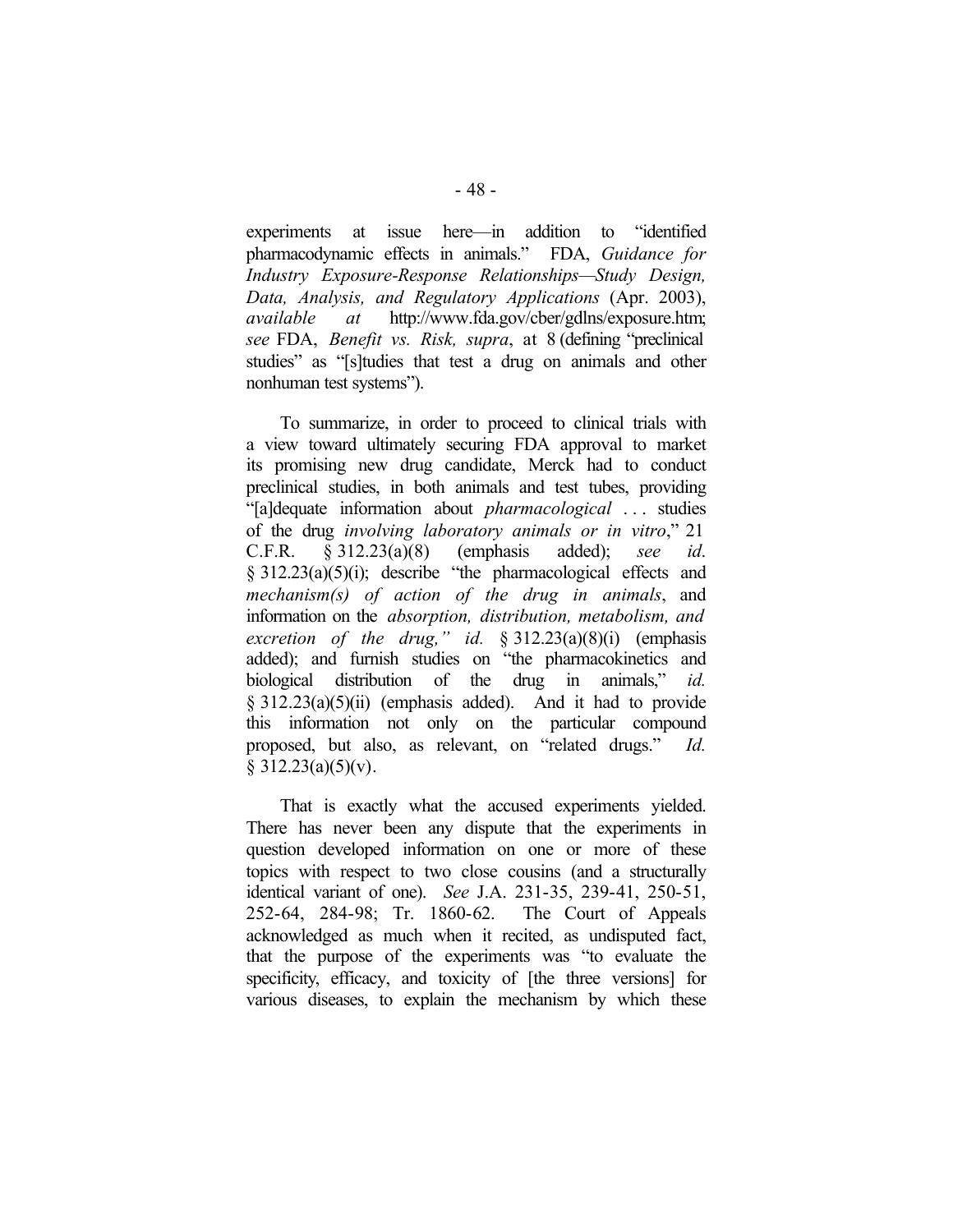drug candidates work, and to determine which candidates were effective and safe enough to warrant testing in humans." P.A. 5a. To observe, as the Court of Appeals did, that every one of "these tests assessed the action of the [Merck drugs], including the histopathology [*i.e.*, its effect on diseased tissue], toxicology, circulation, diffusion, and half-life [the rate of elimination] ... in the bloodstream," and "examined the proper mode of administering the [drugs] for optimum therapeutic effect," P.A. 5a-6a, is to recognize that these experiments had to have been "reasonably related to the development and submission of information" in connection with an IND application, for every single one of those topics is of interest to the FDA in deciding whether to allow human trials to proceed. Any reasonable drug innovator would undertake this sort of research before filing an IND application. J.A. 332-44, 351-58, 398-407.

Undisputed evidence further confirms that this information was of interest to the FDA in reviewing an IND application, even though the jury did not get the chance to see the ultimate IND application that the NCI submitted. Not only did Merck include the data in its draft summaries for its IND application, J.A. 209-12, 260-61, but third parties with no stake in this case verified, through their own conduct, that this information was of exactly the sort that would justify clinical testing. First, Merck's FDA consultants believed that all the Cheresh data should be featured in summary reports that would accompany the IND application. J.A. 209-12. Second, these experiments persuaded the NCI to sponsor the clinical research and assume the role of preparing the final draft of the IND application and shepherding it through the FDA. J.A. 147- 55, 214-17. Third, on a separate track, another drug innovator (Ixsys) made the independent judgment to have Dr. Cheresh oversee a virtually identical battery of experiments, and to include the results when it submitted its IND application seeking FDA approval to conduct clinical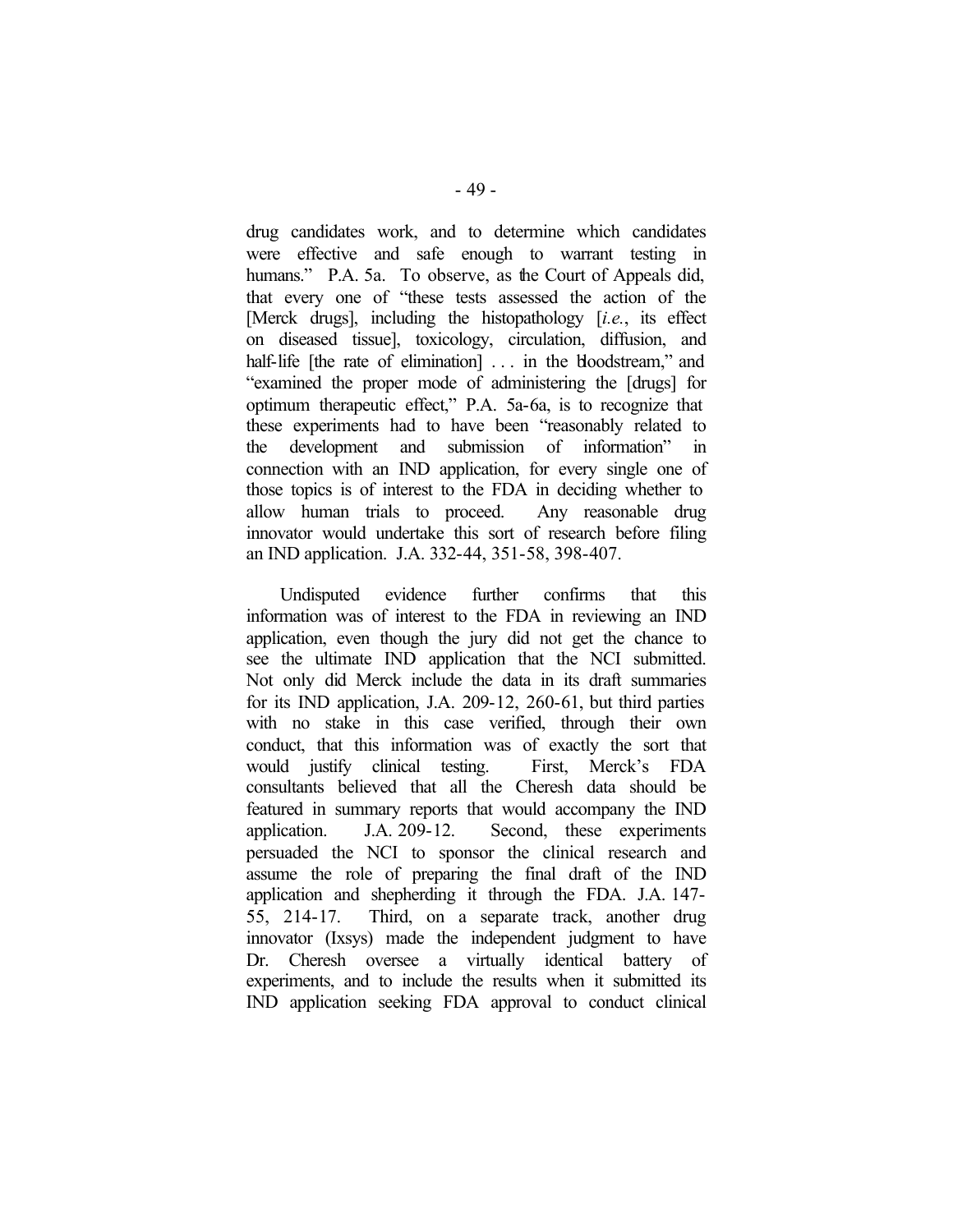trials on a parallel drug (Dr. Cheresh's antibody). J.A. 271- 77, 398-406; Tr. 3048. The FDA's decision to approve that IND application speaks volumes about the legitimacy and relevance of the data before it. J.A. 277, 405-07; Tr. 1375.

In sum, the FDA's regulations specify what subjects the agency is interested in exploring. The experiments at issue all yielded information on exactly those subjects. And there is no dispute that the information did in fact find its way into documents that were FDA bound. The FDA exemption protects all the experiments as a matter of law.

### **CONCLUSION**

The ruling of the Court of Appeals should be reversed with directions to enter judgment for Merck on the ground that the FDA exemption insulates the accused experiments from patent infringement liability.

Respectfully submitted,

Donald R. Dunner Thomas H. Jenkins FINNEGAN, HENDERSON, FARABOW, GARRETT & DUNNER, L.L.P. 901 New York Avenue, N.W. Washington, D.C. 20001 (202) 408-4000

February 15, 2005

E. Joshua Rosenkranz *Counsel of Record* M. Patricia Thayer James N. Czaban Gina M. Parlovecchio Nishita Doshi HELLER EHRMAN WHITE & MCAULIFFE LLP 120 West 45th Street New York, NY 10036 (212) 832-8300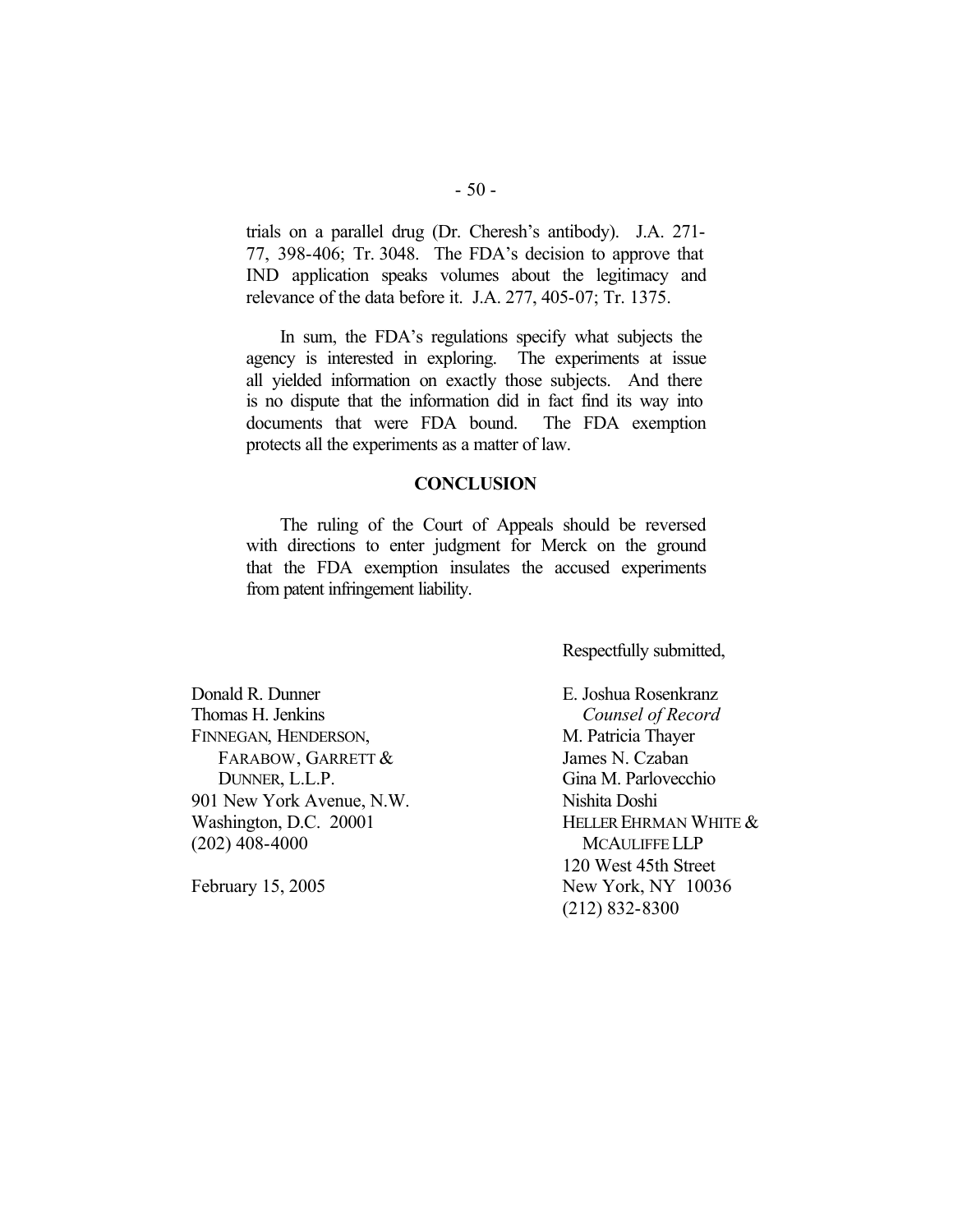### **APPENDIX:**

# **ADDITIONAL STATUTORY PROVISIONS & REGULATIONS**

### **Application Process for New Drugs, 21 U.S.C. § 355:**

### **(b) Filing application; contents**

(1) Any person may file with the Secretary an application with respect to any drug subject to the provisions of subsection (a) of this section. Such person shall submit to the Secretary as a part of the application (A) full reports of investigations which have been made to show whether or not such drug is safe for use and whether such drug is effective in use . . . .

#### \* \* \*

### **(i) Exemptions of drugs for research; discretionary and mandatory conditions; direct reports to Secretary**

(1) The Secretary shall promulgate regulations for exempting from the operation of the foregoing subsections of this section drugs intended solely for investigation use by experts qualified by scientific training and experience to investigate the safety and effectiveness of drugs. Such regulations may, within the discretion of the Secretary, among other conditions relating to the protection of the public health, provide for conditioning such exemption upon—

(A) the submission to the Secretary, before any clinical testing of a new drug is undertaken, of reports, by the manufacturer or the sponsor of the investigation of such drug, of preclinical tests (including tests on animals) of such drug adequate to justify the proposed clinical testing. . . .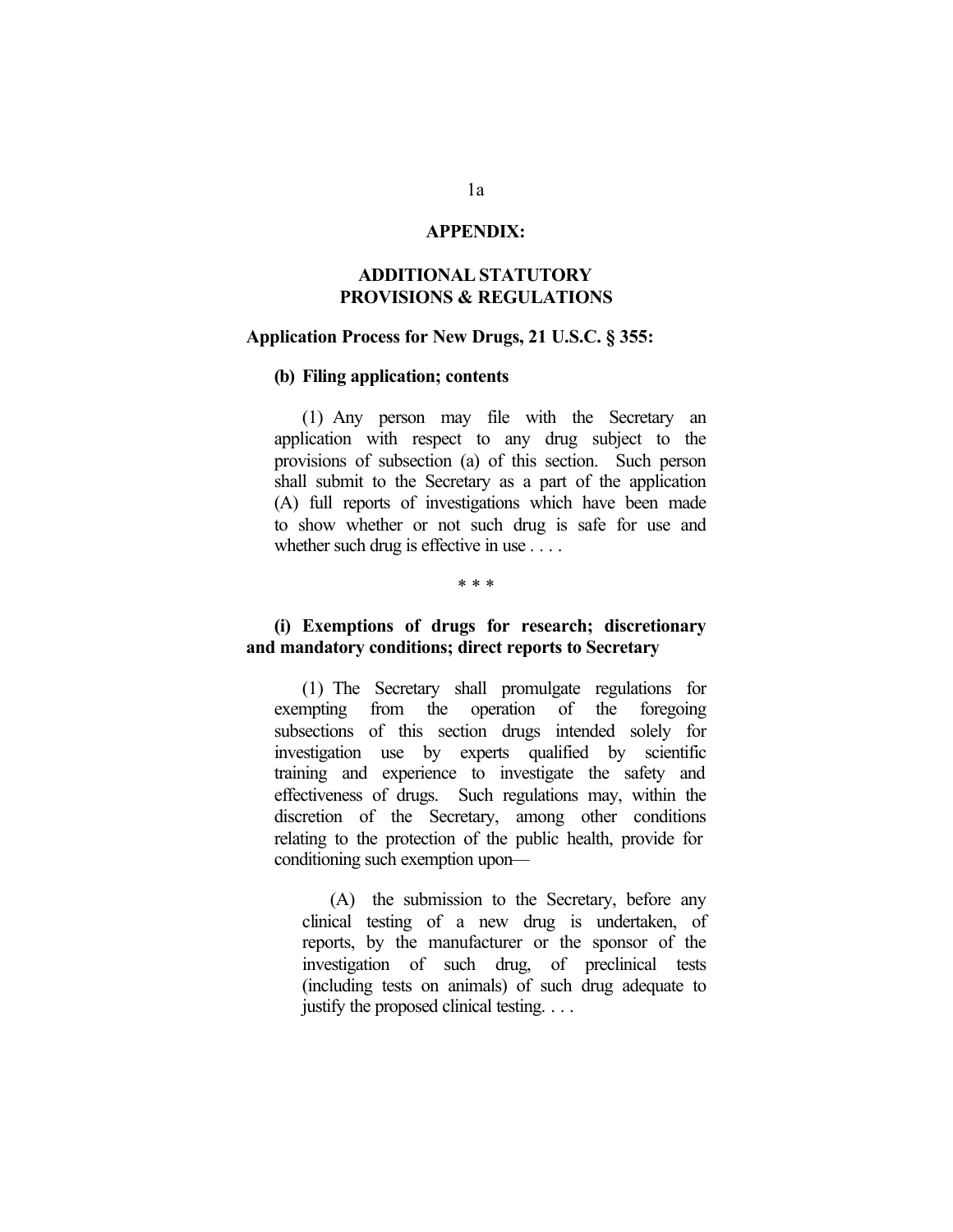### **FDA Regulations, 21 C.F.R.:**

#### **§ 58.3. Definition[] [of Nonclinical Laboratory Study]**

#### \* \* \*

(d) Nonclinical laboratory study means in vivo or in vitro experiments in which test articles are studied prospectively in test systems under laboratory conditions to determine their safety. The term does not include studies utilizing human subjects or clinical studies or field trials in animals. The term does not include basic exploratory studies carried out to determine whether a test article has any potential utility or to determine physical or chemical characteristics of a test article.

### **§ 312.22. General principles of the IND submission.**

\* \* \*

(d) … Sponsors are expected to exercise considerable discretion, however, regarding the content of information submitted in each section, depending upon the kind of drug being studied and the nature of the available information.

#### **§ 312.23. IND content and format.**

(a) A sponsor who intends to conduct a clinical investigation subject to this part shall submit an "Investigational New Drug Application" (IND) including, in the following order: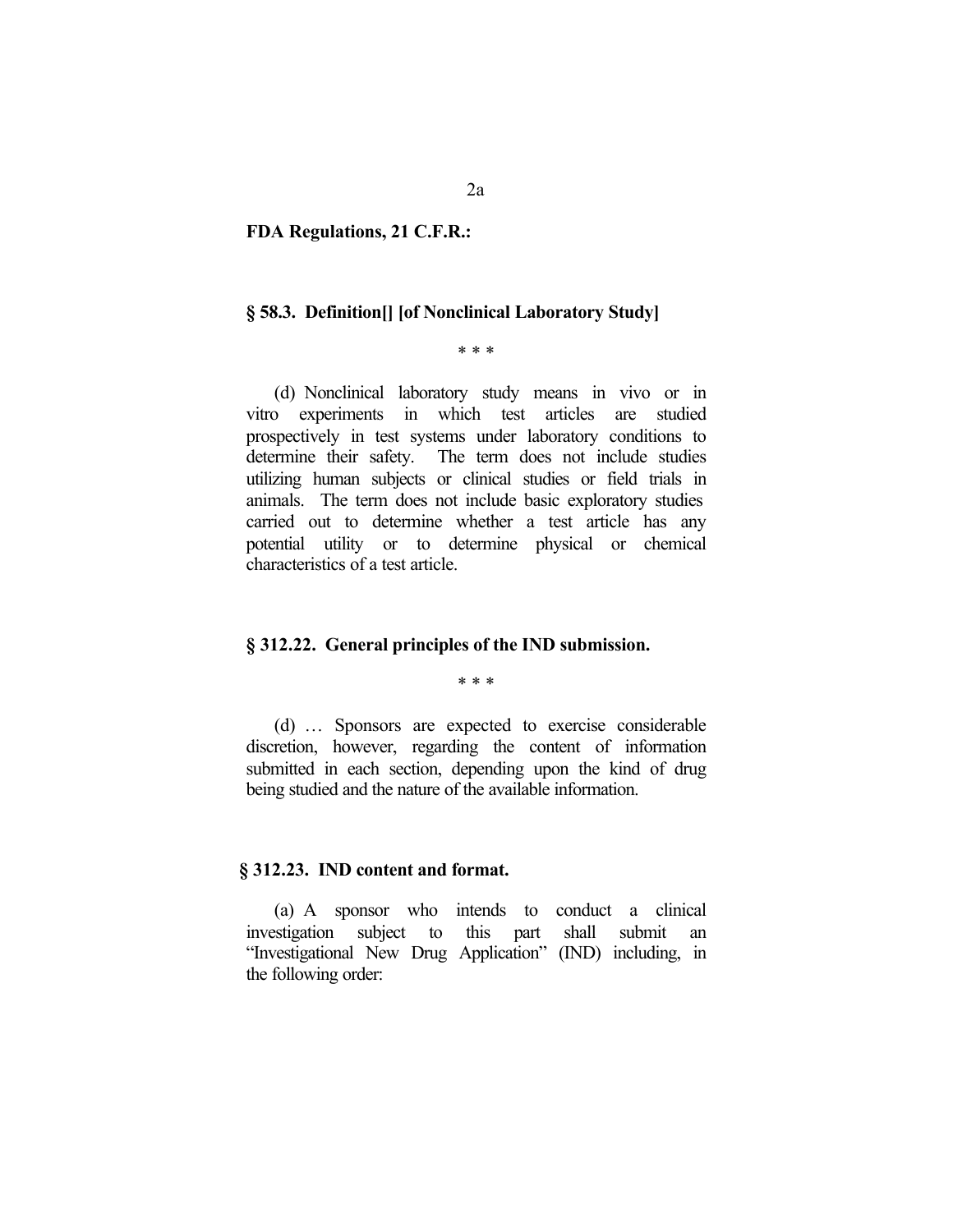\* \* \*

(3) Introductory statement and general investigational plan.

\* \* \*

(iv) A brief description of the overall plan for investigating the drug product for the following year. The plan should include the following: (a) The rationale for the drug study; (b) the indications to be studied. . . .

\* \* \*

(5) Investigator's brochure. If required under § 312.55, a copy of the investigator's brochure, containing the following information:

(i) A brief description of the drug substance and the formulation, including the structural formula, if known.

(ii) A summary of the pharmacological and toxicological effects of the drug in animals and, to the extent known, in humans.

(iii) A summary of the pharmacokinetics and biological disposition of the drug in animals and, if known, in humans.

\* \* \*

(v) A description of possible risks and side effects to be anticipated on the basis of prior experience with the drug under investigation or with related drugs. . . .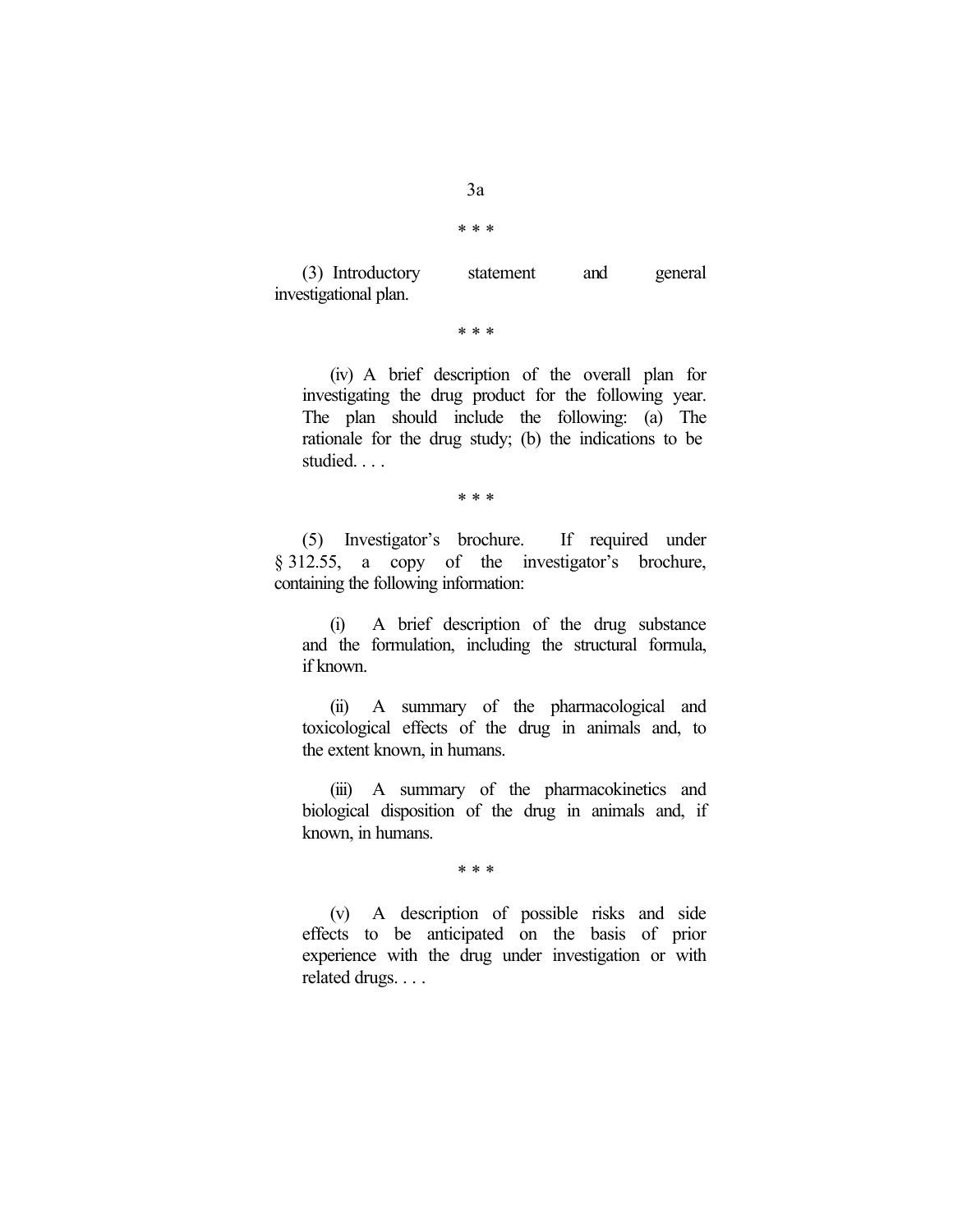\* \* \*

(8) Pharmacology and toxicology information. Adequate information about pharmacological and toxicological studies of the drug involving laboratory animals or in vitro, on the basis of which the sponsor has concluded that it is reasonably safe to conduct the proposed clinical investigations. The kind, duration, and scope of animal and other tests required varies with the duration and nature of the proposed clinical investigations.

(i) Pharmacology and drug disposition. A section describing the pharmacological effects and mechanism(s) of action of the drug in animals, and information on the absorption, distribution, metabolism, and excretion of the drug, if known.

(ii) Toxicology.

(a) An integrated summary of the toxicological effects of the drug in animals and in vitro.

\* \* \*

(iii) For each nonclinical laboratory study subject to the good laboratory practice regulations under Part 58, or, if the study was not conducted in compliance with the good laboratory practice regulations in Part 58, if the study was conducted in compliance with those regulations, a brief statement of the reason for the noncompliance.